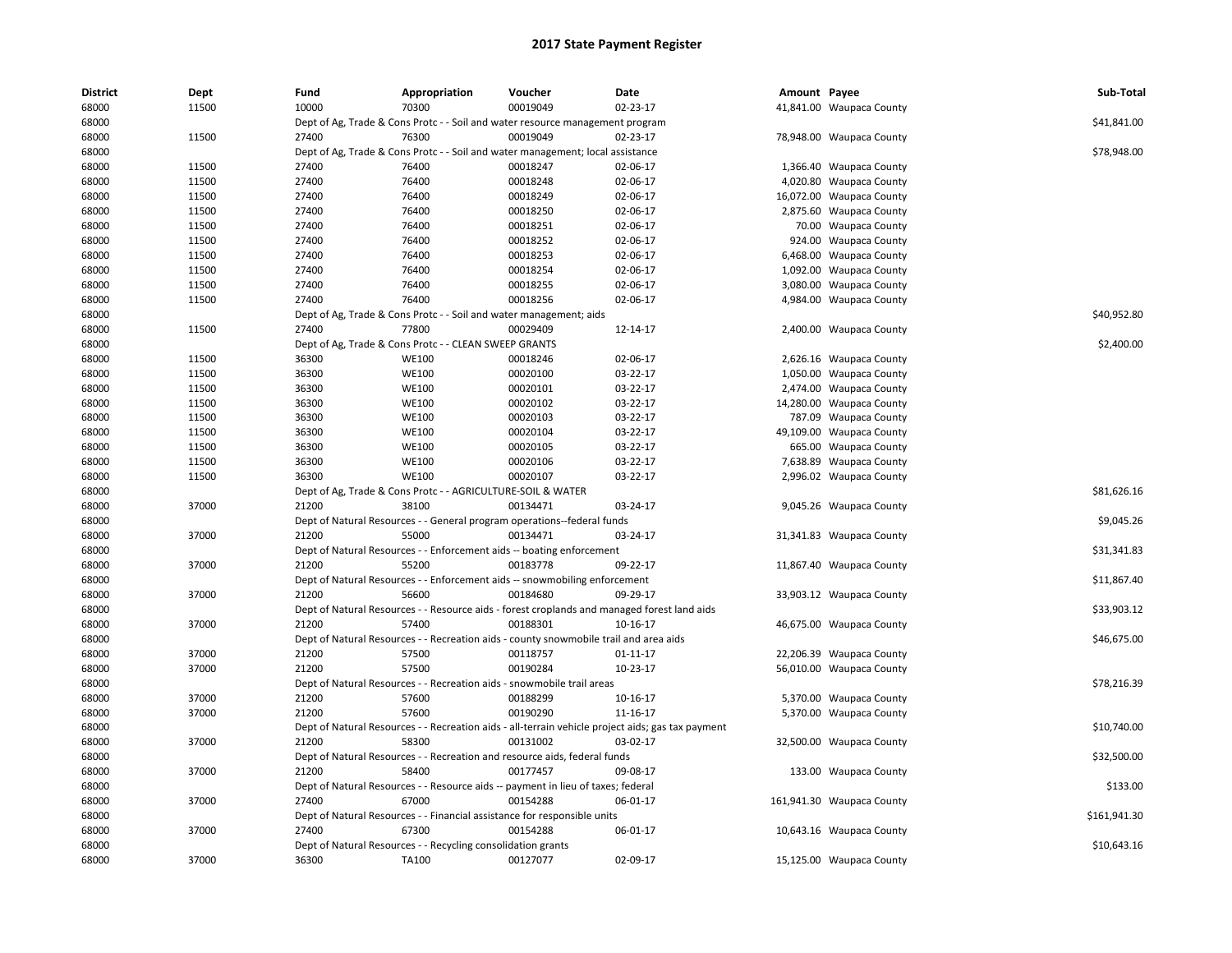| <b>District</b> | Dept  | Fund  | Appropriation                                                                 | Voucher  | Date     | Amount Payee |                           | Sub-Total      |
|-----------------|-------|-------|-------------------------------------------------------------------------------|----------|----------|--------------|---------------------------|----------------|
| 68000           | 37000 | 36300 | TA100                                                                         | 00127079 | 02-09-17 |              | 9,000.00 Waupaca County   |                |
| 68000           | 37000 | 36300 | TA100                                                                         | 00127081 | 02-09-17 |              | 8,750.00 Waupaca County   |                |
| 68000           |       |       | Dept of Natural Resources - - LAND ACQUISITION                                |          |          |              |                           | \$32,875.00    |
| 68000           | 37000 | 36300 | TF100                                                                         | 00132187 | 03-06-17 |              | 150,000.00 Waupaca County |                |
| 68000           | 37000 | 36300 | TF100                                                                         | 00133461 | 03-13-17 |              | 38,812.00 Waupaca County  |                |
| 68000           | 37000 | 36300 | TF100                                                                         | 00136271 | 03-24-17 |              | 5,000.60 Waupaca County   |                |
| 68000           |       |       | Dept of Natural Resources - - DNR-NONPOINT SOURCE                             |          |          |              |                           | \$193,812.60   |
| 68000           | 39500 | 21100 | 16800                                                                         | 00107646 | 04-21-17 |              | 140,430.00 Waupaca County |                |
| 68000           |       |       | WI Dept of Transportation - - Elderly and disabled county aids, state funds   |          |          |              |                           | \$140,430.00   |
| 68000           | 39500 | 21100 | 18500                                                                         | 00162188 | 09-25-17 |              | 4,000.00 Waupaca County   |                |
| 68000           | 39500 | 21100 | 18500                                                                         | 00166465 | 09-22-17 |              | 3,719.00 Waupaca County   |                |
| 68000           | 39500 | 21100 | 18500                                                                         | 00166468 | 09-20-17 |              | 3,706.16 Waupaca County   |                |
| 68000           | 39500 | 21100 | 18500                                                                         | 00166469 | 09-20-17 |              | 1,520.54 Waupaca County   |                |
| 68000           | 39500 | 21100 | 18500                                                                         | 00166470 | 09-20-17 |              | 8,450.68 Waupaca County   |                |
| 68000           | 39500 | 21100 | 18500                                                                         | 00166471 | 09-20-17 |              | 10,671.39 Waupaca County  |                |
| 68000           | 39500 |       | 18500                                                                         | 00167309 | 09-25-17 |              |                           |                |
|                 |       | 21100 |                                                                               |          |          |              | 5,323.69 Waupaca County   |                |
| 68000           | 39500 | 21100 | 18500                                                                         | 00167310 | 09-25-17 |              | 2,572.55 Waupaca County   |                |
| 68000           | 39500 | 21100 | 18500                                                                         | 00167311 | 09-25-17 |              | 2,577.67 Waupaca County   |                |
| 68000           | 39500 | 21100 | 18500                                                                         | 00167312 | 09-25-17 |              | 2,047.12 Waupaca County   |                |
| 68000           | 39500 | 21100 | 18500                                                                         | 00167313 | 09-25-17 |              | 4,570.08 Waupaca County   |                |
| 68000           | 39500 | 21100 | 18500                                                                         | 00167314 | 09-25-17 |              | 6,629.97 Waupaca County   |                |
| 68000           | 39500 | 21100 | 18500                                                                         | 00174704 | 10-06-17 |              | 2,783.64 Waupaca County   |                |
| 68000           | 39500 | 21100 | 18500                                                                         | 00201830 | 12-19-17 |              | 8,557.39 Waupaca County   |                |
| 68000           |       |       | WI Dept of Transportation - - Highway safety, local assistance, federal funds |          |          |              |                           | \$67,129.88    |
| 68000           | 39500 | 21100 | 19000                                                                         | 00065464 | 01-03-17 |              | 435,688.68 Waupaca County |                |
| 68000           | 39500 | 21100 | 19000                                                                         | 00134013 | 07-03-17 |              | 871,377.36 Waupaca County |                |
| 68000           | 39500 | 21100 | 19000                                                                         | 00169279 | 10-02-17 |              | 435,688.71 Waupaca County |                |
| 68000           |       |       | WI Dept of Transportation - - Transportation aids to counties, state funds    |          |          |              |                           | \$1,742,754.75 |
| 68000           | 39500 | 21100 | 27800                                                                         | 00144680 | 07-24-17 |              | 171,564.38 Waupaca County |                |
| 68000           | 39500 | 21100 | 27800                                                                         | 00200819 | 12-13-17 |              | 5,939.92 Waupaca County   |                |
| 68000           |       |       | WI Dept of Transportation - - Local roads improvement program, state funds    |          |          |              |                           | \$177,504.30   |
| 68000           | 39500 | 21100 | 36300                                                                         | 00084558 | 02-09-17 |              | 30.00 Waupaca County      |                |
| 68000           | 39500 | 21100 | 36300                                                                         | 00123186 | 06-01-17 |              | 30.00 Waupaca County      |                |
| 68000           | 39500 | 21100 | 36300                                                                         | 00177216 | 10-10-17 |              | 30.00 Waupaca County      |                |
| 68000           |       |       | WI Dept of Transportation - - State highway rehabilitation, state funds       |          |          |              |                           | \$90.00        |
| 68000           | 39500 | 21100 | 36500                                                                         | 00075838 | 01-19-17 |              | 7,605.64 Waupaca County   |                |
| 68000           | 39500 | 21100 | 36500                                                                         | 00081680 | 02-02-17 |              | 14,207.46 Waupaca County  |                |
| 68000           | 39500 | 21100 | 36500                                                                         | 00084219 | 02-09-17 |              | 665.00 Waupaca County     |                |
| 68000           | 39500 | 21100 | 36500                                                                         | 00100703 | 03-28-17 |              | 7,721.15 Waupaca County   |                |
| 68000           | 39500 | 21100 | 36500                                                                         | 00092470 | 03-07-17 |              | 4,931.41 Waupaca County   |                |
| 68000           | 39500 | 21100 | 36500                                                                         | 00099750 | 03-23-17 |              | 665.00 Waupaca County     |                |
| 68000           | 39500 | 21100 | 36500                                                                         | 00108971 | 04-21-17 |              | 665.00 Waupaca County     |                |
| 68000           | 39500 | 21100 | 36500                                                                         | 00112024 | 05-02-17 |              | 11,089.00 Waupaca County  |                |
| 68000           | 39500 | 21100 | 36500                                                                         | 00115643 | 05-11-17 | 10,561.00    | <b>Waupaca County</b>     |                |
| 68000           | 39500 | 21100 | 36500                                                                         | 00118863 | 05-18-17 |              | 513.00 Waupaca County     |                |
| 68000           | 39500 | 21100 | 36500                                                                         | 00128971 | 06-15-17 |              | 9,559.47 Waupaca County   |                |
| 68000           | 39500 | 21100 | 36500                                                                         | 00131749 | 06-22-17 |              | 754.80 Waupaca County     |                |
| 68000           | 39500 | 21100 | 36500                                                                         | 00141388 | 06-30-17 |              | 16,982.76 Waupaca County  |                |
| 68000           | 39500 | 21100 | 36500                                                                         | 00152102 | 08-08-17 |              | 674.20 Waupaca County     |                |
| 68000           | 39500 | 21100 | 36500                                                                         | 00158712 | 08-28-17 |              | 11,106.62 Waupaca County  |                |
| 68000           | 39500 | 21100 | 36500                                                                         | 00160032 | 09-01-17 |              | 513.00 Waupaca County     |                |
| 68000           | 39500 | 21100 | 36500                                                                         | 00166212 | 09-18-17 |              | 9,611.51 Waupaca County   |                |
|                 |       |       |                                                                               |          |          |              |                           |                |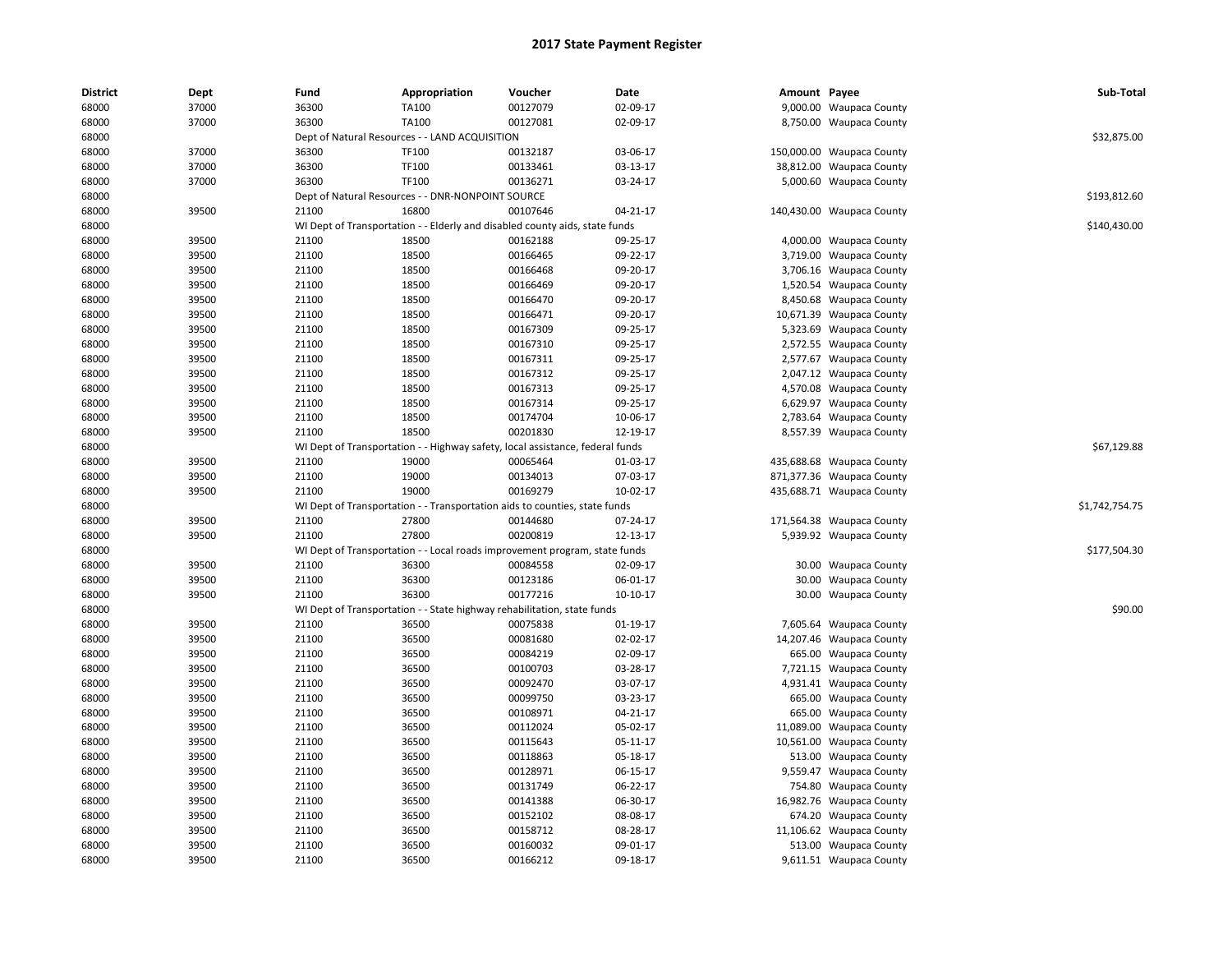| District | Dept  | Fund  | Appropriation                                          | Voucher                                                                             | <b>Date</b>                                                                                             | Amount Payee |                           | Sub-Total      |
|----------|-------|-------|--------------------------------------------------------|-------------------------------------------------------------------------------------|---------------------------------------------------------------------------------------------------------|--------------|---------------------------|----------------|
| 68000    | 39500 | 21100 | 36500                                                  | 00171267                                                                            | 09-26-17                                                                                                |              | 513.00 Waupaca County     |                |
| 68000    | 39500 | 21100 | 36500                                                  | 00182953                                                                            | 10-23-17                                                                                                |              | 15,132.79 Waupaca County  |                |
| 68000    | 39500 | 21100 | 36500                                                  | 00183117                                                                            | 10-24-17                                                                                                |              | 513.00 Waupaca County     |                |
| 68000    | 39500 | 21100 | 36500                                                  | 00194935                                                                            | 11-21-17                                                                                                |              | 513.00 Waupaca County     |                |
| 68000    | 39500 | 21100 | 36500                                                  | 00195244                                                                            | 11-22-17                                                                                                |              | 8,688.31 Waupaca County   |                |
| 68000    | 39500 | 21100 | 36500                                                  | 00202731                                                                            | 12-19-17                                                                                                |              | 7,120.36 Waupaca County   |                |
| 68000    |       |       |                                                        | WI Dept of Transportation - - Highway system management and operations, state funds |                                                                                                         |              |                           | \$140,306.48   |
| 68000    | 39500 | 21100 | 36800                                                  | 00070584                                                                            | 01-04-17                                                                                                |              | 69,625.62 Waupaca County  |                |
| 68000    | 39500 | 21100 | 36800                                                  | 00074642                                                                            | 01-17-17                                                                                                |              | 1,516.32 Waupaca County   |                |
| 68000    | 39500 | 21100 | 36800                                                  | 00084219                                                                            | 02-09-17                                                                                                |              | 356,708.11 Waupaca County |                |
| 68000    | 39500 | 21100 | 36800                                                  | 00099361                                                                            | 03-22-17                                                                                                |              | 346.64 Waupaca County     |                |
| 68000    | 39500 | 21100 | 36800                                                  | 00157238                                                                            | 08-22-17                                                                                                |              | 40,217.80 Waupaca County  |                |
| 68000    | 39500 | 21100 | 36800                                                  | 00044470                                                                            | 01-01-17                                                                                                |              | 45,963.89 Waupaca County  |                |
| 68000    | 39500 | 21100 | 36800                                                  | 00072161                                                                            | $01 - 10 - 17$                                                                                          |              | 237.58 Waupaca County     |                |
| 68000    | 39500 | 21100 | 36800                                                  | 00094634                                                                            | 03-14-17                                                                                                |              | 33,670.11 Waupaca County  |                |
| 68000    | 39500 | 21100 | 36800                                                  | 00099750                                                                            | 03-23-17                                                                                                |              | 303,566.09 Waupaca County |                |
| 68000    | 39500 | 21100 | 36800                                                  | 00108971                                                                            | $04 - 21 - 17$                                                                                          |              | 197,949.82 Waupaca County |                |
| 68000    | 39500 | 21100 | 36800                                                  | 00118863                                                                            | 05-18-17                                                                                                |              | 192,289.92 Waupaca County |                |
| 68000    | 39500 | 21100 | 36800                                                  | 00131749                                                                            | 06-22-17                                                                                                |              | 260,898.89 Waupaca County |                |
| 68000    | 39500 | 21100 | 36800                                                  | 00152102                                                                            | 08-08-17                                                                                                |              | 165,637.40 Waupaca County |                |
| 68000    | 39500 | 21100 | 36800                                                  | 00160032                                                                            | 09-01-17                                                                                                |              | 178,793.23 Waupaca County |                |
| 68000    | 39500 | 21100 | 36800                                                  | 00167318                                                                            | 09-21-17                                                                                                |              | 562.25 Waupaca County     |                |
| 68000    | 39500 | 21100 | 36800                                                  | 00171267                                                                            | 09-26-17                                                                                                |              | 115,465.81 Waupaca County |                |
| 68000    | 39500 | 21100 | 36800                                                  | 00183117                                                                            | 10-24-17                                                                                                |              | 38,732.37 Waupaca County  |                |
| 68000    | 39500 | 21100 | 36800                                                  | 00194935                                                                            | 11-21-17                                                                                                |              | 72,530.92 Waupaca County  |                |
| 68000    |       |       |                                                        | WI Dept of Transportation - - Routine maintenance activities, state funds           |                                                                                                         |              |                           | \$2,074,712.77 |
| 68000    | 39500 | 21100 | 37500                                                  | 00131749                                                                            | 06-22-17                                                                                                |              | 96.31 Waupaca County      |                |
| 68000    |       |       |                                                        | WI Dept of Transportation - - Highway system management and operations, local funds |                                                                                                         |              |                           | \$96.31        |
| 68000    | 39500 | 21100 | 38000                                                  | 00152102                                                                            | 08-08-17                                                                                                |              | 268.80 Waupaca County     |                |
| 68000    | 39500 | 21100 | 38000                                                  | 00171267                                                                            | 09-26-17                                                                                                |              | 1,375.35 Waupaca County   |                |
| 68000    | 39500 | 21100 | 38000                                                  | 00183117                                                                            | 10-24-17                                                                                                |              | 3,231.39 Waupaca County   |                |
| 68000    | 39500 | 21100 | 38000                                                  | 00194935                                                                            | 11-21-17                                                                                                |              | 170.76 Waupaca County     |                |
| 68000    |       |       |                                                        | WI Dept of Transportation - - Routine maintenance activities, federal funds         |                                                                                                         |              |                           | \$5,046.30     |
| 68000    | 41000 | 10000 | 11600                                                  | 00167955                                                                            | 11-07-17                                                                                                |              | 52,697.02 Waupaca County  |                |
| 68000    |       |       |                                                        |                                                                                     | Department of Corrections - - Reimbursing counties for probation, extended supervision and parole holds |              |                           | \$52,697.02    |
| 68000    | 43500 | 10000 | 15000                                                  | 00109671                                                                            | 03-15-17                                                                                                |              | 400.00 Waupaca County     |                |
| 68000    |       |       | Department of Health Services - - Federal project aids |                                                                                     |                                                                                                         |              |                           | \$400.00       |
| 68000    | 43500 | 10000 | 00000                                                  | 90708                                                                               | $01-02-17$                                                                                              |              | 11,091.00 Waupaca County  |                |
| 68000    | 43500 | 10000 | 00000                                                  | 90710                                                                               | 02-01-17                                                                                                |              | 59,155.00 Waupaca County  |                |
| 68000    | 43500 | 10000 | 00000                                                  | 90711                                                                               | 03-01-17                                                                                                |              | 84,707.00 Waupaca County  |                |
| 68000    | 43500 | 10000 | 00000                                                  | 90715                                                                               | 05-01-17                                                                                                |              | 479,594.00 Waupaca County |                |
| 68000    | 43500 | 10000 | 00000                                                  | 90716                                                                               | 06-01-17                                                                                                |              | 90,113.00 Waupaca County  |                |
| 68000    | 43500 | 10000 | 00000                                                  | 90717                                                                               | 06-15-17                                                                                                |              | 35,983.00 Waupaca County  |                |
| 68000    | 43500 | 10000 | 00000                                                  | 90800                                                                               | 07-01-17                                                                                                |              | 204,356.00 Waupaca County |                |
| 68000    | 43500 | 10000 | 00000                                                  | 90801                                                                               | 08-01-17                                                                                                |              | 887,683.00 Waupaca County |                |
| 68000    | 43500 | 10000 | 00000                                                  | 90802                                                                               | 09-01-17                                                                                                |              | 235,154.00 Waupaca County |                |
| 68000    | 43500 | 10000 | 00000                                                  | 90805                                                                               | 10-02-17                                                                                                |              | 122,217.00 Waupaca County |                |
| 68000    | 43500 | 10000 | 00000                                                  | 90806                                                                               | 11-01-17                                                                                                |              | 26,284.00 Waupaca County  |                |
| 68000    | 43500 | 10000 | 00000                                                  | 90807                                                                               | 12-01-17                                                                                                |              | 96,277.00 Waupaca County  |                |
| 68000    |       |       | Department of Health Services - - State/Federal Aids   |                                                                                     |                                                                                                         |              |                           | \$2,332,614.00 |
| 68000    | 45500 | 10000 | 22100                                                  | 00035975                                                                            | 10-13-17                                                                                                |              | 1,570.00 Waupaca County   |                |
| 68000    |       |       |                                                        | Department of Justice - - Crime laboratories; deoxyribonucleic acid analysis        |                                                                                                         |              |                           | \$1,570.00     |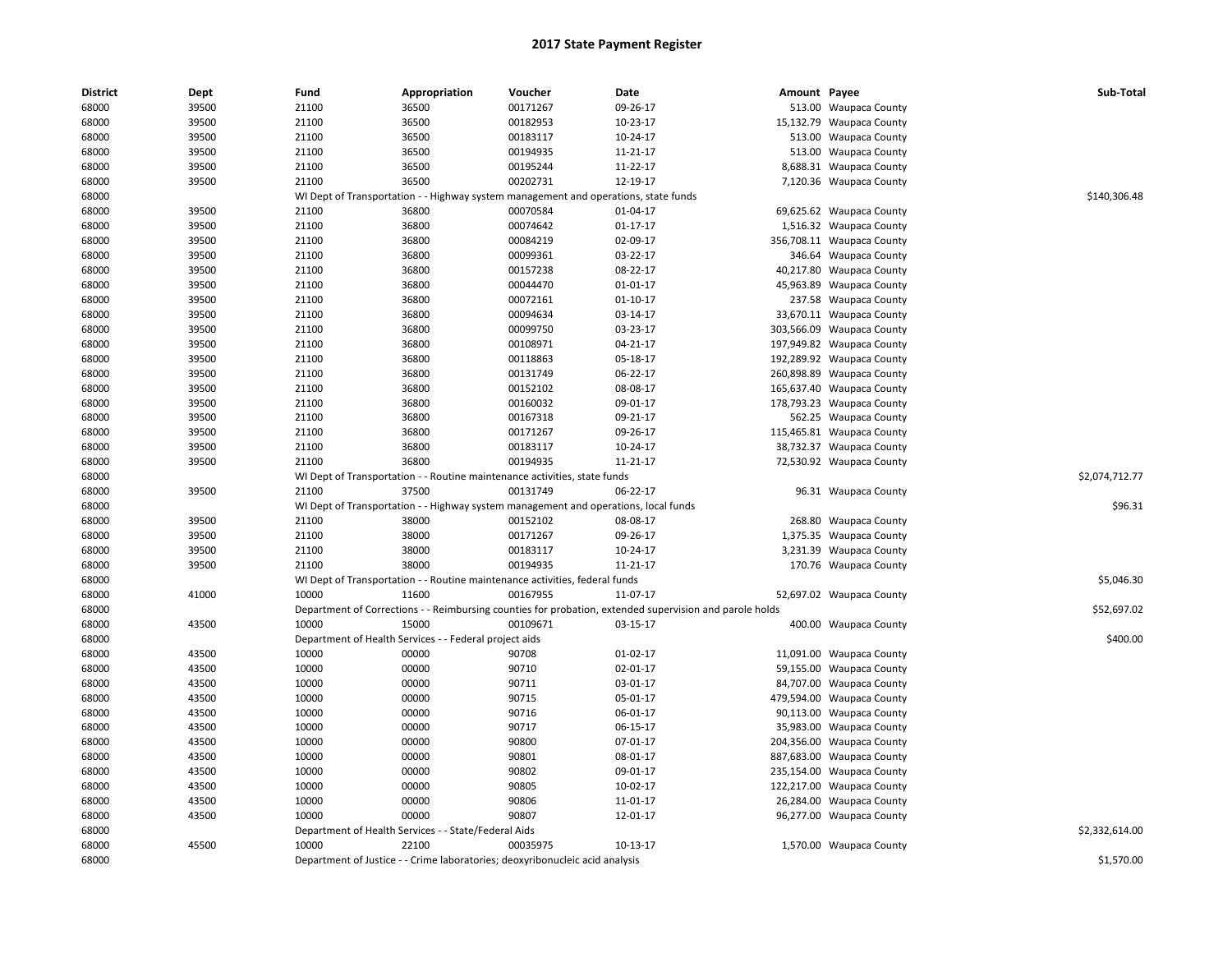| <b>District</b> | Dept  | Fund  | Appropriation                                                     | Voucher                                                                                   | Date                                                                                           | Amount Payee |                          | Sub-Total   |
|-----------------|-------|-------|-------------------------------------------------------------------|-------------------------------------------------------------------------------------------|------------------------------------------------------------------------------------------------|--------------|--------------------------|-------------|
| 68000           | 45500 | 10000 | 22500                                                             | 00039407                                                                                  | 12-28-17                                                                                       |              | 37,349.00 Waupaca County |             |
| 68000           |       |       | Department of Justice - - Drug crimes enforcement; local grants   |                                                                                           |                                                                                                |              |                          | \$37,349.00 |
| 68000           | 45500 | 10000 | 23100                                                             | 00021528                                                                                  | 01-03-17                                                                                       |              | 10,080.00 Waupaca County |             |
| 68000           | 45500 | 10000 | 23100                                                             | 00038643                                                                                  | 12-12-17                                                                                       |              | 14,080.00 Waupaca County |             |
| 68000           |       |       |                                                                   | Department of Justice - - Law enforcement training fund, local assistance                 |                                                                                                |              |                          | \$24,160.00 |
| 68000           | 45500 | 10000 | 24100                                                             | 00035607                                                                                  | 10-04-17                                                                                       |              | 346.70 Waupaca County    |             |
| 68000           |       |       | Department of Justice - - Federal aid, state operations           |                                                                                           |                                                                                                |              |                          | \$346.70    |
| 68000           | 45500 | 10000 | 53200                                                             | 00025001                                                                                  | 03-03-17                                                                                       |              | 25,916.37 Waupaca County |             |
| 68000           | 45500 | 10000 | 53200                                                             | 00031746                                                                                  | 07-20-17                                                                                       |              | 33,190.15 Waupaca County |             |
| 68000           |       |       |                                                                   | Department of Justice - - Crime victim and witness assistance surcharge, general services |                                                                                                |              |                          | \$59,106.52 |
| 68000           | 46500 | 10000 | 30600                                                             | 00022115                                                                                  | 02-09-17                                                                                       |              | 4,156.32 Waupaca County  |             |
| 68000           | 46500 | 10000 | 30600                                                             | 00027348                                                                                  | 06-09-17                                                                                       |              | 4,156.32 Waupaca County  |             |
| 68000           | 46500 | 10000 | 30600                                                             | 00028024                                                                                  | 06-19-17                                                                                       |              | 4,156.32 Waupaca County  |             |
| 68000           | 46500 | 10000 | 30600                                                             | 00034008                                                                                  | 11-07-17                                                                                       |              | 4,156.32 Waupaca County  |             |
| 68000           |       |       |                                                                   | Department of Military Affairs - - Regional emergency response teams                      |                                                                                                |              |                          | \$16,625.28 |
| 68000           | 46500 | 10000 | 30800                                                             | 00021644                                                                                  | 02-06-17                                                                                       |              | 533.90 Waupaca County    |             |
| 68000           | 46500 | 10000 | 30800                                                             | 00031930                                                                                  | 09-21-17                                                                                       |              | 8,193.78 Waupaca County  |             |
| 68000           |       |       | Department of Military Affairs - - Emergency response equipment   |                                                                                           |                                                                                                |              |                          | \$8,727.68  |
| 68000           | 46500 | 10000 | 33700                                                             | 00027723                                                                                  | 06-21-17                                                                                       |              | 8,370.87 Waupaca County  |             |
| 68000           |       |       |                                                                   |                                                                                           | Department of Military Affairs - - Division of emergency management; emergency planning grants |              |                          | \$8,370.87  |
| 68000           | 46500 | 10000 | 34200                                                             | 00029300                                                                                  | 07-18-17                                                                                       |              | 3,977.00 Waupaca County  |             |
| 68000           | 46500 | 10000 | 34200                                                             | 00030334                                                                                  | 08-11-17                                                                                       |              | 2,130.70 Waupaca County  |             |
| 68000           | 46500 | 10000 | 34200                                                             | 00030764                                                                                  | 08-23-17                                                                                       |              | 22,636.18 Waupaca County |             |
| 68000           |       |       | Department of Military Affairs - - Federal aid, local assistance  |                                                                                           |                                                                                                |              |                          | \$28,743.88 |
| 68000           | 46500 | 10000 | 35000                                                             | 00026872                                                                                  | 06-01-17                                                                                       |              | 12,861.25 Waupaca County |             |
| 68000           |       |       | Department of Military Affairs - - Federal aid, homeland security |                                                                                           |                                                                                                |              |                          | \$12,861.25 |
| 68000           | 48500 | 15200 | 12700                                                             | 00024233                                                                                  | 01-24-17                                                                                       |              | 77.45 Waupaca County     |             |
| 68000           | 48500 | 15200 | 12700                                                             | 00031987                                                                                  | 06-29-17                                                                                       |              | 1,011.05 Waupaca County  |             |
| 68000           |       |       | Department of Veterans Affairs - - Grants to counties             |                                                                                           |                                                                                                |              |                          | \$1,088.50  |
| 68000           | 48500 | 58200 | 26700                                                             | 00024233                                                                                  | 01-24-17                                                                                       |              | 348.49 Waupaca County    |             |
| 68000           | 48500 | 58200 | 26700                                                             | 00031987                                                                                  | 06-29-17                                                                                       |              | 4,549.74 Waupaca County  |             |
| 68000           |       |       | Department of Veterans Affairs - - County grants                  |                                                                                           |                                                                                                |              |                          | \$4,898.23  |
| 68000           | 48500 | 58300 | 37000                                                             | 00024233                                                                                  | 01-24-17                                                                                       |              | 348.49 Waupaca County    |             |
| 68000           | 48500 | 58300 | 37000                                                             | 00031987                                                                                  | 06-29-17                                                                                       |              | 4,549.74 Waupaca County  |             |
| 68000           |       |       | Department of Veterans Affairs - - County grants                  |                                                                                           |                                                                                                |              |                          | \$4,898.23  |
| 68000           | 50500 | 10000 | 15500                                                             | 00041389                                                                                  | 01-31-17                                                                                       |              | 7,528.16 Waupaca County  |             |
| 68000           | 50500 | 10000 | 15500                                                             | 00042629                                                                                  | 02-15-17                                                                                       |              | 6,644.55 Waupaca County  |             |
| 68000           | 50500 | 10000 | 15500                                                             | 00046149                                                                                  | 03-29-17                                                                                       |              | 3,885.75 Waupaca County  |             |
| 68000           | 50500 | 10000 | 15500                                                             | 00047662                                                                                  | 04-17-17                                                                                       |              | 6,441.31 Waupaca County  |             |
| 68000           | 50500 | 10000 | 15500                                                             | 00050400                                                                                  | 05-16-17                                                                                       |              | 8,930.96 Waupaca County  |             |
| 68000           | 50500 | 10000 | 15500                                                             | 00056710                                                                                  | 07-31-17                                                                                       |              | 2,587.97 Waupaca County  |             |
| 68000           | 50500 | 10000 | 15500                                                             | 00057873                                                                                  | 08-15-17                                                                                       |              | 4,605.18 Waupaca County  |             |
| 68000           | 50500 | 10000 | 15500                                                             | 00058926                                                                                  | 08-29-17                                                                                       |              | 7,015.44 Waupaca County  |             |
| 68000           | 50500 | 10000 | 15500                                                             | 00061490                                                                                  | 09-29-17                                                                                       |              | 3,796.84 Waupaca County  |             |
| 68000           | 50500 | 10000 | 15500                                                             | 00063989                                                                                  | 10-31-17                                                                                       |              | 18,714.37 Waupaca County |             |
| 68000           | 50500 | 10000 | 15500                                                             | 00067456                                                                                  | 12-15-17                                                                                       |              | 3,652.11 Waupaca County  |             |
| 68000           | 50500 | 10000 | 15500                                                             | 00068710                                                                                  | 12-29-17                                                                                       |              | 3,457.56 Waupaca County  |             |
| 68000           |       |       | Department of Administration - - Federal aid; local assistance    |                                                                                           |                                                                                                |              |                          | \$77,260.20 |
| 68000           | 50500 | 23500 | 37100                                                             | 00041389                                                                                  | 01-31-17                                                                                       |              | 5,294.92 Waupaca County  |             |
| 68000           | 50500 | 23500 | 37100                                                             | 00042629                                                                                  | 02-15-17                                                                                       |              | 4,562.04 Waupaca County  |             |
| 68000           | 50500 | 23500 | 37100                                                             | 00046149                                                                                  | 03-29-17                                                                                       |              | 2,464.04 Waupaca County  |             |
| 68000           | 50500 | 23500 | 37100                                                             | 00047662                                                                                  | 04-17-17                                                                                       |              | 3,983.64 Waupaca County  |             |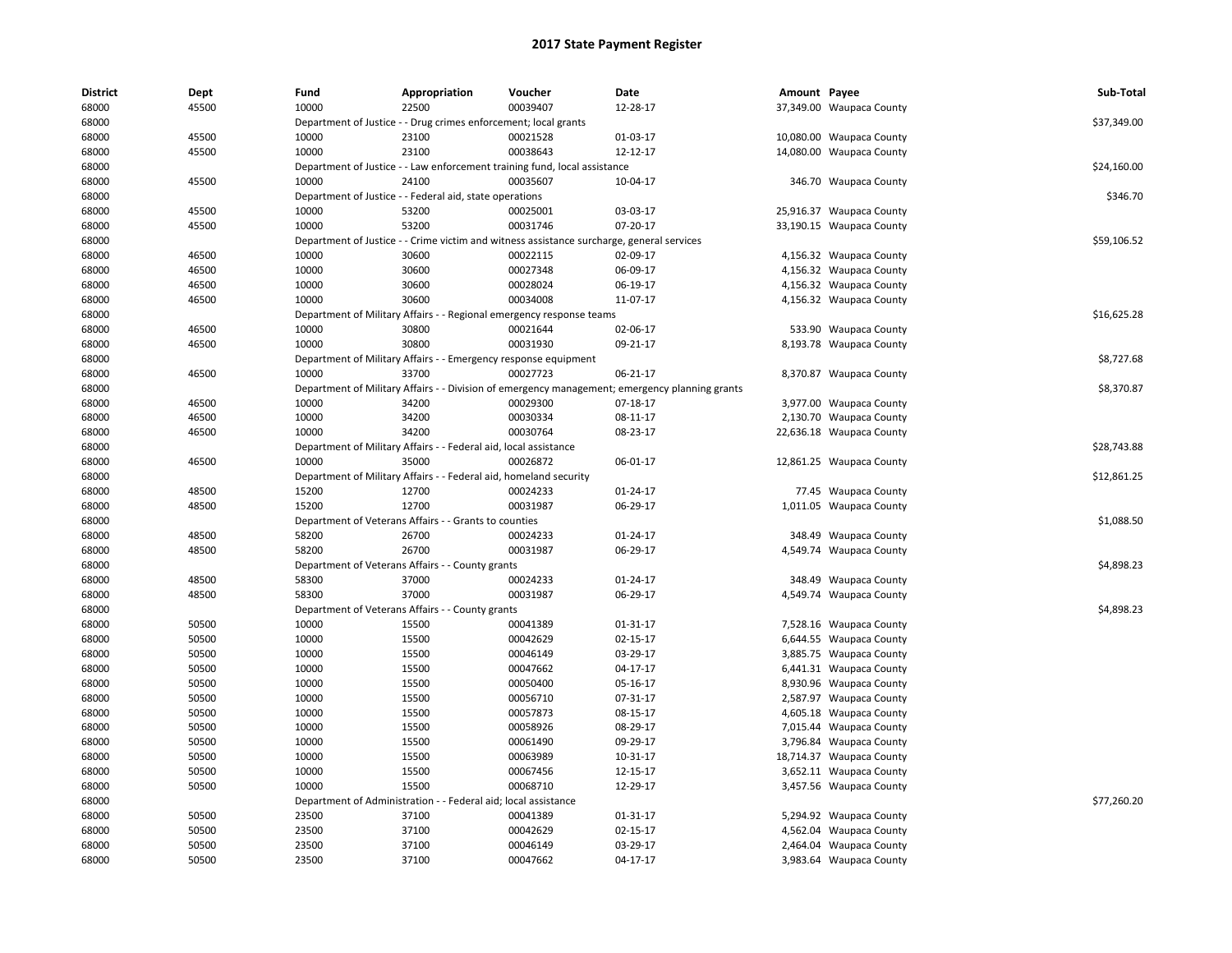| <b>District</b> | Dept  | Fund                                  | Appropriation                                                         | Voucher                                                                          | <b>Date</b>    | Amount Payee |                             | Sub-Total       |
|-----------------|-------|---------------------------------------|-----------------------------------------------------------------------|----------------------------------------------------------------------------------|----------------|--------------|-----------------------------|-----------------|
| 68000           | 50500 | 23500                                 | 37100                                                                 | 00050400                                                                         | 05-16-17       |              | 3,845.57 Waupaca County     |                 |
| 68000           | 50500 | 23500                                 | 37100                                                                 | 00056710                                                                         | 07-31-17       |              | 1,810.99 Waupaca County     |                 |
| 68000           | 50500 | 23500                                 | 37100                                                                 | 00057873                                                                         | 08-15-17       |              | 1,837.30 Waupaca County     |                 |
| 68000           | 50500 | 23500                                 | 37100                                                                 | 00058926                                                                         | 08-29-17       |              | 355.54 Waupaca County       |                 |
| 68000           | 50500 | 23500                                 | 37100                                                                 | 00061490                                                                         | 09-29-17       |              | 2,020.05 Waupaca County     |                 |
| 68000           | 50500 | 23500                                 | 37100                                                                 | 00063989                                                                         | 10-31-17       |              | 28,186.88 Waupaca County    |                 |
| 68000           | 50500 | 23500                                 | 37100                                                                 | 00067456                                                                         | 12-15-17       |              | 2,861.28 Waupaca County     |                 |
| 68000           | 50500 | 23500                                 | 37100                                                                 | 00068710                                                                         | 12-29-17       |              | 2,708.87 Waupaca County     |                 |
| 68000           |       |                                       | Department of Administration - - Low-income assistance grants         |                                                                                  |                |              |                             | \$59,931.12     |
| 68000           | 50500 | 26900                                 | 16600                                                                 | 00041213                                                                         | 02-08-17       |              | 1,000.00 Waupaca County     |                 |
| 68000           | 50500 | 26900                                 | 16600                                                                 | 00042869                                                                         | $02 - 21 - 17$ |              | 23,840.00 Waupaca County    |                 |
| 68000           | 50500 | 26900                                 | 16600                                                                 | 00052263                                                                         | 06-12-17       |              | 25,000.00 Waupaca County    |                 |
| 68000           |       | Department of Administration - - Land |                                                                       |                                                                                  |                |              |                             | \$49,840.00     |
| 68000           | 51000 | 10000                                 | 12000                                                                 | 00000320                                                                         | 02-06-17       |              | 12,315.06 Waupaca County    |                 |
| 68000           |       | Elections Commission - - Recount fees |                                                                       |                                                                                  |                |              |                             | \$12,315.06     |
| 68000           | 83500 | 10000                                 | 10500                                                                 | 00022021                                                                         | 07-24-17       |              | 189,878.21 Waupaca County   |                 |
| 68000           | 83500 | 10000                                 | 10500                                                                 | 00025048                                                                         | 11-20-17       |              | 1,075,976.49 Waupaca County |                 |
| 68000           |       |                                       |                                                                       | Shared Revenue and Tax Relief - - County and municipal aid account               |                |              |                             | \$1,265,854.70  |
| 68000           | 83500 | 10000                                 | 10900                                                                 | 00017382                                                                         | 07-24-17       |              | 49,730.00 Waupaca County    |                 |
| 68000           |       |                                       | Shared Revenue and Tax Relief - - State aid; tax exempt property      |                                                                                  |                |              |                             | \$49,730.00     |
| 68000           | 83500 | 10000                                 | 11000                                                                 | 00022021                                                                         | 07-24-17       |              | 13,983.05 Waupaca County    |                 |
| 68000           | 83500 | 10000                                 | 11000                                                                 | 00025048                                                                         | 11-20-17       |              | 82,026.53 Waupaca County    |                 |
| 68000           |       |                                       | Shared Revenue and Tax Relief - - Public utility distribution account |                                                                                  |                |              |                             | \$96,009.58     |
| 68000           | 83500 | 10000                                 | 30200                                                                 | 00020196                                                                         | 07-24-17       |              | 1,625,761.33 Waupaca County |                 |
| 68000           | 83500 | 10000                                 | 30200                                                                 | 00022242                                                                         | 07-24-17       |              | 6,822,208.31 Waupaca County |                 |
| 68000           |       |                                       |                                                                       | Shared Revenue and Tax Relief - - School levy tax credit and first dollar credit |                |              |                             | \$8,447,969.64  |
| 68000           | 83500 | 52100                                 | 36300                                                                 | 00016245                                                                         | 03-27-17       |              | 1,926,824.67 Waupaca County |                 |
| 68000           |       |                                       | Shared Revenue and Tax Relief - - Lottery and gaming credit           |                                                                                  |                |              |                             | \$1,926,824.67  |
| 68000 Total     |       |                                       |                                                                       |                                                                                  |                |              |                             | \$19,827,724.94 |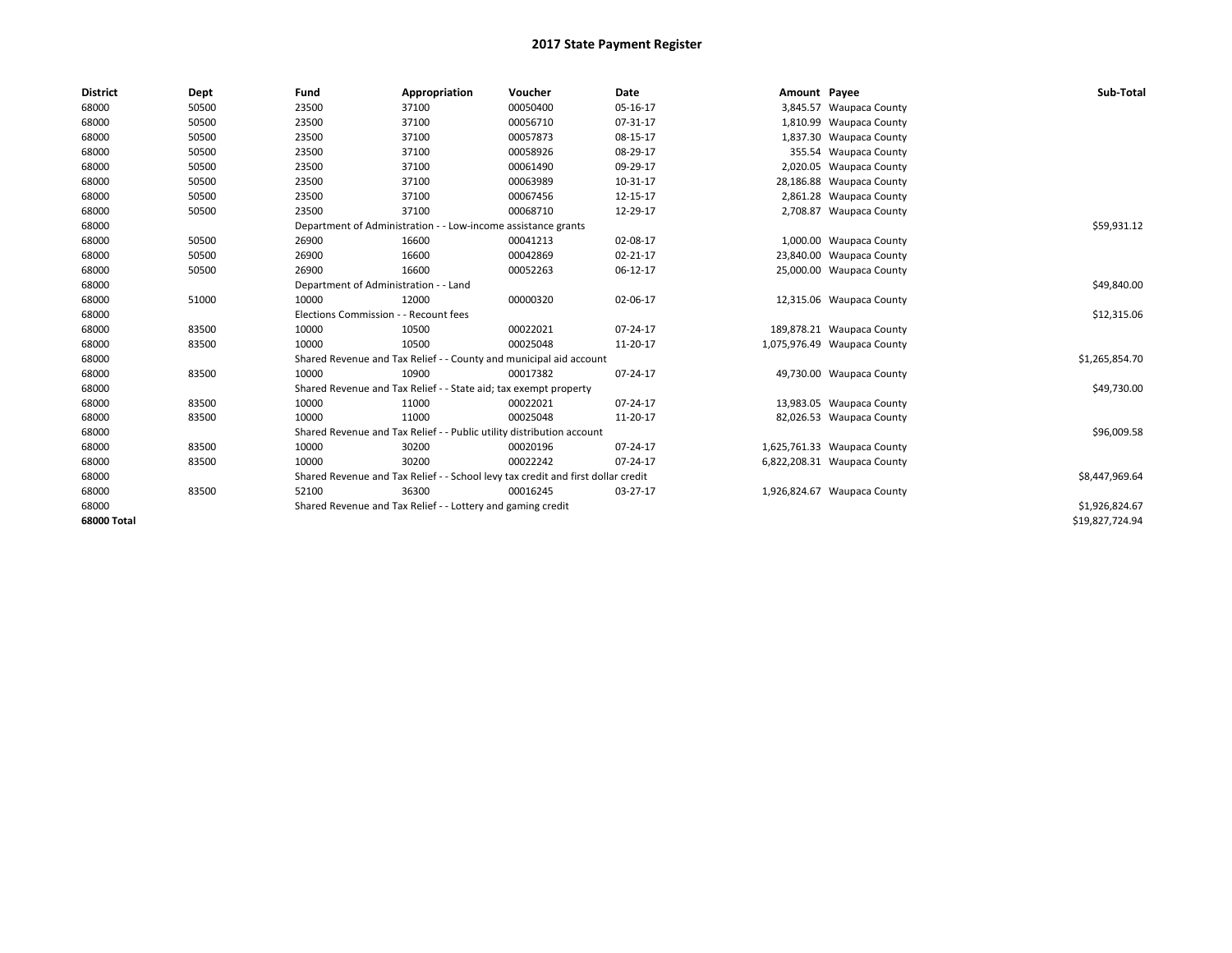| \$2,467.77<br>\$1,123.59<br>\$521.85 |
|--------------------------------------|
|                                      |
|                                      |
|                                      |
|                                      |
|                                      |
|                                      |
|                                      |
| \$5,168.51                           |
|                                      |
|                                      |
|                                      |
|                                      |
| \$88,652.52                          |
|                                      |
|                                      |
| \$31,410.39                          |
|                                      |
| \$37.00                              |
|                                      |
|                                      |
| \$197.26                             |
| \$129,578.89                         |
|                                      |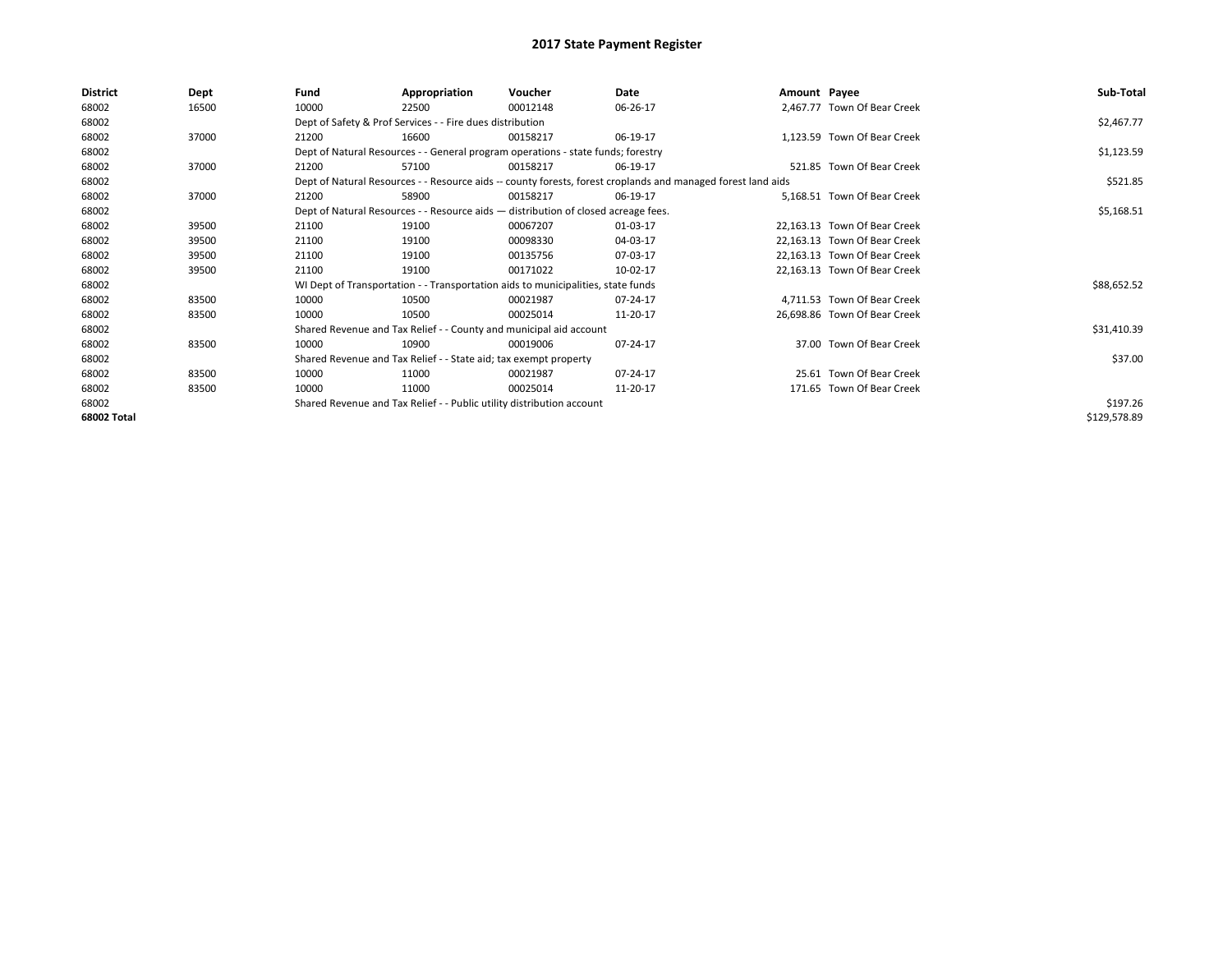| <b>District</b> | Dept  | Fund  | Appropriation                                                                      | Voucher  | Date                                                                                                         | Amount Payee |                             | Sub-Total    |
|-----------------|-------|-------|------------------------------------------------------------------------------------|----------|--------------------------------------------------------------------------------------------------------------|--------------|-----------------------------|--------------|
| 68004           | 16500 | 10000 | 22500                                                                              | 00012149 | 06-26-17                                                                                                     |              | 6,008.63 Town Of Caledonia  |              |
| 68004           |       |       | Dept of Safety & Prof Services - - Fire dues distribution                          |          |                                                                                                              |              |                             | \$6,008.63   |
| 68004           | 37000 | 10000 | 50300                                                                              | 00126571 | 02-07-17                                                                                                     |              | 1,267.29 Town Of Caledonia  |              |
| 68004           | 37000 | 10000 | 50300                                                                              | 00126572 | 02-07-17                                                                                                     |              | 4,013.05 Town Of Caledonia  |              |
| 68004           | 37000 | 10000 | 50300                                                                              | 00143145 | 04-21-17                                                                                                     |              | 120.90 Town Of Caledonia    |              |
| 68004           |       |       | Dept of Natural Resources - - Aids in lieu of taxes - general fund                 |          |                                                                                                              |              |                             | \$5,401.24   |
| 68004           | 37000 | 21200 | 16600                                                                              | 00158218 | 06-19-17                                                                                                     |              | 818.57 Town Of Caledonia    |              |
| 68004           |       |       | Dept of Natural Resources - - General program operations - state funds; forestry   |          |                                                                                                              |              |                             | \$818.57     |
| 68004           | 37000 | 21200 | 57100                                                                              | 00158218 | 06-19-17                                                                                                     |              | 374.65 Town Of Caledonia    |              |
| 68004           |       |       |                                                                                    |          | Dept of Natural Resources - - Resource aids -- county forests, forest croplands and managed forest land aids |              |                             | \$374.65     |
| 68004           | 37000 | 21200 | 57900                                                                              | 00143146 | 04-21-17                                                                                                     |              | 3.76 Town Of Caledonia      |              |
| 68004           |       |       | Dept of Natural Resources - - Aids in lieu of taxes - sum sufficient               |          |                                                                                                              |              |                             | \$3.76       |
| 68004           | 37000 | 21200 | 58900                                                                              | 00158218 | 06-19-17                                                                                                     |              | 3,765.43 Town Of Caledonia  |              |
| 68004           |       |       | Dept of Natural Resources - - Resource aids - distribution of closed acreage fees. |          |                                                                                                              |              |                             | \$3,765.43   |
| 68004           | 39500 | 21100 | 19100                                                                              | 00067208 | 01-03-17                                                                                                     |              | 20,819.91 Town Of Caledonia |              |
| 68004           | 39500 | 21100 | 19100                                                                              | 00098331 | 04-03-17                                                                                                     |              | 20,819.91 Town Of Caledonia |              |
| 68004           | 39500 | 21100 | 19100                                                                              | 00135757 | 07-03-17                                                                                                     |              | 20,819.91 Town Of Caledonia |              |
| 68004           | 39500 | 21100 | 19100                                                                              | 00171023 | 10-02-17                                                                                                     |              | 20,819.91 Town Of Caledonia |              |
| 68004           |       |       | WI Dept of Transportation - - Transportation aids to municipalities, state funds   |          |                                                                                                              |              |                             | \$83,279.64  |
| 68004           | 83500 | 10000 | 10500                                                                              | 00021988 | 07-24-17                                                                                                     |              | 3,003.31 Town Of Caledonia  |              |
| 68004           | 83500 | 10000 | 10500                                                                              | 00025015 | 11-20-17                                                                                                     |              | 17,018.75 Town Of Caledonia |              |
| 68004           |       |       | Shared Revenue and Tax Relief - - County and municipal aid account                 |          |                                                                                                              |              |                             | \$20,022.06  |
| 68004           | 83500 | 10000 | 10900                                                                              | 00019007 | 07-24-17                                                                                                     |              | 16.00 Town Of Caledonia     |              |
| 68004           |       |       | Shared Revenue and Tax Relief - - State aid; tax exempt property                   |          |                                                                                                              |              |                             | \$16.00      |
| 68004           | 83500 | 10000 | 11000                                                                              | 00021988 | 07-24-17                                                                                                     |              | 228.96 Town Of Caledonia    |              |
| 68004           | 83500 | 10000 | 11000                                                                              | 00025015 | 11-20-17                                                                                                     |              | 1,346.28 Town Of Caledonia  |              |
| 68004           |       |       | Shared Revenue and Tax Relief - - Public utility distribution account              |          |                                                                                                              |              |                             | \$1,575.24   |
| 68004 Total     |       |       |                                                                                    |          |                                                                                                              |              |                             | \$121.265.22 |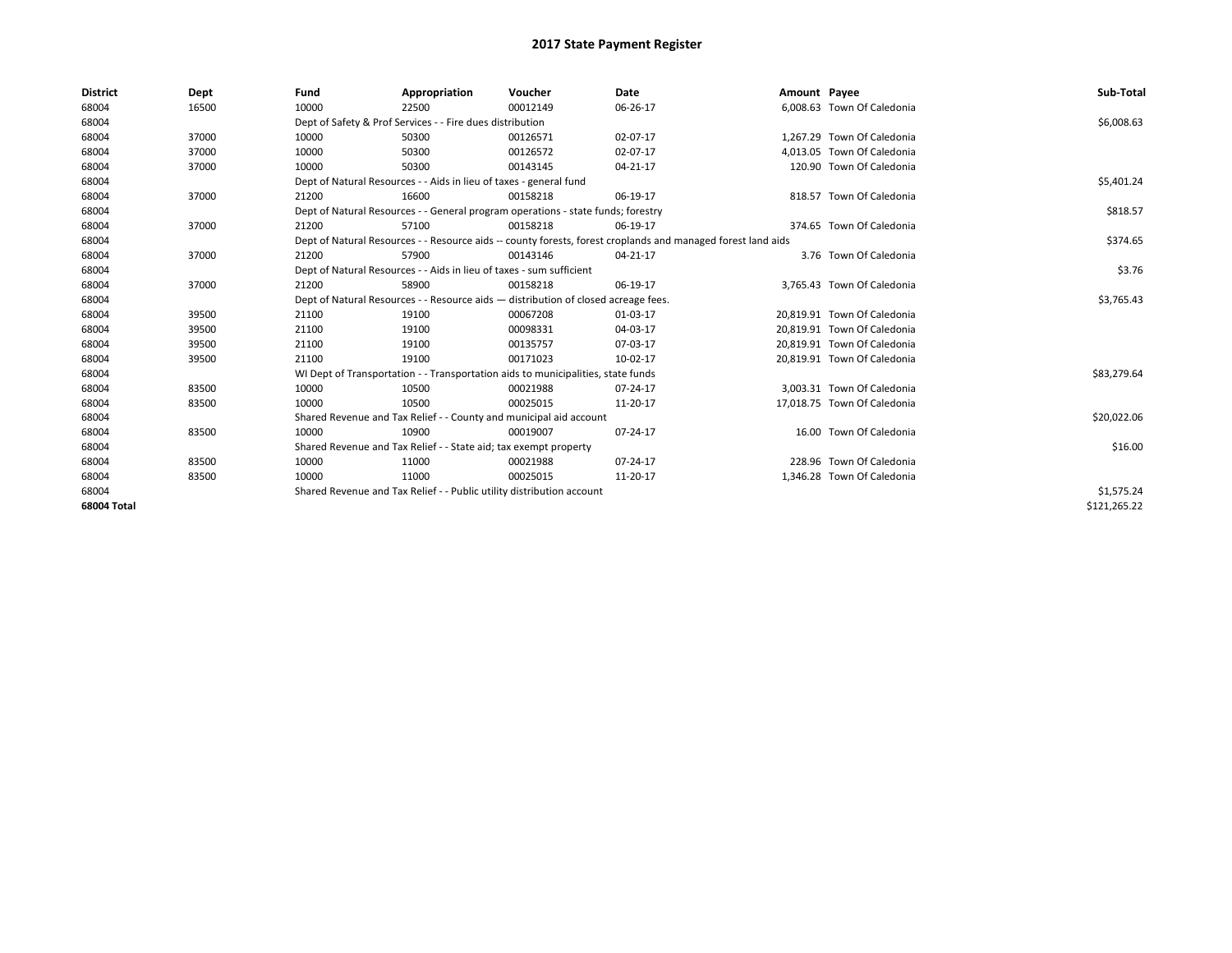| <b>District</b> | Dept  | Fund  | Appropriation                                                        | Voucher                                                                            | <b>Date</b>                                                                                                  | Amount Payee |                          | Sub-Total    |
|-----------------|-------|-------|----------------------------------------------------------------------|------------------------------------------------------------------------------------|--------------------------------------------------------------------------------------------------------------|--------------|--------------------------|--------------|
| 68006           | 16500 | 10000 | 22500                                                                | 00012150                                                                           | 06-26-17                                                                                                     |              | 12,088.45 Town of Dayton |              |
| 68006           |       |       | Dept of Safety & Prof Services - - Fire dues distribution            |                                                                                    |                                                                                                              |              |                          | \$12,088.45  |
| 68006           | 37000 | 10000 | 50300                                                                | 00126551                                                                           | 02-07-17                                                                                                     |              | 12,211.80 Town of Dayton |              |
| 68006           | 37000 | 10000 | 50300                                                                | 00126552                                                                           | 02-07-17                                                                                                     |              | 6,587.52 Town of Dayton  |              |
| 68006           | 37000 | 10000 | 50300                                                                | 00142876                                                                           | 04-21-17                                                                                                     |              | 997.87 Town of Dayton    |              |
| 68006           | 37000 | 10000 | 50300                                                                | 00142878                                                                           | 04-21-17                                                                                                     |              | 1,406.03 Town of Dayton  |              |
| 68006           |       |       | Dept of Natural Resources - - Aids in lieu of taxes - general fund   |                                                                                    |                                                                                                              |              |                          | \$21,203.22  |
| 68006           | 37000 | 21200 | 16600                                                                | 00158219                                                                           | 06-19-17                                                                                                     |              | 1,742.78 Town of Dayton  |              |
| 68006           |       |       |                                                                      | Dept of Natural Resources - - General program operations - state funds; forestry   |                                                                                                              |              |                          | \$1,742.78   |
| 68006           | 37000 | 21200 | 57100                                                                | 00158219                                                                           | 06-19-17                                                                                                     |              | 797.64 Town of Dayton    |              |
| 68006           |       |       |                                                                      |                                                                                    | Dept of Natural Resources - - Resource aids -- county forests, forest croplands and managed forest land aids |              |                          | \$797.64     |
| 68006           | 37000 | 21200 | 57900                                                                | 00142877                                                                           | 04-21-17                                                                                                     |              | 288.56 Town of Dayton    |              |
| 68006           | 37000 | 21200 | 57900                                                                | 00142879                                                                           | 04-21-17                                                                                                     |              | 121.94 Town of Dayton    |              |
| 68006           |       |       | Dept of Natural Resources - - Aids in lieu of taxes - sum sufficient |                                                                                    |                                                                                                              |              |                          | \$410.50     |
| 68006           | 37000 | 21200 | 58900                                                                | 00158219                                                                           | 06-19-17                                                                                                     |              | 8,016.77 Town of Dayton  |              |
| 68006           |       |       |                                                                      | Dept of Natural Resources - - Resource aids - distribution of closed acreage fees. |                                                                                                              |              |                          | \$8,016.77   |
| 68006           | 39500 | 21100 | 19100                                                                | 00067209                                                                           | 01-03-17                                                                                                     |              | 41,293.00 Town of Dayton |              |
| 68006           | 39500 | 21100 | 19100                                                                | 00098332                                                                           | 04-03-17                                                                                                     |              | 41,293.00 Town of Dayton |              |
| 68006           | 39500 | 21100 | 19100                                                                | 00135758                                                                           | 07-03-17                                                                                                     |              | 41,293.00 Town of Dayton |              |
| 68006           | 39500 | 21100 | 19100                                                                | 00171024                                                                           | 10-02-17                                                                                                     |              | 41,293.02 Town of Dayton |              |
| 68006           |       |       |                                                                      | WI Dept of Transportation - - Transportation aids to municipalities, state funds   |                                                                                                              |              |                          | \$165,172.02 |
| 68006           | 83500 | 10000 | 10500                                                                | 00021989                                                                           | 07-24-17                                                                                                     |              | 4,457.29 Town of Dayton  |              |
| 68006           | 83500 | 10000 | 10500                                                                | 00025016                                                                           | 11-20-17                                                                                                     |              | 25,257.97 Town of Dayton |              |
| 68006           |       |       |                                                                      | Shared Revenue and Tax Relief - - County and municipal aid account                 |                                                                                                              |              |                          | \$29,715.26  |
| 68006           | 83500 | 10000 | 10900                                                                | 00019008                                                                           | 07-24-17                                                                                                     |              | 50.00 Town of Dayton     |              |
| 68006           |       |       | Shared Revenue and Tax Relief - - State aid; tax exempt property     |                                                                                    |                                                                                                              |              |                          | \$50.00      |
| 68006           | 83500 | 10000 | 50100                                                                | 00015453                                                                           | 01-31-17                                                                                                     |              | 212.99 Town of Dayton    |              |
| 68006           |       |       | Shared Revenue and Tax Relief - - Payments for municipal services    |                                                                                    |                                                                                                              |              |                          | \$212.99     |
| 68006 Total     |       |       |                                                                      |                                                                                    |                                                                                                              |              |                          | \$239,409.63 |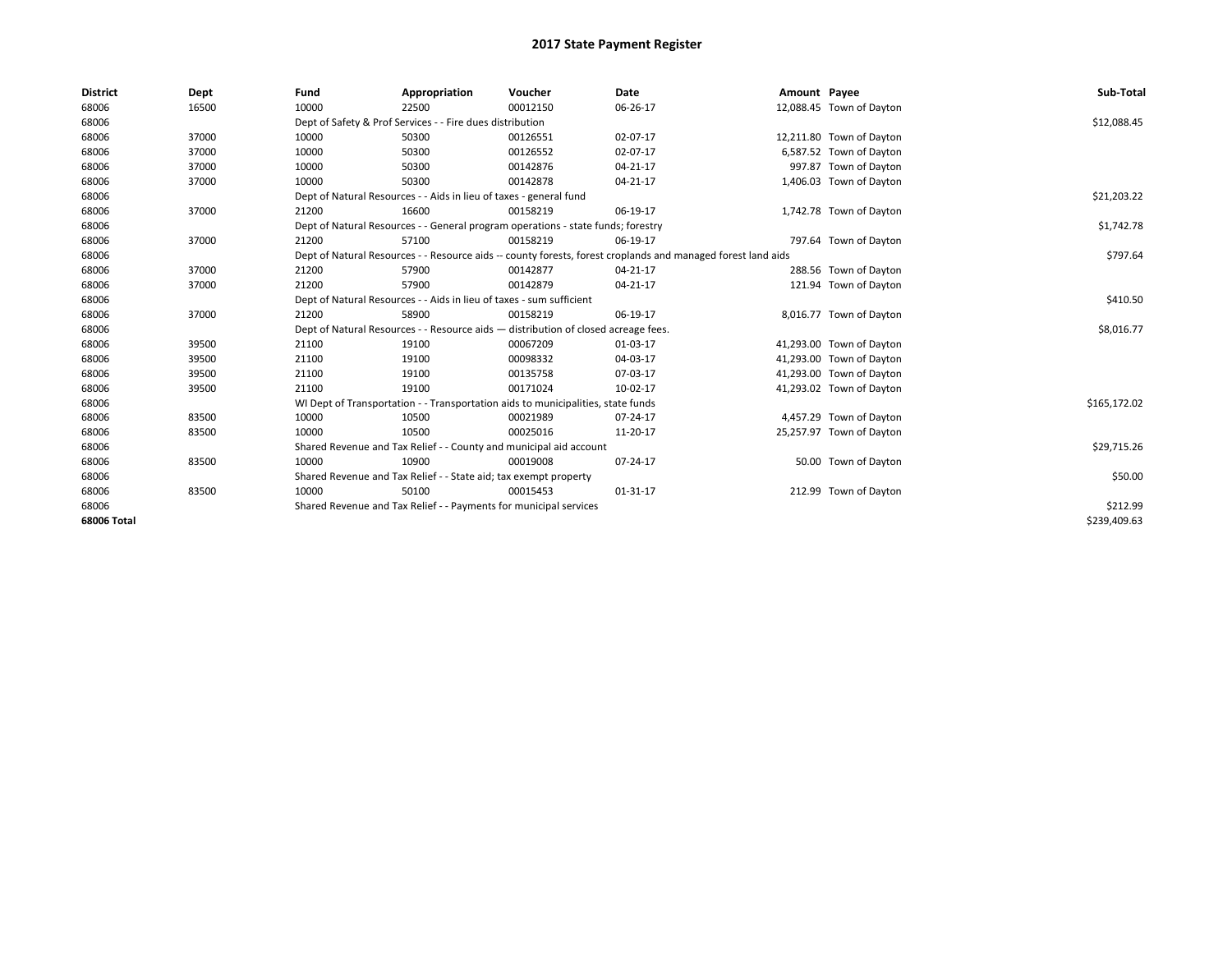| <b>District</b> | Dept  | Fund  | Appropriation                                                                                                | Voucher  | Date     | Amount Payee |                          | Sub-Total    |
|-----------------|-------|-------|--------------------------------------------------------------------------------------------------------------|----------|----------|--------------|--------------------------|--------------|
| 68008           | 16500 | 10000 | 22500                                                                                                        | 00012151 | 06-26-17 |              | 1,750.80 Town Of Dupont  |              |
| 68008           |       |       | Dept of Safety & Prof Services - - Fire dues distribution                                                    |          |          |              |                          | \$1,750.80   |
| 68008           | 37000 | 10000 | 50300                                                                                                        | 00126548 | 02-07-17 |              | 132.81 Town Of Dupont    |              |
| 68008           | 37000 | 10000 | 50300                                                                                                        | 00142749 | 04-21-17 |              | 89.74 Town Of Dupont     |              |
| 68008           |       |       | Dept of Natural Resources - - Aids in lieu of taxes - general fund                                           |          |          |              |                          | \$222.55     |
| 68008           | 37000 | 21200 | 16600                                                                                                        | 00158220 | 06-19-17 |              | 1,225.13 Town Of Dupont  |              |
| 68008           |       |       | Dept of Natural Resources - - General program operations - state funds; forestry                             |          |          |              |                          | \$1,225.13   |
| 68008           | 37000 | 21200 | 57100                                                                                                        | 00158220 | 06-19-17 |              | 560.72 Town Of Dupont    |              |
| 68008           |       |       | Dept of Natural Resources - - Resource aids -- county forests, forest croplands and managed forest land aids |          |          |              |                          | \$560.72     |
| 68008           | 37000 | 21200 | 58900                                                                                                        | 00158220 | 06-19-17 |              | 5,635.62 Town Of Dupont  |              |
| 68008           |       |       | Dept of Natural Resources - - Resource aids - distribution of closed acreage fees.                           |          |          |              |                          | \$5,635.62   |
| 68008           | 39500 | 21100 | 19100                                                                                                        | 00067210 | 01-03-17 |              | 17,614.55 Town Of Dupont |              |
| 68008           | 39500 | 21100 | 19100                                                                                                        | 00098333 | 04-03-17 |              | 17,614.55 Town Of Dupont |              |
| 68008           | 39500 | 21100 | 19100                                                                                                        | 00135759 | 07-03-17 |              | 17,614.55 Town Of Dupont |              |
| 68008           | 39500 | 21100 | 19100                                                                                                        | 00171025 | 10-02-17 |              | 17,614.55 Town Of Dupont |              |
| 68008           |       |       | WI Dept of Transportation - - Transportation aids to municipalities, state funds                             |          |          |              |                          | \$70,458.20  |
| 68008           | 83500 | 10000 | 10500                                                                                                        | 00021990 | 07-24-17 |              | 5,211.86 Town Of Dupont  |              |
| 68008           | 83500 | 10000 | 10500                                                                                                        | 00025017 | 11-20-17 |              | 29,533.88 Town Of Dupont |              |
| 68008           |       |       | Shared Revenue and Tax Relief - - County and municipal aid account                                           |          |          |              |                          | \$34,745.74  |
| 68008           | 83500 | 10000 | 10900                                                                                                        | 00019009 | 07-24-17 |              | 12.00 Town Of Dupont     |              |
| 68008           |       |       | Shared Revenue and Tax Relief - - State aid; tax exempt property                                             |          |          |              |                          | \$12.00      |
| 68008 Total     |       |       |                                                                                                              |          |          |              |                          | \$114,610.76 |
|                 |       |       |                                                                                                              |          |          |              |                          |              |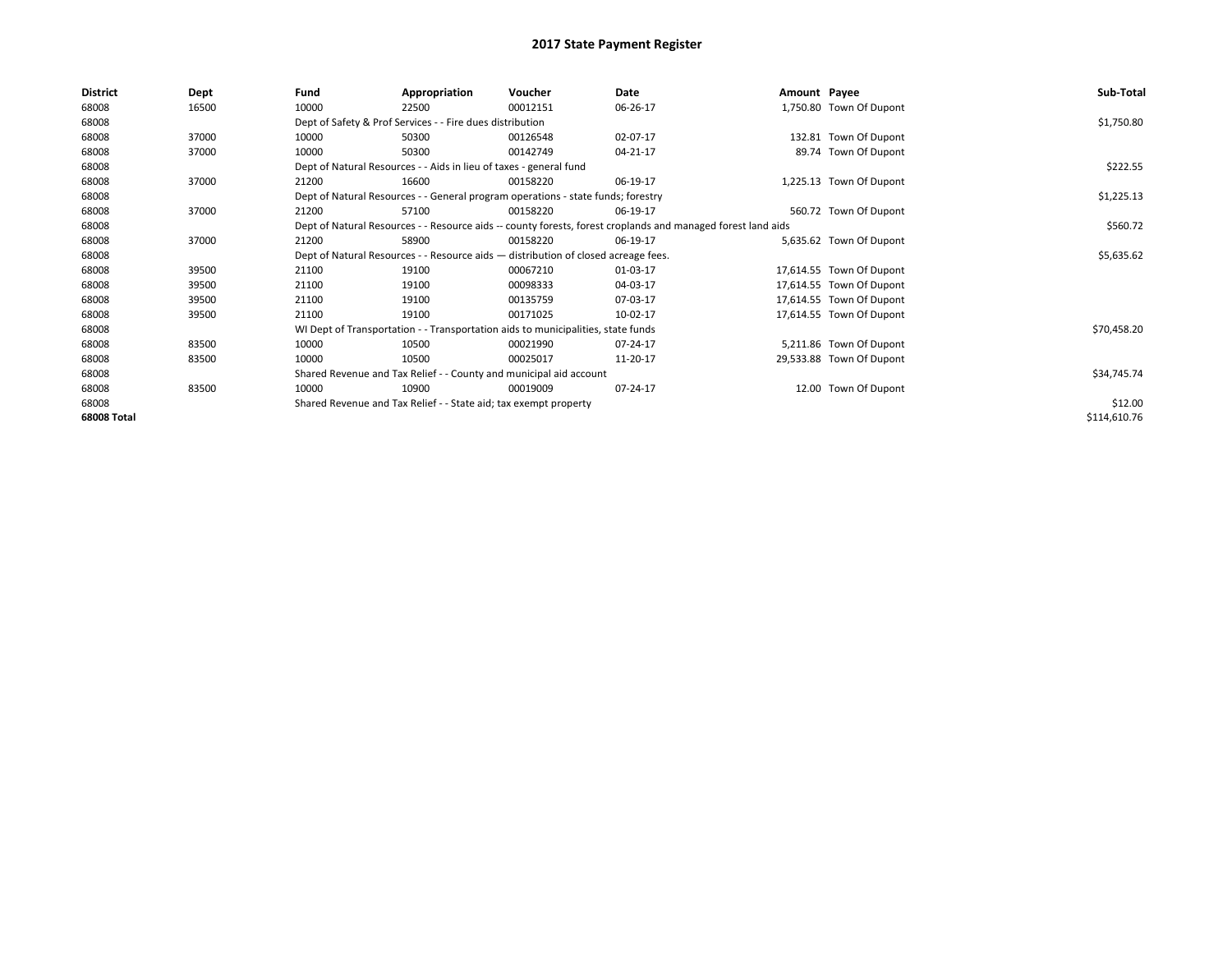| <b>District</b> | Dept  | Fund  | Appropriation                                                                           | Voucher  | Date                                                                                                         | Amount Payee |                              | Sub-Total    |
|-----------------|-------|-------|-----------------------------------------------------------------------------------------|----------|--------------------------------------------------------------------------------------------------------------|--------------|------------------------------|--------------|
| 68010           | 16500 | 10000 | 22500                                                                                   | 00012152 | 06-26-17                                                                                                     |              | 17,386.88 Town Of Farmington |              |
| 68010           |       |       | Dept of Safety & Prof Services - - Fire dues distribution                               |          |                                                                                                              |              |                              | \$17,386.88  |
| 68010           | 37000 | 10000 | 50300                                                                                   | 00126556 | 02-07-17                                                                                                     |              | 925.02 Town Of Farmington    |              |
| 68010           | 37000 | 10000 | 50300                                                                                   | 00126557 | 02-07-17                                                                                                     |              | 3,678.31 Town Of Farmington  |              |
| 68010           | 37000 | 10000 | 50300                                                                                   | 00142937 | $04 - 21 - 17$                                                                                               |              | 189.73 Town Of Farmington    |              |
| 68010           | 37000 | 10000 | 50300                                                                                   | 00142940 | 04-21-17                                                                                                     |              | 49.74 Town Of Farmington     |              |
| 68010           |       |       | Dept of Natural Resources - - Aids in lieu of taxes - general fund                      |          |                                                                                                              |              |                              | \$4,842.80   |
| 68010           | 37000 | 21200 | 16600                                                                                   | 00158221 | 06-19-17                                                                                                     |              | 1,584.50 Town Of Farmington  |              |
| 68010           |       |       | Dept of Natural Resources - - General program operations - state funds; forestry        |          |                                                                                                              |              |                              | \$1,584.50   |
| 68010           | 37000 | 21200 | 57100                                                                                   | 00158221 | 06-19-17                                                                                                     |              | 725.20 Town Of Farmington    |              |
| 68010           |       |       |                                                                                         |          | Dept of Natural Resources - - Resource aids -- county forests, forest croplands and managed forest land aids |              |                              | \$725.20     |
| 68010           | 37000 | 21200 | 57900                                                                                   | 00142938 | 04-21-17                                                                                                     |              | 46.64 Town Of Farmington     |              |
| 68010           | 37000 | 21200 | 57900                                                                                   | 00142939 | 04-21-17                                                                                                     |              | 2.59 Town Of Farmington      |              |
| 68010           |       |       | Dept of Natural Resources - - Aids in lieu of taxes - sum sufficient                    |          |                                                                                                              |              |                              | \$49.23      |
| 68010           | 37000 | 21200 | 58900                                                                                   | 00158221 | 06-19-17                                                                                                     |              | 7,288.68 Town Of Farmington  |              |
| 68010           |       |       | Dept of Natural Resources - - Resource aids - distribution of closed acreage fees.      |          |                                                                                                              |              |                              | \$7,288.68   |
| 68010           | 39500 | 21100 | 19100                                                                                   | 00067211 | 01-03-17                                                                                                     |              | 42,608.70 Town Of Farmington |              |
| 68010           | 39500 | 21100 | 19100                                                                                   | 00098334 | 04-03-17                                                                                                     |              | 42,608.70 Town Of Farmington |              |
| 68010           | 39500 | 21100 | 19100                                                                                   | 00135760 | 07-03-17                                                                                                     |              | 42,608.70 Town Of Farmington |              |
| 68010           | 39500 | 21100 | 19100                                                                                   | 00171026 | 10-02-17                                                                                                     |              | 42,608.70 Town Of Farmington |              |
| 68010           |       |       | WI Dept of Transportation - - Transportation aids to municipalities, state funds        |          |                                                                                                              |              |                              | \$170,434.80 |
| 68010           | 46500 | 27200 | 36500                                                                                   | 00035986 | 12-28-17                                                                                                     |              | 10,916.07 Town Of Farmington |              |
| 68010           |       |       | Department of Military Affairs - - State disaster assistance; petroleum inspection fund |          |                                                                                                              |              |                              | \$10,916.07  |
| 68010           | 83500 | 10000 | 10500                                                                                   | 00021991 | 07-24-17                                                                                                     |              | 7,907.84 Town Of Farmington  |              |
| 68010           | 83500 | 10000 | 10500                                                                                   | 00025018 | 11-20-17                                                                                                     |              | 44,811.10 Town Of Farmington |              |
| 68010           |       |       | Shared Revenue and Tax Relief - - County and municipal aid account                      |          |                                                                                                              |              |                              | \$52,718.94  |
| 68010           | 83500 | 10000 | 10900                                                                                   | 00019010 | 07-24-17                                                                                                     |              | 177.00 Town Of Farmington    |              |
| 68010           |       |       | Shared Revenue and Tax Relief - - State aid; tax exempt property                        |          |                                                                                                              |              |                              | \$177.00     |
| 68010           | 83500 | 10000 | 11000                                                                                   | 00021991 | 07-24-17                                                                                                     |              | 647.60 Town Of Farmington    |              |
| 68010           | 83500 | 10000 | 11000                                                                                   | 00025018 | 11-20-17                                                                                                     |              | 3,754.24 Town Of Farmington  |              |
| 68010           |       |       | Shared Revenue and Tax Relief - - Public utility distribution account                   |          |                                                                                                              |              |                              | \$4,401.84   |
| 68010           | 83500 | 10000 | 50100                                                                                   | 00015454 | $01 - 31 - 17$                                                                                               |              | 15,321.23 Town Of Farmington |              |
| 68010           |       |       | Shared Revenue and Tax Relief - - Payments for municipal services                       |          |                                                                                                              |              |                              | \$15,321.23  |
| 68010 Total     |       |       |                                                                                         |          |                                                                                                              |              |                              | \$285,847.17 |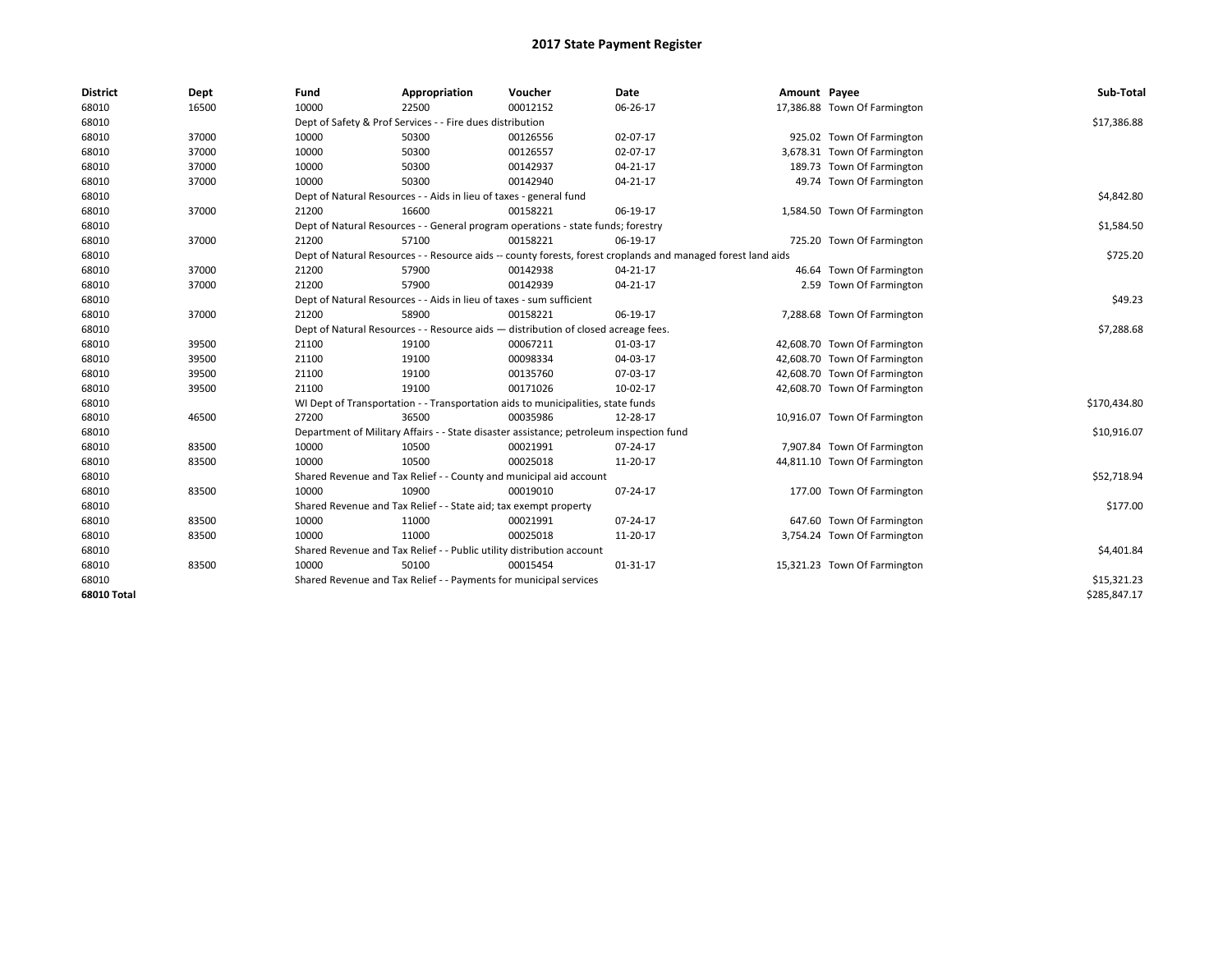| <b>District</b>    | Dept  | Fund  | Appropriation                                                                      | Voucher  | Date                                                                                                         | Amount Payee |                           | Sub-Total   |
|--------------------|-------|-------|------------------------------------------------------------------------------------|----------|--------------------------------------------------------------------------------------------------------------|--------------|---------------------------|-------------|
| 68012              | 16500 | 10000 | 22500                                                                              | 00012153 | 06-26-17                                                                                                     |              | 2,834.22 Town Of Fremont  |             |
| 68012              |       |       | Dept of Safety & Prof Services - - Fire dues distribution                          |          |                                                                                                              |              |                           | \$2,834.22  |
| 68012              | 37000 | 10000 | 50300                                                                              | 00126576 | 02-07-17                                                                                                     |              | 4.452.19 Town Of Fremont  |             |
| 68012              | 37000 | 10000 | 50300                                                                              | 00126577 | 02-07-17                                                                                                     |              | 2.362.46 Town Of Fremont  |             |
| 68012              | 37000 | 10000 | 50300                                                                              | 00143180 | 04-21-17                                                                                                     |              | 94.97 Town Of Fremont     |             |
| 68012              |       |       | Dept of Natural Resources - - Aids in lieu of taxes - general fund                 |          |                                                                                                              |              |                           | \$6,909.62  |
| 68012              | 37000 | 21200 | 16600                                                                              | 00158222 | 06-19-17                                                                                                     |              | 335.40 Town Of Fremont    |             |
| 68012              |       |       | Dept of Natural Resources - - General program operations - state funds; forestry   |          |                                                                                                              |              |                           | \$335.40    |
| 68012              | 37000 | 21200 | 57100                                                                              | 00158222 | 06-19-17                                                                                                     |              | 153.51 Town Of Fremont    |             |
| 68012              |       |       |                                                                                    |          | Dept of Natural Resources - - Resource aids -- county forests, forest croplands and managed forest land aids |              |                           | \$153.51    |
| 68012              | 37000 | 21200 | 58900                                                                              | 00158222 | 06-19-17                                                                                                     |              | 1.542.84 Town Of Fremont  |             |
| 68012              |       |       | Dept of Natural Resources - - Resource aids - distribution of closed acreage fees. |          |                                                                                                              |              |                           | \$1,542.84  |
| 68012              | 39500 | 21100 | 19100                                                                              | 00067212 | 01-03-17                                                                                                     |              | 11.554.99 Town Of Fremont |             |
| 68012              | 39500 | 21100 | 19100                                                                              | 00098335 | 04-03-17                                                                                                     |              | 11.554.99 Town Of Fremont |             |
| 68012              | 39500 | 21100 | 19100                                                                              | 00135761 | 07-03-17                                                                                                     |              | 11.554.99 Town Of Fremont |             |
| 68012              | 39500 | 21100 | 19100                                                                              | 00171027 | 10-02-17                                                                                                     |              | 11,555.01 Town Of Fremont |             |
| 68012              |       |       | WI Dept of Transportation - - Transportation aids to municipalities, state funds   |          |                                                                                                              |              |                           | \$46,219.98 |
| 68012              | 83500 | 10000 | 10500                                                                              | 00021992 | 07-24-17                                                                                                     |              | 1.290.49 Town Of Fremont  |             |
| 68012              | 83500 | 10000 | 10500                                                                              | 00025019 | 11-20-17                                                                                                     |              | 7.312.79 Town Of Fremont  |             |
| 68012              |       |       | Shared Revenue and Tax Relief - - County and municipal aid account                 |          |                                                                                                              |              |                           | \$8,603.28  |
| 68012              | 83500 | 10000 | 10900                                                                              | 00019011 | 07-24-17                                                                                                     |              | 71.00 Town Of Fremont     |             |
| 68012              |       |       | Shared Revenue and Tax Relief - - State aid; tax exempt property                   |          |                                                                                                              |              |                           | \$71.00     |
| 68012              | 83500 | 10000 | 11000                                                                              | 00021992 | 07-24-17                                                                                                     |              | 60.75 Town Of Fremont     |             |
| 68012              | 83500 | 10000 | 11000                                                                              | 00025019 | 11-20-17                                                                                                     |              | 401.40 Town Of Fremont    |             |
| 68012              |       |       | Shared Revenue and Tax Relief - - Public utility distribution account              |          |                                                                                                              |              |                           | \$462.15    |
| <b>68012 Total</b> |       |       |                                                                                    |          |                                                                                                              |              |                           | \$67,132.00 |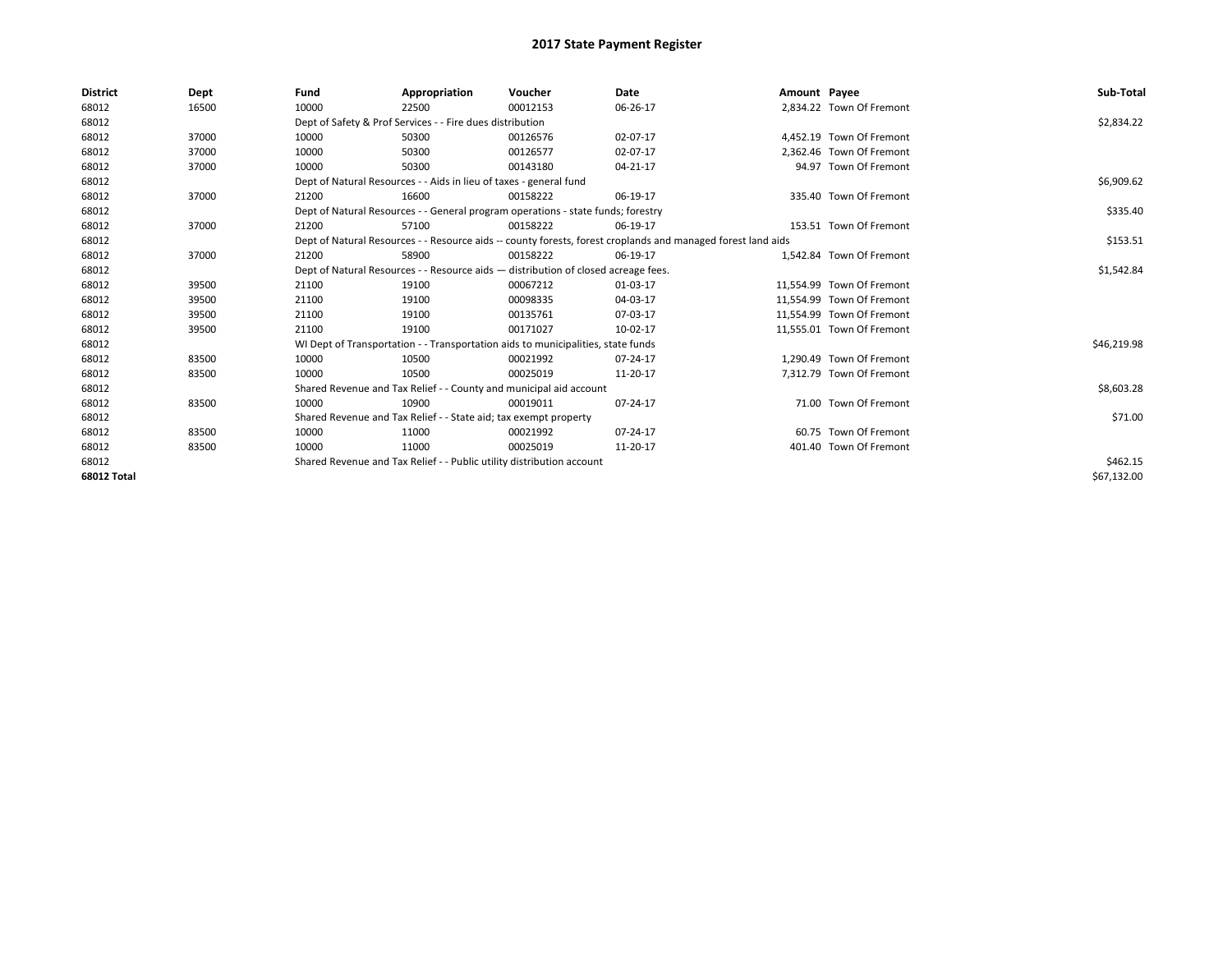| <b>District</b> | Dept  | Fund  | Appropriation                                                                      | Voucher  | Date                                                                                                         | Amount Payee |                            | Sub-Total    |
|-----------------|-------|-------|------------------------------------------------------------------------------------|----------|--------------------------------------------------------------------------------------------------------------|--------------|----------------------------|--------------|
| 68014           | 16500 | 10000 | 22500                                                                              | 00012451 | 06-30-17                                                                                                     |              | 1,599.26 Town Of Harrison  |              |
| 68014           |       |       | Dept of Safety & Prof Services - - Fire dues distribution                          |          |                                                                                                              |              |                            | \$1,599.26   |
| 68014           | 37000 | 10000 | 50300                                                                              | 00126650 | 02-07-17                                                                                                     |              | 25.661.90 Town Of Harrison |              |
| 68014           | 37000 | 10000 | 50300                                                                              | 00126651 | 02-07-17                                                                                                     |              | 7.407.02 Town Of Harrison  |              |
| 68014           | 37000 | 10000 | 50300                                                                              | 00144201 | 04-21-17                                                                                                     |              | 345.44 Town Of Harrison    |              |
| 68014           |       |       | Dept of Natural Resources - - Aids in lieu of taxes - general fund                 |          |                                                                                                              |              |                            | \$33,414.36  |
| 68014           | 37000 | 21200 | 16600                                                                              | 00158223 | 06-19-17                                                                                                     |              | 3.806.68 Town Of Harrison  |              |
| 68014           |       |       | Dept of Natural Resources - - General program operations - state funds; forestry   |          |                                                                                                              |              |                            | \$3,806.68   |
| 68014           | 37000 | 21200 | 57100                                                                              | 00158223 | 06-19-17                                                                                                     |              | 1,757.65 Town Of Harrison  |              |
| 68014           |       |       |                                                                                    |          | Dept of Natural Resources - - Resource aids -- county forests, forest croplands and managed forest land aids |              |                            | \$1,757.65   |
| 68014           | 37000 | 21200 | 57900                                                                              | 00144200 | 04-21-17                                                                                                     |              | 2.89 Town Of Harrison      |              |
| 68014           |       |       | Dept of Natural Resources - - Aids in lieu of taxes - sum sufficient               |          |                                                                                                              |              |                            | \$2.89       |
| 68014           | 37000 | 21200 | 58900                                                                              | 00158223 | 06-19-17                                                                                                     |              | 17,510.73 Town Of Harrison |              |
| 68014           |       |       | Dept of Natural Resources - - Resource aids - distribution of closed acreage fees. |          |                                                                                                              |              |                            | \$17,510.73  |
| 68014           | 39500 | 21100 | 19100                                                                              | 00067213 | 01-03-17                                                                                                     |              | 24,183.46 Town Of Harrison |              |
| 68014           | 39500 | 21100 | 19100                                                                              | 00098336 | 04-03-17                                                                                                     |              | 24,183.46 Town Of Harrison |              |
| 68014           | 39500 | 21100 | 19100                                                                              | 00135762 | 07-03-17                                                                                                     |              | 24,183.46 Town Of Harrison |              |
| 68014           | 39500 | 21100 | 19100                                                                              | 00171028 | 10-02-17                                                                                                     |              | 24,183.48 Town Of Harrison |              |
| 68014           |       |       | WI Dept of Transportation - - Transportation aids to municipalities, state funds   |          |                                                                                                              |              |                            | \$96,733.86  |
| 68014           | 83500 | 10000 | 10500                                                                              | 00021993 | 07-24-17                                                                                                     |              | 1.808.78 Town Of Harrison  |              |
| 68014           | 83500 | 10000 | 10500                                                                              | 00025020 | 11-20-17                                                                                                     |              | 10.249.74 Town Of Harrison |              |
| 68014           |       |       | Shared Revenue and Tax Relief - - County and municipal aid account                 |          |                                                                                                              |              |                            | \$12,058.52  |
| 68014           | 83500 | 10000 | 10900                                                                              | 00019012 | 07-24-17                                                                                                     |              | 2.00 Town Of Harrison      |              |
| 68014           |       |       | Shared Revenue and Tax Relief - - State aid; tax exempt property                   |          |                                                                                                              |              |                            | \$2.00       |
| 68014 Total     |       |       |                                                                                    |          |                                                                                                              |              |                            | \$166,885.95 |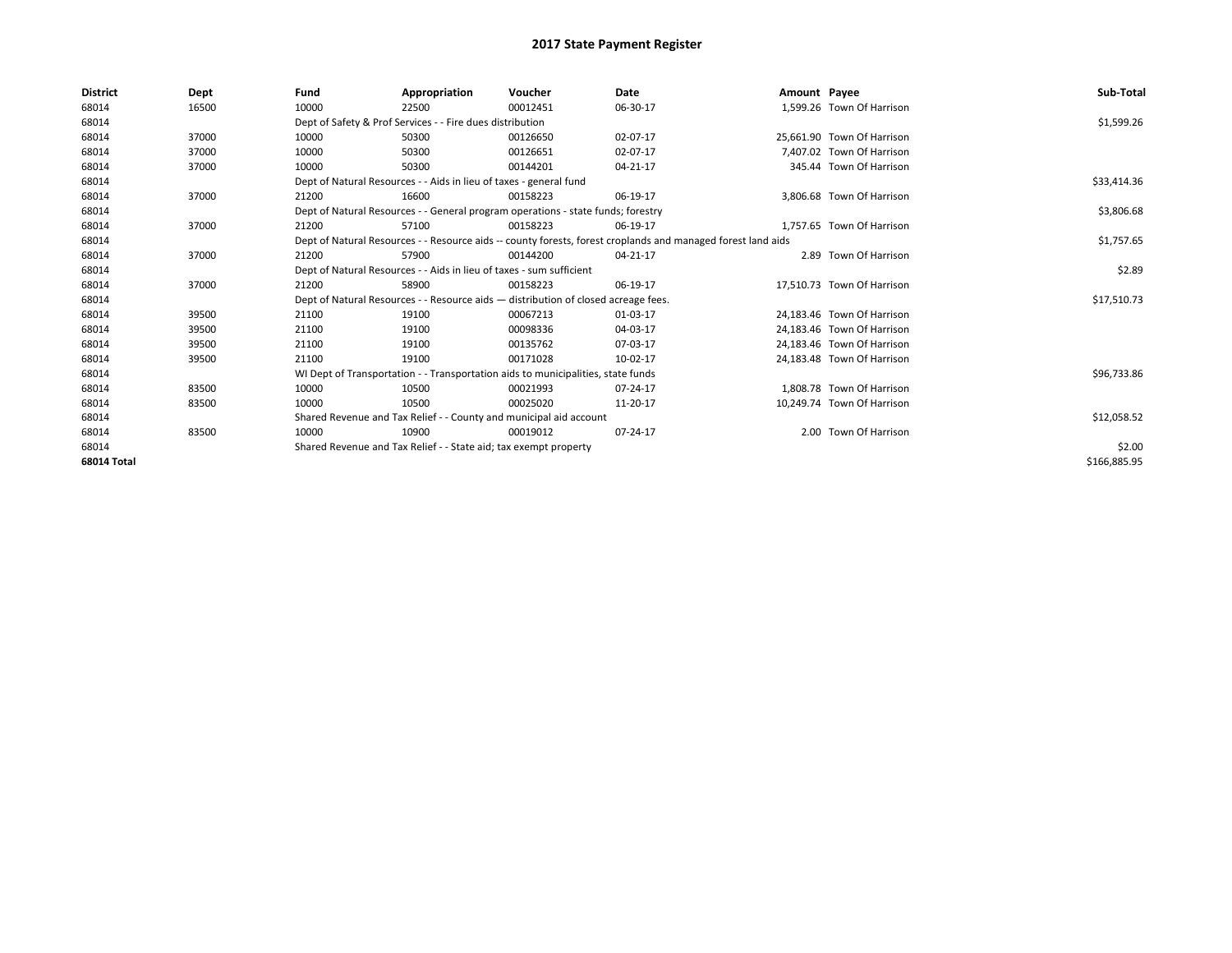| <b>District</b>    | Dept  | Fund  | Appropriation                                                        | Voucher                                                                            | Date                                                                                                         | Amount Payee |                            | Sub-Total    |
|--------------------|-------|-------|----------------------------------------------------------------------|------------------------------------------------------------------------------------|--------------------------------------------------------------------------------------------------------------|--------------|----------------------------|--------------|
| 68016              | 16500 | 10000 | 22500                                                                | 00012154                                                                           | 06-26-17                                                                                                     |              | 2,140.54 Town Of Helvetia  |              |
| 68016              |       |       | Dept of Safety & Prof Services - - Fire dues distribution            |                                                                                    |                                                                                                              |              |                            | \$2,140.54   |
| 68016              | 37000 | 10000 | 50300                                                                | 00143270                                                                           | 04-21-17                                                                                                     |              | 841.61 Town Of Helvetia    |              |
| 68016              |       |       | Dept of Natural Resources - - Aids in lieu of taxes - general fund   |                                                                                    |                                                                                                              |              |                            | \$841.61     |
| 68016              | 37000 | 21200 | 16600                                                                | 00158224                                                                           | 06-19-17                                                                                                     |              | 3,643.85 Town Of Helvetia  |              |
| 68016              |       |       |                                                                      | Dept of Natural Resources - - General program operations - state funds; forestry   |                                                                                                              |              |                            | \$3,643.85   |
| 68016              | 37000 | 21200 | 57100                                                                | 00158224                                                                           | 06-19-17                                                                                                     |              | 1.667.73 Town Of Helvetia  |              |
| 68016              |       |       |                                                                      |                                                                                    | Dept of Natural Resources - - Resource aids -- county forests, forest croplands and managed forest land aids |              |                            | \$1,667.73   |
| 68016              | 37000 | 21200 | 57900                                                                | 00143269                                                                           | 04-21-17                                                                                                     |              | 186.84 Town Of Helvetia    |              |
| 68016              | 37000 | 21200 | 57900                                                                | 00143271                                                                           | 04-21-17                                                                                                     |              | 1.60 Town Of Helvetia      |              |
| 68016              |       |       | Dept of Natural Resources - - Aids in lieu of taxes - sum sufficient |                                                                                    |                                                                                                              |              |                            | \$188.44     |
| 68016              | 37000 | 21200 | 58900                                                                | 00158224                                                                           | 06-19-17                                                                                                     |              | 16.761.73 Town Of Helvetia |              |
| 68016              |       |       |                                                                      | Dept of Natural Resources - - Resource aids - distribution of closed acreage fees. |                                                                                                              |              |                            | \$16,761.73  |
| 68016              | 39500 | 21100 | 19100                                                                | 00067214                                                                           | 01-03-17                                                                                                     |              | 23.176.05 Town Of Helvetia |              |
| 68016              | 39500 | 21100 | 19100                                                                | 00098337                                                                           | 04-03-17                                                                                                     |              | 23,176.05 Town Of Helvetia |              |
| 68016              | 39500 | 21100 | 19100                                                                | 00135763                                                                           | 07-03-17                                                                                                     |              | 23.176.05 Town Of Helvetia |              |
| 68016              | 39500 | 21100 | 19100                                                                | 00171029                                                                           | 10-02-17                                                                                                     |              | 23,176.05 Town Of Helvetia |              |
| 68016              |       |       |                                                                      | WI Dept of Transportation - - Transportation aids to municipalities, state funds   |                                                                                                              |              |                            | \$92,704.20  |
| 68016              | 83500 | 10000 | 10500                                                                | 00021994                                                                           | 07-24-17                                                                                                     |              | 1.948.03 Town Of Helvetia  |              |
| 68016              | 83500 | 10000 | 10500                                                                | 00025021                                                                           | 11-20-17                                                                                                     |              | 11.038.82 Town Of Helvetia |              |
| 68016              |       |       |                                                                      | Shared Revenue and Tax Relief - - County and municipal aid account                 |                                                                                                              |              |                            | \$12,986.85  |
| 68016              | 83500 | 10000 | 10900                                                                | 00019013                                                                           | 07-24-17                                                                                                     |              | 11.00 Town Of Helvetia     |              |
| 68016              |       |       | Shared Revenue and Tax Relief - - State aid; tax exempt property     |                                                                                    |                                                                                                              |              |                            | \$11.00      |
| <b>68016 Total</b> |       |       |                                                                      |                                                                                    |                                                                                                              |              |                            | \$130,945.95 |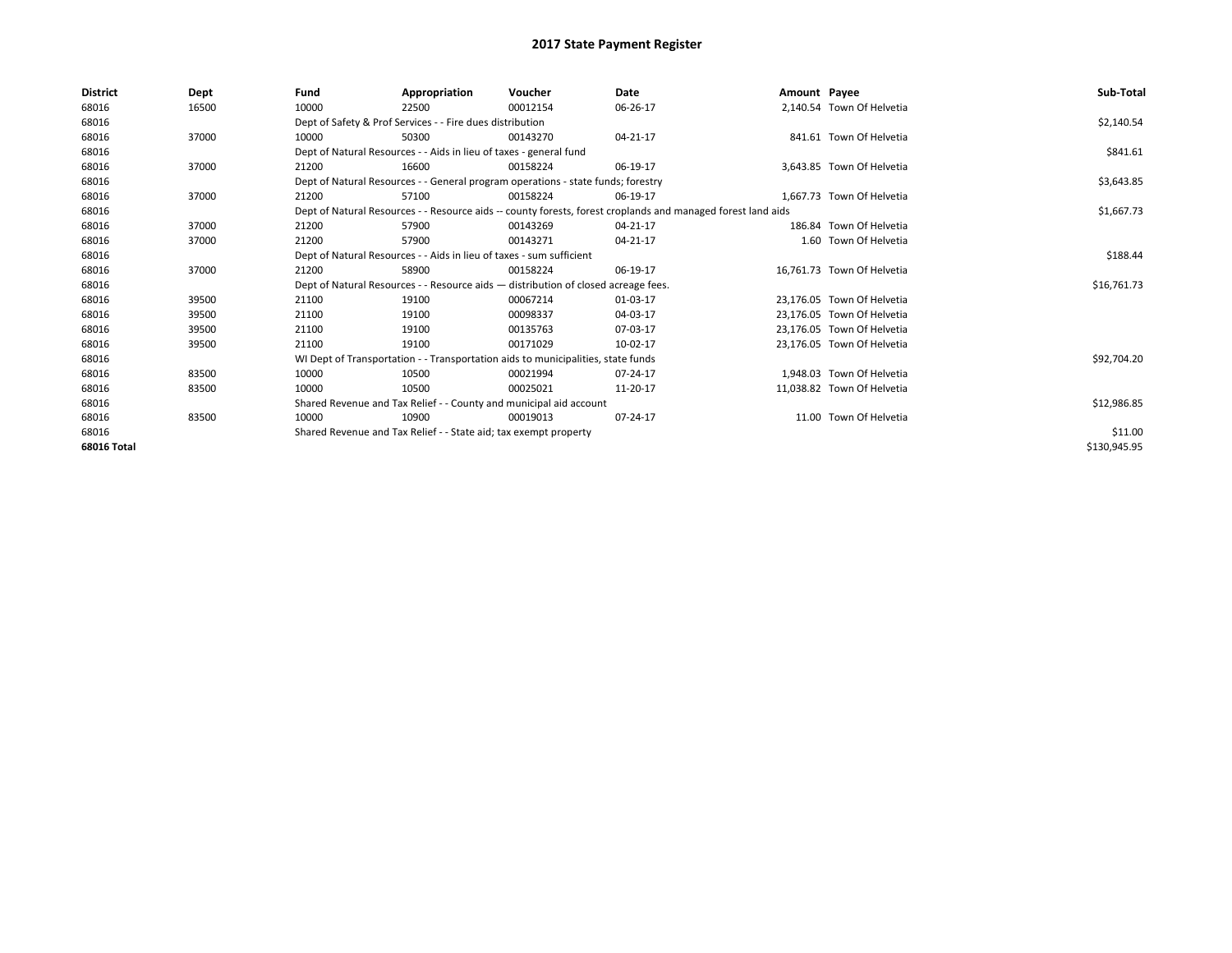| <b>District</b>    | Dept  | Fund  | Appropriation                                                                      | Voucher  | Date                                                                                                         | Amount Payee |                        | Sub-Total    |
|--------------------|-------|-------|------------------------------------------------------------------------------------|----------|--------------------------------------------------------------------------------------------------------------|--------------|------------------------|--------------|
| 68018              | 16500 | 10000 | 22500                                                                              | 00012155 | 06-26-17                                                                                                     |              | 3,674.02 Town Of Iola  |              |
| 68018              |       |       | Dept of Safety & Prof Services - - Fire dues distribution                          |          |                                                                                                              |              |                        | \$3,674.02   |
| 68018              | 37000 | 10000 | 50300                                                                              | 00142890 | 04-21-17                                                                                                     |              | 176.54 Town Of Iola    |              |
| 68018              |       |       | Dept of Natural Resources - - Aids in lieu of taxes - general fund                 |          |                                                                                                              |              |                        | \$176.54     |
| 68018              | 37000 | 21200 | 16600                                                                              | 00158225 | 06-19-17                                                                                                     |              | 2,276.29 Town Of Iola  |              |
| 68018              |       |       | Dept of Natural Resources - - General program operations - state funds; forestry   |          |                                                                                                              |              |                        | \$2,276.29   |
| 68018              | 37000 | 21200 | 57100                                                                              | 00158225 | 06-19-17                                                                                                     |              | 1,041.82 Town Of Iola  |              |
| 68018              |       |       |                                                                                    |          | Dept of Natural Resources - - Resource aids -- county forests, forest croplands and managed forest land aids |              |                        | \$1,041.82   |
| 68018              | 37000 | 21200 | 57900                                                                              | 00142889 | 04-21-17                                                                                                     |              | 88.22 Town Of Iola     |              |
| 68018              |       |       | Dept of Natural Resources - - Aids in lieu of taxes - sum sufficient               |          |                                                                                                              |              |                        | \$88.22      |
| 68018              | 37000 | 21200 | 58900                                                                              | 00158225 | 06-19-17                                                                                                     |              | 10,470.95 Town Of Iola |              |
| 68018              |       |       | Dept of Natural Resources - - Resource aids - distribution of closed acreage fees. |          |                                                                                                              |              |                        | \$10,470.95  |
| 68018              | 39500 | 21100 | 19100                                                                              | 00067215 | 01-03-17                                                                                                     |              | 25,069.77 Town Of Iola |              |
| 68018              | 39500 | 21100 | 19100                                                                              | 00098338 | 04-03-17                                                                                                     |              | 25.069.77 Town Of Iola |              |
| 68018              | 39500 | 21100 | 19100                                                                              | 00135764 | 07-03-17                                                                                                     |              | 25,069.77 Town Of Iola |              |
| 68018              | 39500 | 21100 | 19100                                                                              | 00171030 | 10-02-17                                                                                                     |              | 25,069.77 Town Of Iola |              |
| 68018              |       |       | WI Dept of Transportation - - Transportation aids to municipalities, state funds   |          |                                                                                                              |              |                        | \$100,279.08 |
| 68018              | 83500 | 10000 | 10500                                                                              | 00021995 | 07-24-17                                                                                                     |              | 1,261.04 Town Of Iola  |              |
| 68018              | 83500 | 10000 | 10500                                                                              | 00025022 | 11-20-17                                                                                                     |              | 7,145.87 Town Of Iola  |              |
| 68018              |       |       | Shared Revenue and Tax Relief - - County and municipal aid account                 |          |                                                                                                              |              |                        | \$8,406.91   |
| 68018              | 83500 | 10000 | 10900                                                                              | 00019014 | 07-24-17                                                                                                     |              | 26.00 Town Of Iola     |              |
| 68018              |       |       | Shared Revenue and Tax Relief - - State aid; tax exempt property                   |          |                                                                                                              |              |                        | \$26.00      |
| 68018              | 83500 | 10000 | 11000                                                                              | 00021995 | 07-24-17                                                                                                     |              | 19.71 Town Of Iola     |              |
| 68018              | 83500 | 10000 | 11000                                                                              | 00025022 | 11-20-17                                                                                                     |              | 142.47 Town Of Iola    |              |
| 68018              |       |       | Shared Revenue and Tax Relief - - Public utility distribution account              |          |                                                                                                              |              |                        | \$162.18     |
| <b>68018 Total</b> |       |       |                                                                                    |          |                                                                                                              |              |                        | \$126,602.01 |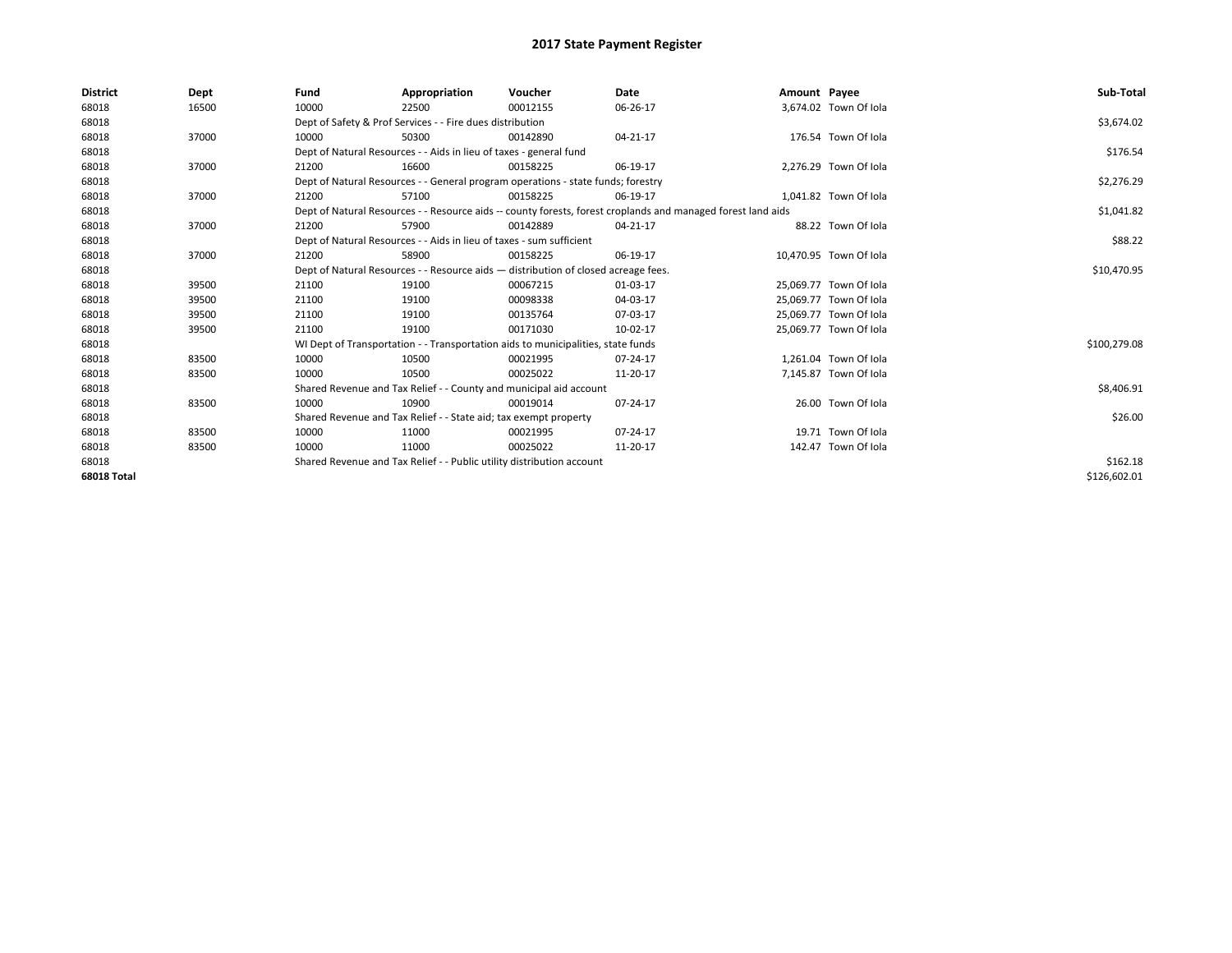| District    | Dept  | Fund  | Appropriation                                                         | Voucher                                                                            | Date                                                                                                         | Amount Payee |                            | Sub-Total    |
|-------------|-------|-------|-----------------------------------------------------------------------|------------------------------------------------------------------------------------|--------------------------------------------------------------------------------------------------------------|--------------|----------------------------|--------------|
| 68020       | 16500 | 10000 | 22500                                                                 | 00012156                                                                           | 06-26-17                                                                                                     |              | 3,927.94 Town Of Larrabee  |              |
| 68020       |       |       | Dept of Safety & Prof Services - - Fire dues distribution             |                                                                                    |                                                                                                              |              |                            | \$3,927.94   |
| 68020       | 37000 | 10000 | 50300                                                                 | 00126554                                                                           | 02-07-17                                                                                                     |              | 690.75 Town Of Larrabee    |              |
| 68020       |       |       | Dept of Natural Resources - - Aids in lieu of taxes - general fund    |                                                                                    |                                                                                                              |              |                            | \$690.75     |
| 68020       | 37000 | 21200 | 16600                                                                 | 00158226                                                                           | 06-19-17                                                                                                     |              | 731.17 Town Of Larrabee    |              |
| 68020       |       |       |                                                                       | Dept of Natural Resources - - General program operations - state funds; forestry   |                                                                                                              |              |                            | \$731.17     |
| 68020       | 37000 | 21200 | 57100                                                                 | 00158226                                                                           | 06-19-17                                                                                                     |              | 334.65 Town Of Larrabee    |              |
| 68020       |       |       |                                                                       |                                                                                    | Dept of Natural Resources - - Resource aids -- county forests, forest croplands and managed forest land aids |              |                            | \$334.65     |
| 68020       | 37000 | 21200 | 58900                                                                 | 00158226                                                                           | 06-19-17                                                                                                     |              | 3.363.40 Town Of Larrabee  |              |
| 68020       |       |       |                                                                       | Dept of Natural Resources - - Resource aids - distribution of closed acreage fees. |                                                                                                              |              |                            | \$3,363.40   |
| 68020       | 39500 | 21100 | 19100                                                                 | 00067216                                                                           | 01-03-17                                                                                                     |              | 28.119.54 Town Of Larrabee |              |
| 68020       | 39500 | 21100 | 19100                                                                 | 00098339                                                                           | 04-03-17                                                                                                     |              | 28,119.54 Town Of Larrabee |              |
| 68020       | 39500 | 21100 | 19100                                                                 | 00135765                                                                           | 07-03-17                                                                                                     |              | 28.119.54 Town Of Larrabee |              |
| 68020       | 39500 | 21100 | 19100                                                                 | 00171031                                                                           | 10-02-17                                                                                                     |              | 28,119.54 Town Of Larrabee |              |
| 68020       |       |       |                                                                       | WI Dept of Transportation - - Transportation aids to municipalities, state funds   |                                                                                                              |              |                            | \$112,478.16 |
| 68020       | 83500 | 10000 | 10500                                                                 | 00021996                                                                           | 07-24-17                                                                                                     |              | 8.157.74 Town Of Larrabee  |              |
| 68020       | 83500 | 10000 | 10500                                                                 | 00025023                                                                           | 11-20-17                                                                                                     |              | 46,227.16 Town Of Larrabee |              |
| 68020       |       |       | Shared Revenue and Tax Relief - - County and municipal aid account    |                                                                                    |                                                                                                              |              |                            | \$54,384.90  |
| 68020       | 83500 | 10000 | 10900                                                                 | 00019015                                                                           | 07-24-17                                                                                                     |              | 31.00 Town Of Larrabee     |              |
| 68020       |       |       | Shared Revenue and Tax Relief - - State aid; tax exempt property      |                                                                                    |                                                                                                              |              |                            | \$31.00      |
| 68020       | 83500 | 10000 | 11000                                                                 | 00021996                                                                           | 07-24-17                                                                                                     |              | 105.11 Town Of Larrabee    |              |
| 68020       | 83500 | 10000 | 11000                                                                 | 00025023                                                                           | 11-20-17                                                                                                     |              | 631.43 Town Of Larrabee    |              |
| 68020       |       |       | Shared Revenue and Tax Relief - - Public utility distribution account |                                                                                    |                                                                                                              |              |                            | \$736.54     |
| 68020 Total |       |       |                                                                       |                                                                                    |                                                                                                              |              |                            | \$176,678.51 |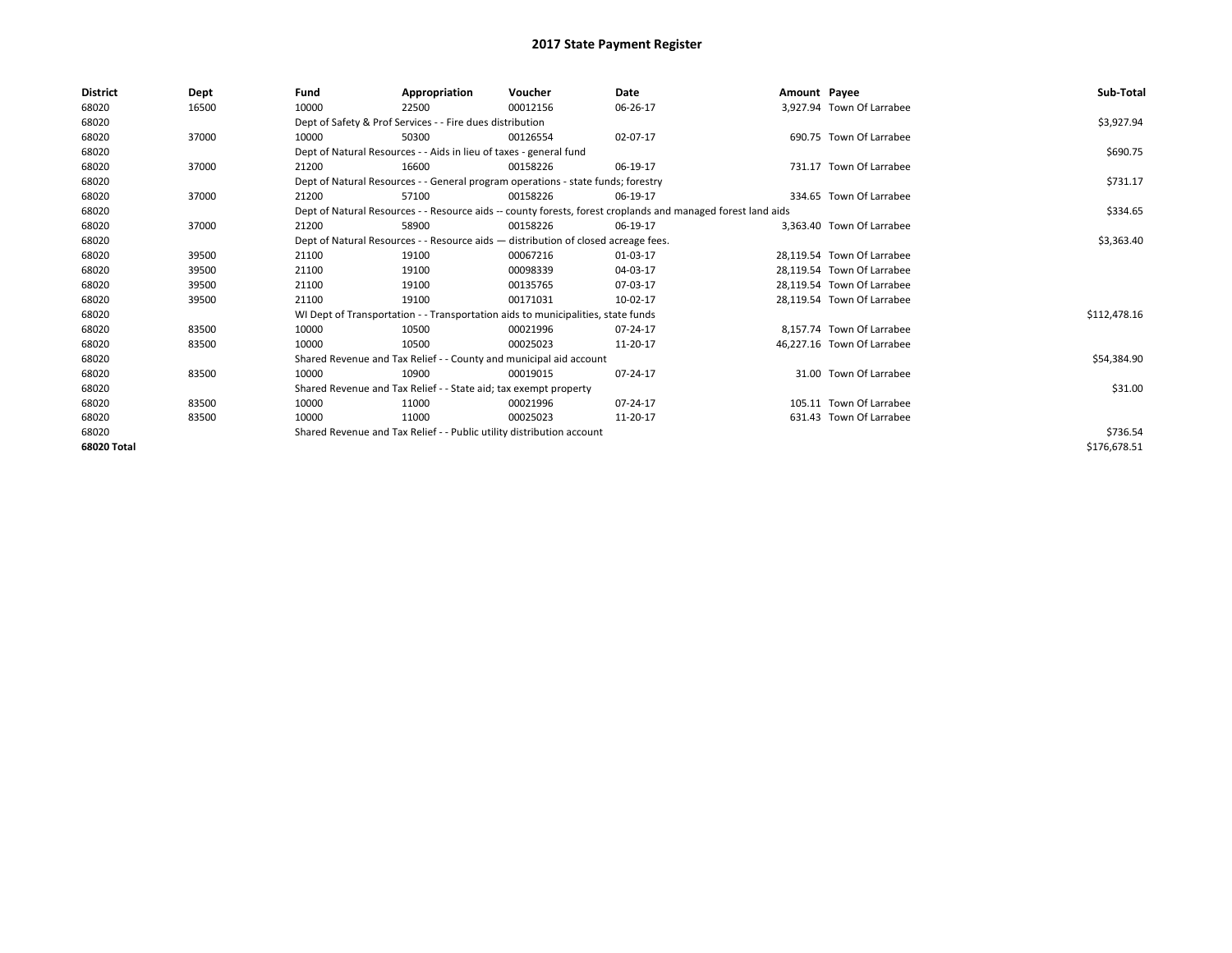| <b>District</b>    | Dept  | Fund  | Appropriation                                                                      | Voucher  | Date                                                                                                         | Amount Payee |                           | Sub-Total    |
|--------------------|-------|-------|------------------------------------------------------------------------------------|----------|--------------------------------------------------------------------------------------------------------------|--------------|---------------------------|--------------|
| 68022              | 16500 | 10000 | 22500                                                                              | 00012157 | 06-26-17                                                                                                     |              | 4.742.55 Town Of Lebanon  |              |
| 68022              |       |       | Dept of Safety & Prof Services - - Fire dues distribution                          |          |                                                                                                              |              |                           | \$4,742.55   |
| 68022              | 37000 | 21200 | 16600                                                                              | 00158227 | 06-19-17                                                                                                     |              | 1,367.45 Town Of Lebanon  |              |
| 68022              |       |       | Dept of Natural Resources - - General program operations - state funds; forestry   |          |                                                                                                              |              |                           | \$1,367.45   |
| 68022              | 37000 | 21200 | 57100                                                                              | 00158227 | 06-19-17                                                                                                     |              | 625.86 Town Of Lebanon    |              |
| 68022              |       |       |                                                                                    |          | Dept of Natural Resources - - Resource aids -- county forests, forest croplands and managed forest land aids |              |                           | \$625.86     |
| 68022              | 37000 | 21200 | 58900                                                                              | 00158227 | 06-19-17                                                                                                     |              | 6,290.27 Town Of Lebanon  |              |
| 68022              |       |       | Dept of Natural Resources - - Resource aids - distribution of closed acreage fees. |          |                                                                                                              |              |                           | \$6,290.27   |
| 68022              | 39500 | 21100 | 19100                                                                              | 00067217 | 01-03-17                                                                                                     |              | 25.482.64 Town Of Lebanon |              |
| 68022              | 39500 | 21100 | 19100                                                                              | 00098340 | 04-03-17                                                                                                     |              | 25.482.64 Town Of Lebanon |              |
| 68022              | 39500 | 21100 | 19100                                                                              | 00135766 | 07-03-17                                                                                                     |              | 25.482.64 Town Of Lebanon |              |
| 68022              | 39500 | 21100 | 19100                                                                              | 00171032 | 10-02-17                                                                                                     |              | 25,482.66 Town Of Lebanon |              |
| 68022              |       |       | WI Dept of Transportation - - Transportation aids to municipalities, state funds   |          |                                                                                                              |              |                           | \$101,930.58 |
| 68022              | 50500 | 10000 | 17400                                                                              | 00047513 | 04-28-17                                                                                                     |              | 7.232.00 Town Of Lebanon  |              |
| 68022              |       |       |                                                                                    |          | Department of Administration - - High-voltage transmission line annual impact fee distributions              |              |                           | \$7,232.00   |
| 68022              | 83500 | 10000 | 10500                                                                              | 00021997 | 07-24-17                                                                                                     |              | 5,862.24 Town Of Lebanon  |              |
| 68022              | 83500 | 10000 | 10500                                                                              | 00025024 | 11-20-17                                                                                                     |              | 33,219.38 Town Of Lebanon |              |
| 68022              |       |       | Shared Revenue and Tax Relief - - County and municipal aid account                 |          |                                                                                                              |              |                           | \$39,081.62  |
| 68022              | 83500 | 10000 | 10900                                                                              | 00019016 | 07-24-17                                                                                                     |              | 11.00 Town Of Lebanon     |              |
| 68022              |       |       | Shared Revenue and Tax Relief - - State aid; tax exempt property                   |          |                                                                                                              |              |                           | \$11.00      |
| 68022              | 83500 | 52100 | 36300                                                                              | 00016090 | 03-27-17                                                                                                     |              | 5,527.80 Town Of Lebanon  |              |
| 68022              |       |       | Shared Revenue and Tax Relief - - Lottery and gaming credit                        |          |                                                                                                              |              |                           | \$5,527.80   |
| <b>68022 Total</b> |       |       |                                                                                    |          |                                                                                                              |              |                           | \$166,809.13 |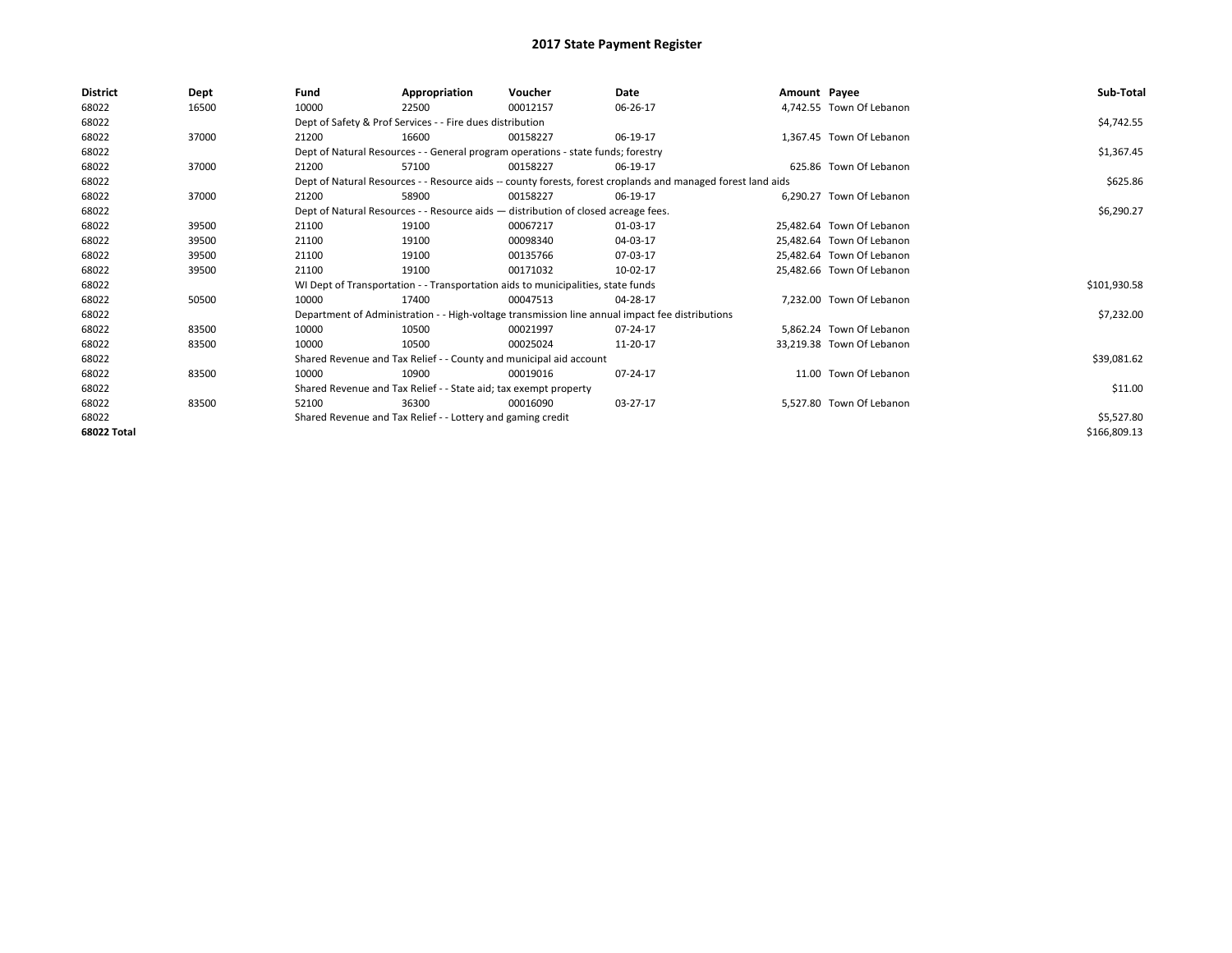| <b>District</b> | Dept  | Fund  | Appropriation                                                                           | Voucher  | Date                                                                                                         | Amount Payee |                         | Sub-Total    |
|-----------------|-------|-------|-----------------------------------------------------------------------------------------|----------|--------------------------------------------------------------------------------------------------------------|--------------|-------------------------|--------------|
| 68024           | 16500 | 10000 | 22500                                                                                   | 00012158 | 06-26-17                                                                                                     |              | 4,730.99 Town Of Lind   |              |
| 68024           |       |       | Dept of Safety & Prof Services - - Fire dues distribution                               |          |                                                                                                              |              |                         | \$4,730.99   |
| 68024           | 37000 | 21200 | 16600                                                                                   | 00158228 | 06-19-17                                                                                                     |              | 613.63 Town Of Lind     |              |
| 68024           |       |       | Dept of Natural Resources - - General program operations - state funds; forestry        |          |                                                                                                              |              |                         | \$613.63     |
| 68024           | 37000 | 21200 | 57100                                                                                   | 00158228 | 06-19-17                                                                                                     |              | 280.85 Town Of Lind     |              |
| 68024           |       |       |                                                                                         |          | Dept of Natural Resources - - Resource aids -- county forests, forest croplands and managed forest land aids |              |                         | \$280.85     |
| 68024           | 37000 | 21200 | 58900                                                                                   | 00158228 | 06-19-17                                                                                                     |              | 2,822.68 Town Of Lind   |              |
| 68024           |       |       | Dept of Natural Resources - - Resource aids - distribution of closed acreage fees.      |          |                                                                                                              |              |                         | \$2,822.68   |
| 68024           | 39500 | 21100 | 19100                                                                                   | 00067218 | 01-03-17                                                                                                     |              | 32,639.14 Town Of Lind  |              |
| 68024           | 39500 | 21100 | 19100                                                                                   | 00098341 | 04-03-17                                                                                                     |              | 32,639.14 Town Of Lind  |              |
| 68024           | 39500 | 21100 | 19100                                                                                   | 00135767 | 07-03-17                                                                                                     |              | 32,639.14 Town Of Lind  |              |
| 68024           | 39500 | 21100 | 19100                                                                                   | 00171033 | 10-02-17                                                                                                     |              | 32,639.16 Town Of Lind  |              |
| 68024           |       |       | WI Dept of Transportation - - Transportation aids to municipalities, state funds        |          |                                                                                                              |              |                         | \$130,556.58 |
| 68024           | 39500 | 21100 | 27800                                                                                   | 00144696 | 07-24-17                                                                                                     |              | 112,586.86 Town Of Lind |              |
| 68024           |       |       | WI Dept of Transportation - - Local roads improvement program, state funds              |          |                                                                                                              |              |                         | \$112,586.86 |
| 68024           | 46500 | 27200 | 36500                                                                                   | 00035987 | 12-28-17                                                                                                     |              | 47,526.50 Town Of Lind  |              |
| 68024           |       |       | Department of Military Affairs - - State disaster assistance; petroleum inspection fund |          |                                                                                                              |              |                         | \$47,526.50  |
| 68024           | 83500 | 10000 | 10500                                                                                   | 00021998 | 07-24-17                                                                                                     |              | 4.348.02 Town Of Lind   |              |
| 68024           | 83500 | 10000 | 10500                                                                                   | 00025025 | 11-20-17                                                                                                     |              | 24,638.81 Town Of Lind  |              |
| 68024           |       |       | Shared Revenue and Tax Relief - - County and municipal aid account                      |          |                                                                                                              |              |                         | \$28,986.83  |
| 68024           | 83500 | 10000 | 10900                                                                                   | 00019017 | 07-24-17                                                                                                     |              | 78.00 Town Of Lind      |              |
| 68024           |       |       | Shared Revenue and Tax Relief - - State aid; tax exempt property                        |          |                                                                                                              |              |                         | \$78.00      |
| 68024           | 83500 | 10000 | 11000                                                                                   | 00021998 | 07-24-17                                                                                                     |              | 162.07 Town Of Lind     |              |
| 68024           | 83500 | 10000 | 11000                                                                                   | 00025025 | 11-20-17                                                                                                     |              | 940.45 Town Of Lind     |              |
| 68024           |       |       | Shared Revenue and Tax Relief - - Public utility distribution account                   |          |                                                                                                              |              |                         | \$1,102.52   |
| 68024 Total     |       |       |                                                                                         |          |                                                                                                              |              |                         | \$329,285.44 |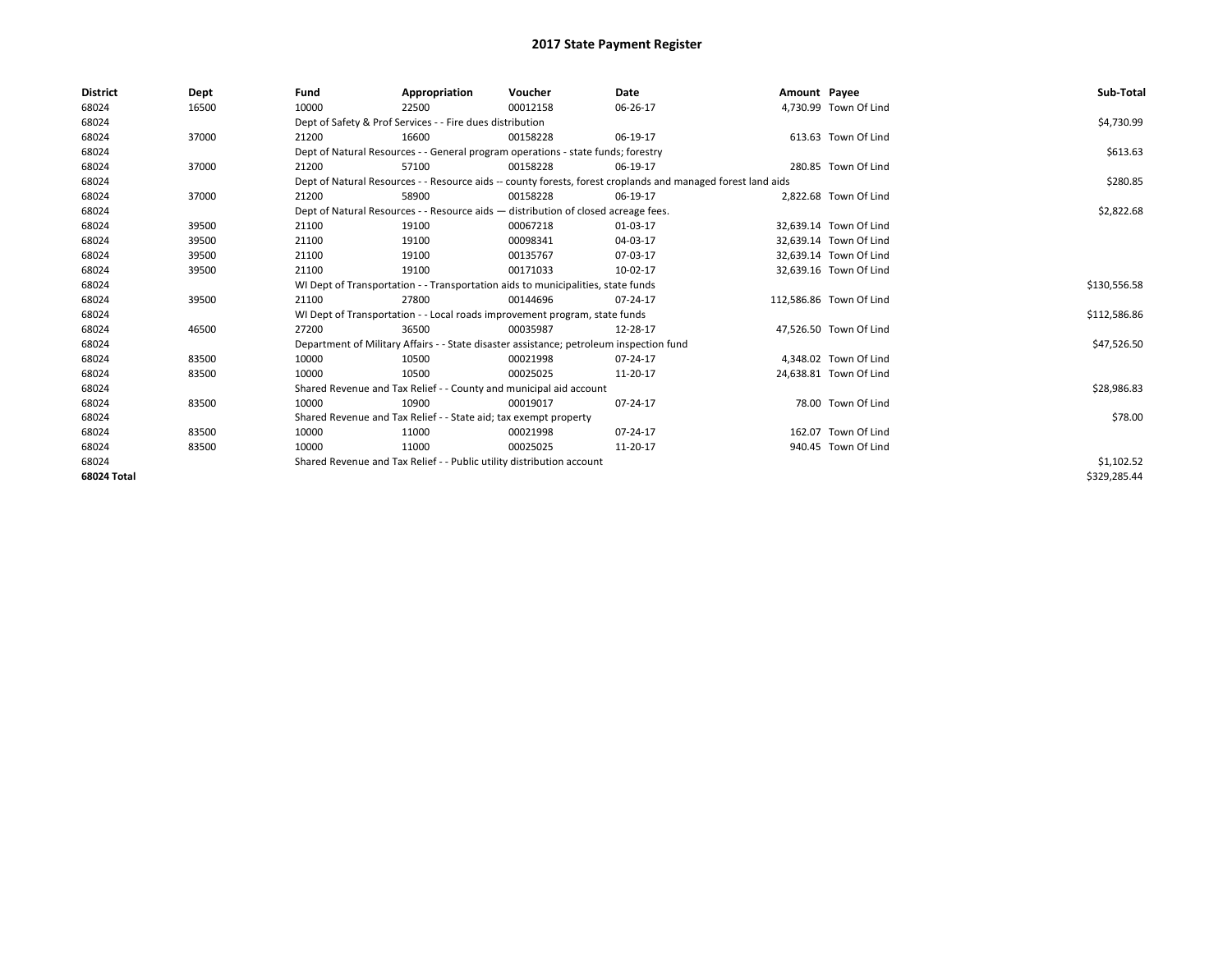| <b>District</b> | Dept  | Fund  | Appropriation                                                                      | Voucher  | Date                                                                                                         | Amount Payee |                               | Sub-Total    |
|-----------------|-------|-------|------------------------------------------------------------------------------------|----------|--------------------------------------------------------------------------------------------------------------|--------------|-------------------------------|--------------|
| 68026           | 16500 | 10000 | 22500                                                                              | 00012159 | 06-27-17                                                                                                     |              | 4,519.49 Town Of Little Wolf  |              |
| 68026           |       |       | Dept of Safety & Prof Services - - Fire dues distribution                          |          |                                                                                                              |              |                               | \$4,519.49   |
| 68026           | 37000 | 10000 | 50300                                                                              | 00126575 | 02-07-17                                                                                                     |              | 1,223.47 Town Of Little Wolf  |              |
| 68026           |       |       | Dept of Natural Resources - - Aids in lieu of taxes - general fund                 |          |                                                                                                              |              |                               | \$1,223.47   |
| 68026           | 37000 | 21200 | 16600                                                                              | 00158229 | 06-19-17                                                                                                     |              | 548.73 Town Of Little Wolf    |              |
| 68026           |       |       | Dept of Natural Resources - - General program operations - state funds; forestry   |          |                                                                                                              |              |                               | \$548.73     |
| 68026           | 37000 | 21200 | 57100                                                                              | 00158229 | 06-19-17                                                                                                     |              | 251.14 Town Of Little Wolf    |              |
| 68026           |       |       |                                                                                    |          | Dept of Natural Resources - - Resource aids -- county forests, forest croplands and managed forest land aids |              |                               | \$251.14     |
| 68026           | 37000 | 21200 | 58900                                                                              | 00158229 | 06-19-17                                                                                                     |              | 2.524.16 Town Of Little Wolf  |              |
| 68026           |       |       | Dept of Natural Resources - - Resource aids - distribution of closed acreage fees. |          |                                                                                                              |              |                               | \$2,524.16   |
| 68026           | 39500 | 21100 | 19100                                                                              | 00067219 | 01-03-17                                                                                                     |              | 25.884.51 Town Of Little Wolf |              |
| 68026           | 39500 | 21100 | 19100                                                                              | 00098342 | 04-03-17                                                                                                     |              | 25,884.51 Town Of Little Wolf |              |
| 68026           | 39500 | 21100 | 19100                                                                              | 00135768 | 07-03-17                                                                                                     |              | 25.884.51 Town Of Little Wolf |              |
| 68026           | 39500 | 21100 | 19100                                                                              | 00171034 | 10-02-17                                                                                                     |              | 25,884.51 Town Of Little Wolf |              |
| 68026           |       |       | WI Dept of Transportation - - Transportation aids to municipalities, state funds   |          |                                                                                                              |              |                               | \$103,538.04 |
| 68026           | 83500 | 10000 | 10500                                                                              | 00021999 | 07-24-17                                                                                                     |              | 7,084.76 Town Of Little Wolf  |              |
| 68026           | 83500 | 10000 | 10500                                                                              | 00025026 | 11-20-17                                                                                                     |              | 40,146.95 Town Of Little Wolf |              |
| 68026           |       |       | Shared Revenue and Tax Relief - - County and municipal aid account                 |          |                                                                                                              |              |                               | \$47,231.71  |
| 68026           | 83500 | 10000 | 10900                                                                              | 00019018 | 07-24-17                                                                                                     |              | 38.00 Town Of Little Wolf     |              |
| 68026           |       |       | Shared Revenue and Tax Relief - - State aid; tax exempt property                   |          |                                                                                                              |              |                               | \$38.00      |
| 68026           | 83500 | 10000 | 11000                                                                              | 00021999 | 07-24-17                                                                                                     |              | 859.37 Town Of Little Wolf    |              |
| 68026           | 83500 | 10000 | 11000                                                                              | 00025026 | 11-20-17                                                                                                     |              | 5,148.14 Town Of Little Wolf  |              |
| 68026           |       |       | Shared Revenue and Tax Relief - - Public utility distribution account              |          |                                                                                                              |              |                               | \$6,007.51   |
| 68026 Total     |       |       |                                                                                    |          |                                                                                                              |              |                               | \$165,882.25 |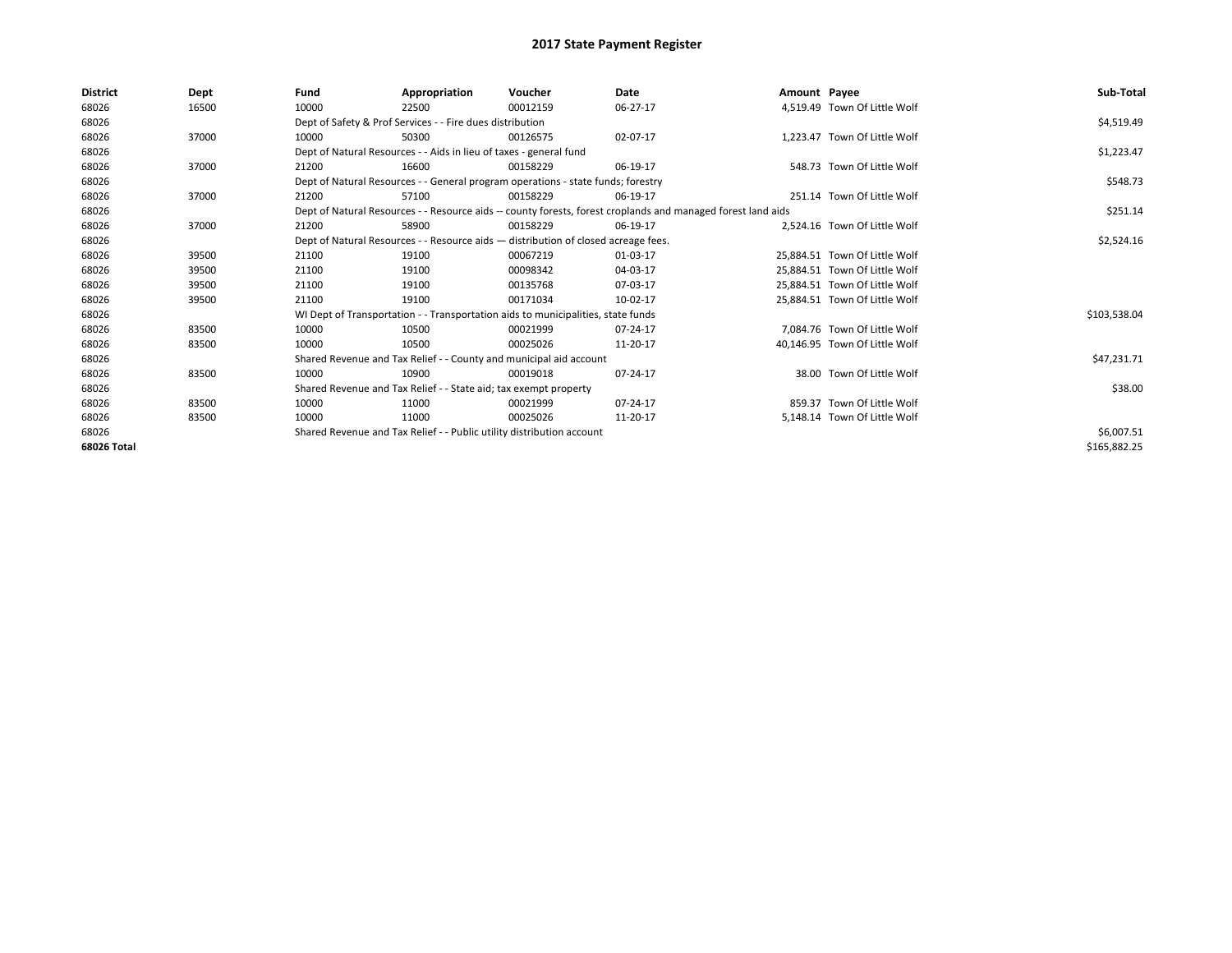| <b>District</b> | Dept  | Fund  | Appropriation                                                         | Voucher                                                                            | Date                                                                                                         | Amount Payee |                            | Sub-Total    |
|-----------------|-------|-------|-----------------------------------------------------------------------|------------------------------------------------------------------------------------|--------------------------------------------------------------------------------------------------------------|--------------|----------------------------|--------------|
| 68028           | 16500 | 10000 | 22500                                                                 | 00012160                                                                           | 06-27-17                                                                                                     |              | 2,521.09 Town Of Matteson  |              |
| 68028           |       |       | Dept of Safety & Prof Services - - Fire dues distribution             |                                                                                    |                                                                                                              |              |                            | \$2,521.09   |
| 68028           | 37000 | 10000 | 50300                                                                 | 00126642                                                                           | 02-07-17                                                                                                     |              | 13,543.49 Town Of Matteson |              |
| 68028           | 37000 | 10000 | 50300                                                                 | 00144146                                                                           | 04-21-17                                                                                                     |              | 634.87 Town Of Matteson    |              |
| 68028           |       |       | Dept of Natural Resources - - Aids in lieu of taxes - general fund    |                                                                                    |                                                                                                              |              |                            | \$14,178.36  |
| 68028           | 37000 | 21200 | 16600                                                                 | 00158230                                                                           | 06-19-17                                                                                                     |              | 1,944.68 Town Of Matteson  |              |
| 68028           |       |       |                                                                       | Dept of Natural Resources - - General program operations - state funds; forestry   |                                                                                                              |              |                            | \$1,944.68   |
| 68028           | 37000 | 21200 | 57100                                                                 | 00158230                                                                           | 06-19-17                                                                                                     |              | 898.45 Town Of Matteson    |              |
| 68028           |       |       |                                                                       |                                                                                    | Dept of Natural Resources - - Resource aids -- county forests, forest croplands and managed forest land aids |              |                            | \$898.45     |
| 68028           | 37000 | 21200 | 57900                                                                 | 00144147                                                                           | $04 - 21 - 17$                                                                                               |              | 304.42 Town Of Matteson    |              |
| 68028           |       |       | Dept of Natural Resources - - Aids in lieu of taxes - sum sufficient  |                                                                                    |                                                                                                              |              |                            | \$304.42     |
| 68028           | 37000 | 21200 | 58900                                                                 | 00158230                                                                           | 06-19-17                                                                                                     |              | 8,945.53 Town Of Matteson  |              |
| 68028           |       |       |                                                                       | Dept of Natural Resources - - Resource aids - distribution of closed acreage fees. |                                                                                                              |              |                            | \$8,945.53   |
| 68028           | 39500 | 21100 | 19100                                                                 | 00067220                                                                           | 01-03-17                                                                                                     |              | 22,735.65 Town Of Matteson |              |
| 68028           | 39500 | 21100 | 19100                                                                 | 00098343                                                                           | 04-03-17                                                                                                     |              | 22,735.65 Town Of Matteson |              |
| 68028           | 39500 | 21100 | 19100                                                                 | 00135769                                                                           | 07-03-17                                                                                                     |              | 22,735.65 Town Of Matteson |              |
| 68028           | 39500 | 21100 | 19100                                                                 | 00171035                                                                           | 10-02-17                                                                                                     |              | 22,735.65 Town Of Matteson |              |
| 68028           |       |       |                                                                       | WI Dept of Transportation - - Transportation aids to municipalities, state funds   |                                                                                                              |              |                            | \$90,942.60  |
| 68028           | 50500 | 10000 | 17400                                                                 | 00047514                                                                           | 04-28-17                                                                                                     |              | 46,323.00 Town Of Matteson |              |
| 68028           |       |       |                                                                       |                                                                                    | Department of Administration - - High-voltage transmission line annual impact fee distributions              |              |                            | \$46,323.00  |
| 68028           | 83500 | 10000 | 10500                                                                 | 00022000                                                                           | 07-24-17                                                                                                     |              | 5,697.37 Town Of Matteson  |              |
| 68028           | 83500 | 10000 | 10500                                                                 | 00025027                                                                           | 11-20-17                                                                                                     |              | 32,285.11 Town Of Matteson |              |
| 68028           |       |       |                                                                       | Shared Revenue and Tax Relief - - County and municipal aid account                 |                                                                                                              |              |                            | \$37,982.48  |
| 68028           | 83500 | 10000 | 10900                                                                 | 00019019                                                                           | 07-24-17                                                                                                     |              | 121.00 Town Of Matteson    |              |
| 68028           |       |       | Shared Revenue and Tax Relief - - State aid; tax exempt property      |                                                                                    |                                                                                                              |              |                            | \$121.00     |
| 68028           | 83500 | 10000 | 11000                                                                 | 00022000                                                                           | 07-24-17                                                                                                     |              | 34.37 Town Of Matteson     |              |
| 68028           | 83500 | 10000 | 11000                                                                 | 00025027                                                                           | 11-20-17                                                                                                     |              | 223.16 Town Of Matteson    |              |
| 68028           |       |       | Shared Revenue and Tax Relief - - Public utility distribution account |                                                                                    |                                                                                                              |              |                            | \$257.53     |
| 68028 Total     |       |       |                                                                       |                                                                                    |                                                                                                              |              |                            | \$204.419.14 |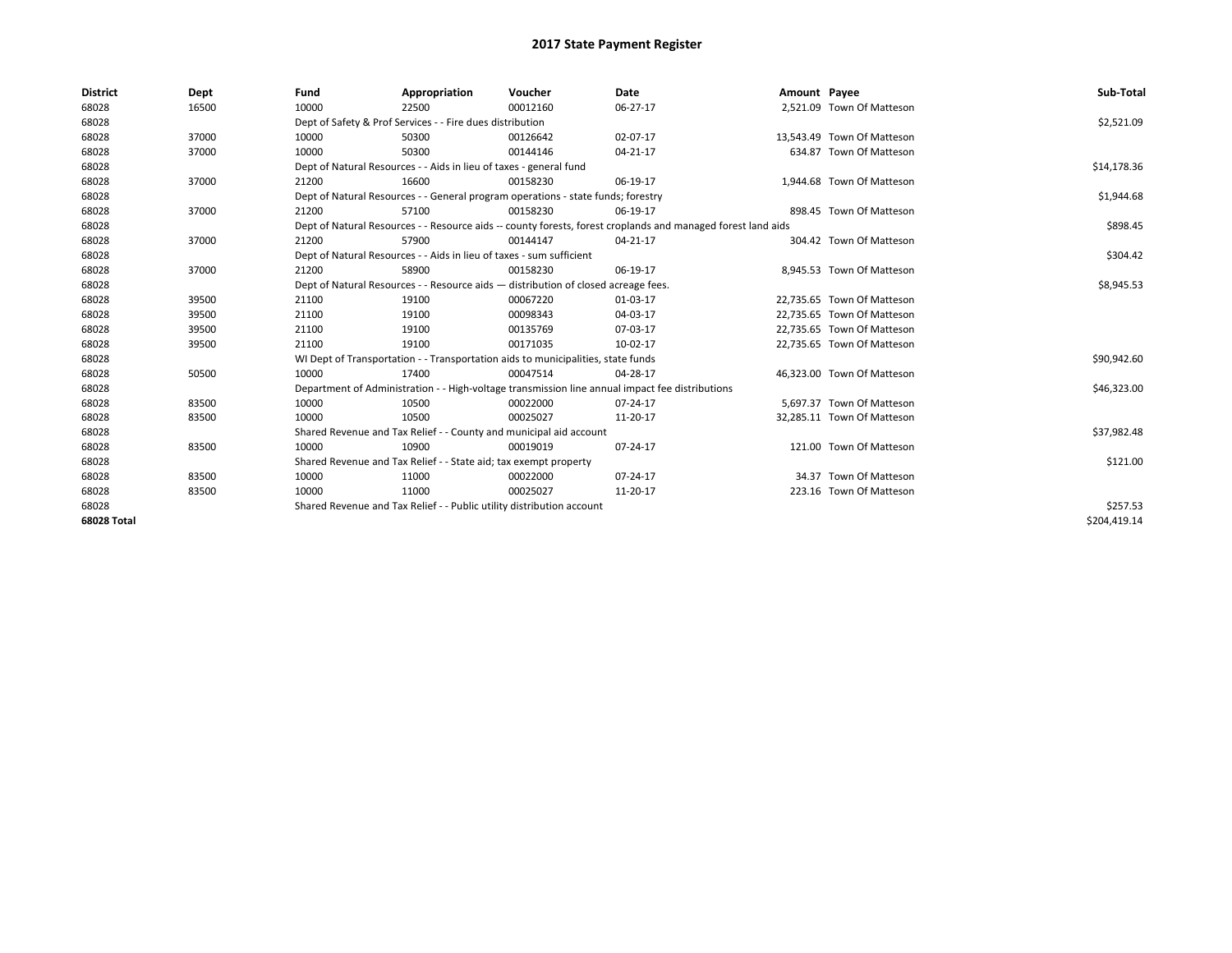| <b>District</b> | Dept  | Fund  | Appropriation                                                                      | Voucher  | Date                                                                                                         | Amount Payee |                         | Sub-Total    |
|-----------------|-------|-------|------------------------------------------------------------------------------------|----------|--------------------------------------------------------------------------------------------------------------|--------------|-------------------------|--------------|
| 68030           | 16500 | 10000 | 22500                                                                              | 00012161 | 06-26-17                                                                                                     |              | 9,283.65 Town Of Mukwa  |              |
| 68030           |       |       | Dept of Safety & Prof Services - - Fire dues distribution                          |          |                                                                                                              |              |                         | \$9,283.65   |
| 68030           | 37000 | 10000 | 50300                                                                              | 00126526 | 02-07-17                                                                                                     |              | 1,540.77 Town Of Mukwa  |              |
| 68030           | 37000 | 10000 | 50300                                                                              | 00126527 | 02-07-17                                                                                                     |              | 9.936.20 Town Of Mukwa  |              |
| 68030           | 37000 | 10000 | 50300                                                                              | 00142534 | 04-21-17                                                                                                     |              | 149.50 Town Of Mukwa    |              |
| 68030           | 37000 | 10000 | 50300                                                                              | 00142536 | 04-21-17                                                                                                     |              | 626.21 Town Of Mukwa    |              |
| 68030           |       |       | Dept of Natural Resources - - Aids in lieu of taxes - general fund                 |          |                                                                                                              |              |                         | \$12,252.68  |
| 68030           | 37000 | 21200 | 16600                                                                              | 00158231 | 06-19-17                                                                                                     |              | 1,313.32 Town Of Mukwa  |              |
| 68030           |       |       | Dept of Natural Resources - - General program operations - state funds; forestry   |          |                                                                                                              |              |                         | \$1,313.32   |
| 68030           | 37000 | 21200 | 57100                                                                              | 00158231 | 06-19-17                                                                                                     |              | 601.08 Town Of Mukwa    |              |
| 68030           |       |       |                                                                                    |          | Dept of Natural Resources - - Resource aids -- county forests, forest croplands and managed forest land aids |              |                         | \$601.08     |
| 68030           | 37000 | 21200 | 57900                                                                              | 00142533 | 04-21-17                                                                                                     |              | 505.37 Town Of Mukwa    |              |
| 68030           | 37000 | 21200 | 57900                                                                              | 00142535 | 04-21-17                                                                                                     |              | 14.95 Town Of Mukwa     |              |
| 68030           |       |       | Dept of Natural Resources - - Aids in lieu of taxes - sum sufficient               |          |                                                                                                              |              |                         | \$520.32     |
| 68030           | 37000 | 21200 | 58900                                                                              | 00158231 | 06-19-17                                                                                                     |              | 6,041.29 Town Of Mukwa  |              |
| 68030           |       |       | Dept of Natural Resources - - Resource aids - distribution of closed acreage fees. |          |                                                                                                              |              |                         | \$6,041.29   |
| 68030           | 37000 | 27400 | 67000                                                                              | 00154165 | 06-01-17                                                                                                     |              | 4,713.86 Town Of Mukwa  |              |
| 68030           |       |       | Dept of Natural Resources - - Financial assistance for responsible units           |          |                                                                                                              |              |                         | \$4,713.86   |
| 68030           | 39500 | 21100 | 19100                                                                              | 00067221 | 01-03-17                                                                                                     |              | 23,192.56 Town Of Mukwa |              |
| 68030           | 39500 | 21100 | 19100                                                                              | 00098344 | 04-03-17                                                                                                     |              | 23,192.56 Town Of Mukwa |              |
| 68030           | 39500 | 21100 | 19100                                                                              | 00135770 | 07-03-17                                                                                                     |              | 23,192.56 Town Of Mukwa |              |
| 68030           | 39500 | 21100 | 19100                                                                              | 00171036 | 10-02-17                                                                                                     |              | 23,192.58 Town Of Mukwa |              |
| 68030           |       |       | WI Dept of Transportation - - Transportation aids to municipalities, state funds   |          |                                                                                                              |              |                         | \$92,770.26  |
| 68030           | 83500 | 10000 | 10500                                                                              | 00022001 | 07-24-17                                                                                                     |              | 6,729.81 Town Of Mukwa  |              |
| 68030           | 83500 | 10000 | 10500                                                                              | 00025028 | 11-20-17                                                                                                     |              | 38,135.59 Town Of Mukwa |              |
| 68030           |       |       | Shared Revenue and Tax Relief - - County and municipal aid account                 |          |                                                                                                              |              |                         | \$44,865.40  |
| 68030           | 83500 | 10000 | 10900                                                                              | 00019020 | 07-24-17                                                                                                     |              | 14.00 Town Of Mukwa     |              |
| 68030           |       |       | Shared Revenue and Tax Relief - - State aid; tax exempt property                   |          |                                                                                                              |              |                         | \$14.00      |
| 68030           | 83500 | 10000 | 11000                                                                              | 00022001 | 07-24-17                                                                                                     |              | 58.77 Town Of Mukwa     |              |
| 68030           | 83500 | 10000 | 11000                                                                              | 00025028 | 11-20-17                                                                                                     |              | 379.05 Town Of Mukwa    |              |
| 68030           |       |       | Shared Revenue and Tax Relief - - Public utility distribution account              |          |                                                                                                              |              |                         | \$437.82     |
| 68030           | 83500 | 52100 | 36300                                                                              | 00016091 | 03-27-17                                                                                                     |              | 6,187.08 Town Of Mukwa  |              |
| 68030           |       |       | Shared Revenue and Tax Relief - - Lottery and gaming credit                        |          |                                                                                                              |              |                         | \$6,187.08   |
| 68030 Total     |       |       |                                                                                    |          |                                                                                                              |              |                         | \$179,000.76 |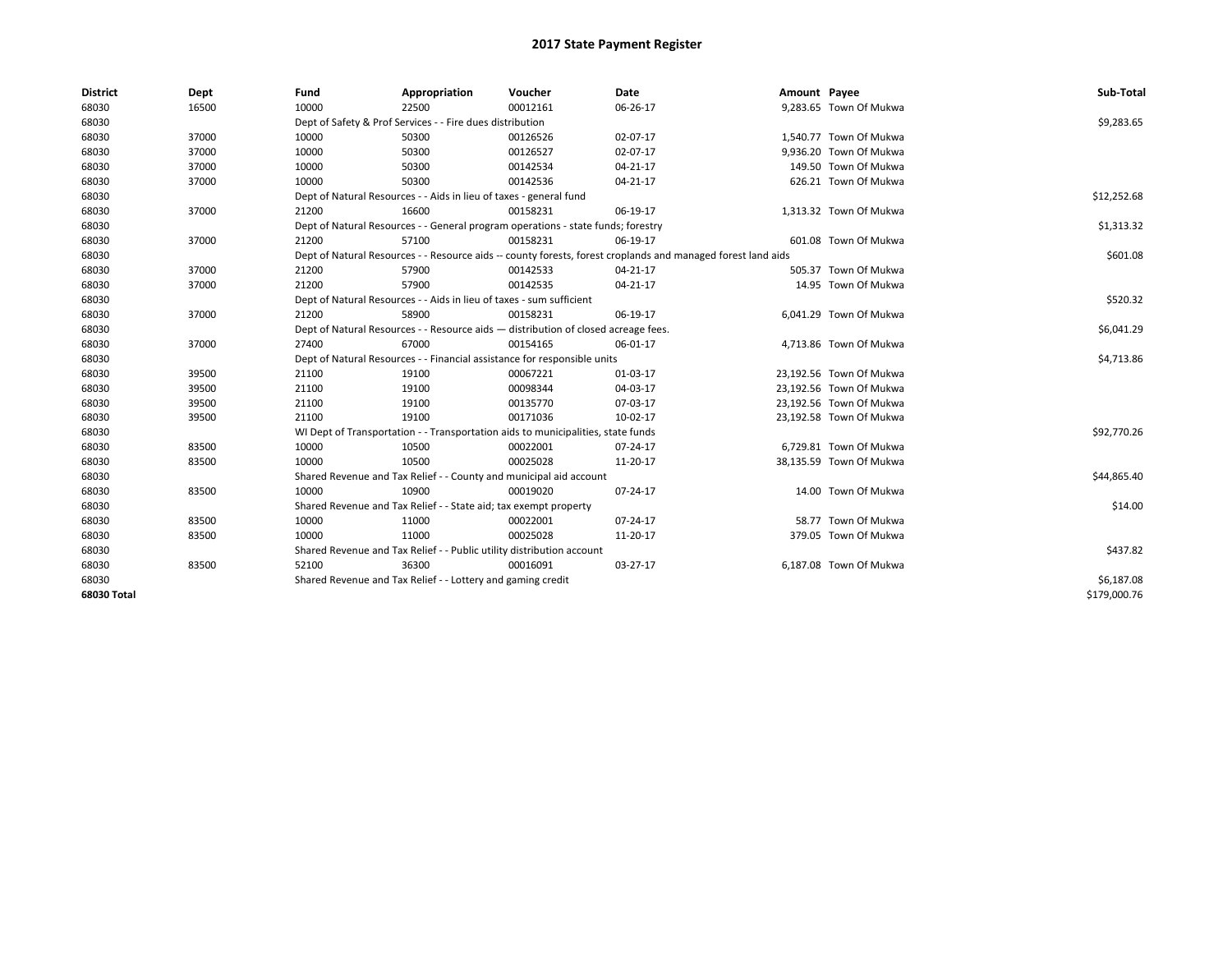| <b>District</b> | Dept  | Fund  | Appropriation                                                                      | Voucher  | Date                                                                                                         | Amount Payee |                            | Sub-Total    |
|-----------------|-------|-------|------------------------------------------------------------------------------------|----------|--------------------------------------------------------------------------------------------------------------|--------------|----------------------------|--------------|
| 68032           | 16500 | 10000 | 22500                                                                              | 00012162 | 06-26-17                                                                                                     |              | 5,288.28 Town Of Royalton  |              |
| 68032           |       |       | Dept of Safety & Prof Services - - Fire dues distribution                          |          |                                                                                                              |              |                            | \$5,288.28   |
| 68032           | 37000 | 21200 | 16600                                                                              | 00158232 | 06-19-17                                                                                                     |              | 1,087.69 Town Of Royalton  |              |
| 68032           |       |       | Dept of Natural Resources - - General program operations - state funds; forestry   |          |                                                                                                              |              |                            | \$1,087.69   |
| 68032           | 37000 | 21200 | 57100                                                                              | 00158232 | 06-19-17                                                                                                     |              | 497.81 Town Of Royalton    |              |
| 68032           |       |       |                                                                                    |          | Dept of Natural Resources - - Resource aids -- county forests, forest croplands and managed forest land aids |              |                            | \$497.81     |
| 68032           | 37000 | 21200 | 58900                                                                              | 00158232 | 06-19-17                                                                                                     |              | 5,003.35 Town Of Royalton  |              |
| 68032           |       |       | Dept of Natural Resources - - Resource aids - distribution of closed acreage fees. |          |                                                                                                              |              |                            | \$5,003.35   |
| 68032           | 39500 | 21100 | 19100                                                                              | 00067222 | 01-03-17                                                                                                     |              | 21,925.68 Town Of Royalton |              |
| 68032           | 39500 | 21100 | 19100                                                                              | 00098345 | 04-03-17                                                                                                     |              | 21,925.68 Town Of Royalton |              |
| 68032           | 39500 | 21100 | 19100                                                                              | 00135771 | 07-03-17                                                                                                     |              | 21,925.68 Town Of Royalton |              |
| 68032           | 39500 | 21100 | 19100                                                                              | 00171037 | 10-02-17                                                                                                     |              | 21,925.68 Town Of Royalton |              |
| 68032           |       |       | WI Dept of Transportation - - Transportation aids to municipalities, state funds   |          |                                                                                                              |              |                            | \$87,702.72  |
| 68032           | 83500 | 10000 | 10500                                                                              | 00022002 | 07-24-17                                                                                                     |              | 5,040.55 Town Of Royalton  |              |
| 68032           | 83500 | 10000 | 10500                                                                              | 00025029 | 11-20-17                                                                                                     |              | 28,563.14 Town Of Royalton |              |
| 68032           |       |       | Shared Revenue and Tax Relief - - County and municipal aid account                 |          |                                                                                                              |              |                            | \$33,603.69  |
| 68032           | 83500 | 10000 | 10900                                                                              | 00019021 | 07-24-17                                                                                                     |              | 4.00 Town Of Royalton      |              |
| 68032           |       |       | Shared Revenue and Tax Relief - - State aid; tax exempt property                   |          |                                                                                                              |              |                            | \$4.00       |
| 68032           | 83500 | 10000 | 11000                                                                              | 00022002 | 07-24-17                                                                                                     |              | 720.97 Town Of Royalton    |              |
| 68032           | 83500 | 10000 | 11000                                                                              | 00025029 | 11-20-17                                                                                                     |              | 4,073.52 Town Of Royalton  |              |
| 68032           |       |       | Shared Revenue and Tax Relief - - Public utility distribution account              |          |                                                                                                              |              |                            | \$4,794.49   |
| 68032 Total     |       |       |                                                                                    |          |                                                                                                              |              |                            | \$137,982.03 |
|                 |       |       |                                                                                    |          |                                                                                                              |              |                            |              |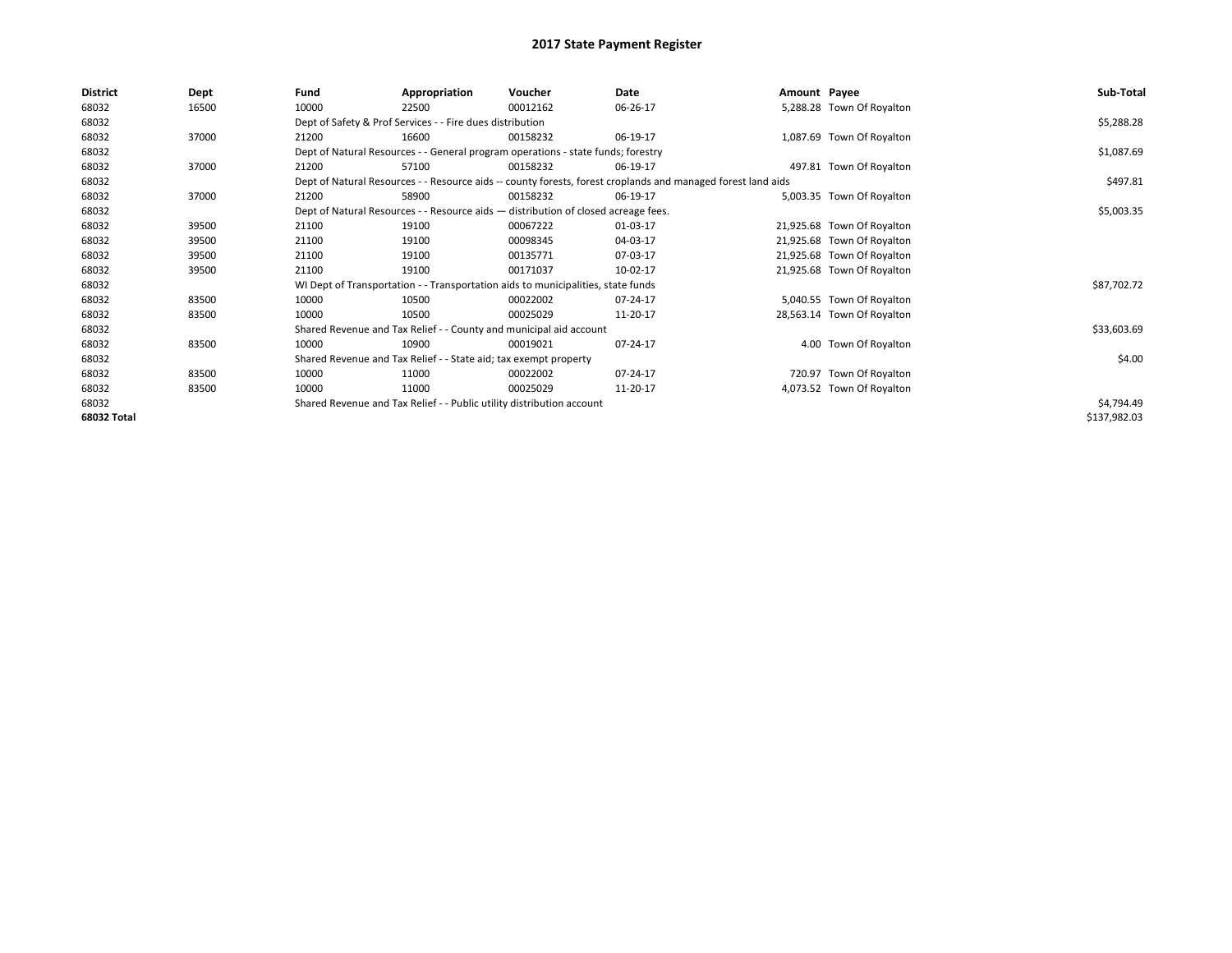| District    | Dept  | Fund  | Appropriation                                                                      | Voucher  | Date                                                                                                         | Amount Payee |                                  | Sub-Total    |
|-------------|-------|-------|------------------------------------------------------------------------------------|----------|--------------------------------------------------------------------------------------------------------------|--------------|----------------------------------|--------------|
| 68034       | 16500 | 10000 | 22500                                                                              | 00012163 | 06-26-17                                                                                                     |              | 1.998.69 Town Of Saint Lawrence  |              |
| 68034       |       |       | Dept of Safety & Prof Services - - Fire dues distribution                          |          |                                                                                                              |              |                                  | \$1,998.69   |
| 68034       | 37000 | 10000 | 50300                                                                              | 00126574 | 02-07-17                                                                                                     |              | 2,695.02 Town Of Saint Lawrence  |              |
| 68034       |       |       | Dept of Natural Resources - - Aids in lieu of taxes - general fund                 |          |                                                                                                              |              |                                  | \$2,695.02   |
| 68034       | 37000 | 21200 | 16600                                                                              | 00158233 | 06-19-17                                                                                                     |              | 2,232.47 Town Of Saint Lawrence  |              |
| 68034       |       |       | Dept of Natural Resources - - General program operations - state funds; forestry   |          |                                                                                                              |              |                                  | \$2,232.47   |
| 68034       | 37000 | 21200 | 57100                                                                              | 00158233 | 06-19-17                                                                                                     |              | 1.045.56 Town Of Saint Lawrence  |              |
| 68034       |       |       |                                                                                    |          | Dept of Natural Resources - - Resource aids -- county forests, forest croplands and managed forest land aids |              |                                  | \$1,045.56   |
| 68034       | 37000 | 21200 | 58900                                                                              | 00158233 | 06-19-17                                                                                                     |              | 10.269.39 Town Of Saint Lawrence |              |
| 68034       |       |       | Dept of Natural Resources - - Resource aids - distribution of closed acreage fees. |          |                                                                                                              |              |                                  | \$10,269.39  |
| 68034       | 39500 | 21100 | 19100                                                                              | 00067223 | 01-03-17                                                                                                     |              | 20,566.68 Town Of Saint Lawrence |              |
| 68034       | 39500 | 21100 | 19100                                                                              | 00098346 | 04-03-17                                                                                                     |              | 20,566.68 Town Of Saint Lawrence |              |
| 68034       | 39500 | 21100 | 19100                                                                              | 00135772 | 07-03-17                                                                                                     |              | 20.566.68 Town Of Saint Lawrence |              |
| 68034       | 39500 | 21100 | 19100                                                                              | 00171038 | 10-02-17                                                                                                     |              | 20,566.68 Town Of Saint Lawrence |              |
| 68034       |       |       | WI Dept of Transportation - - Transportation aids to municipalities, state funds   |          |                                                                                                              |              |                                  | \$82,266.72  |
| 68034       | 83500 | 10000 | 10500                                                                              | 00022003 | 07-24-17                                                                                                     |              | 4.844.11 Town Of Saint Lawrence  |              |
| 68034       | 83500 | 10000 | 10500                                                                              | 00025030 | 11-20-17                                                                                                     |              | 27,449.95 Town Of Saint Lawrence |              |
| 68034       |       |       | Shared Revenue and Tax Relief - - County and municipal aid account                 |          |                                                                                                              |              |                                  | \$32,294.06  |
| 68034 Total |       |       |                                                                                    |          |                                                                                                              |              |                                  | \$132,801.91 |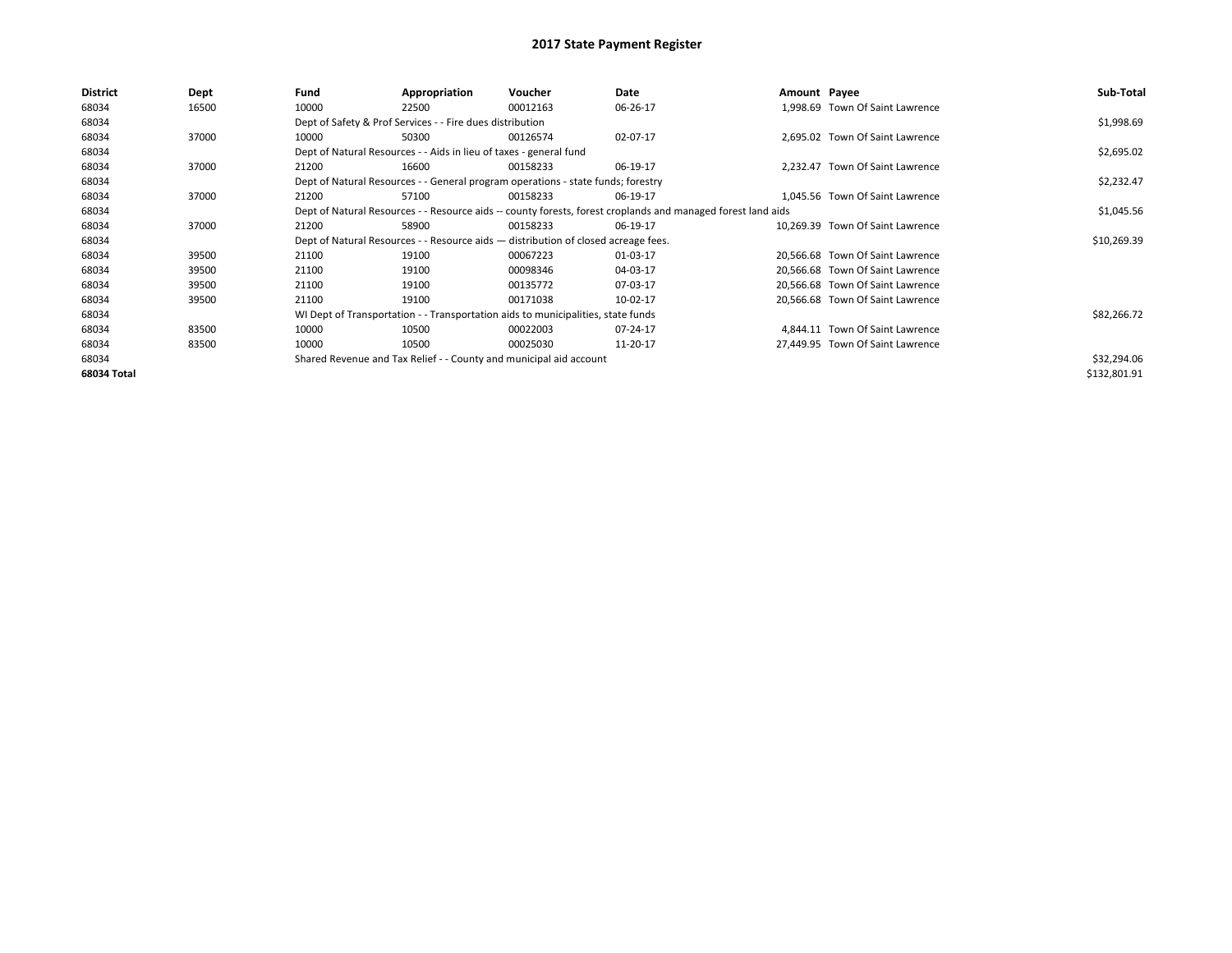| <b>District</b> | Dept  | Fund  | Appropriation                                                         | Voucher                                                                            | Date                                                                                                         | Amount Payee |                               | Sub-Total    |
|-----------------|-------|-------|-----------------------------------------------------------------------|------------------------------------------------------------------------------------|--------------------------------------------------------------------------------------------------------------|--------------|-------------------------------|--------------|
| 68036           | 16500 | 10000 | 22500                                                                 | 00012164                                                                           | 06-26-17                                                                                                     |              | 3,851.05 Town Of Scandinavia  |              |
| 68036           |       |       | Dept of Safety & Prof Services - - Fire dues distribution             |                                                                                    |                                                                                                              |              |                               | \$3,851.05   |
| 68036           | 37000 | 10000 | 50300                                                                 | 00126568                                                                           | 02-07-17                                                                                                     |              | 5,747.64 Town Of Scandinavia  |              |
| 68036           | 37000 | 10000 | 50300                                                                 | 00126569                                                                           | 02-07-17                                                                                                     |              | 61.079.49 Town Of Scandinavia |              |
| 68036           | 37000 | 10000 | 50300                                                                 | 00143091                                                                           | $04 - 21 - 17$                                                                                               |              | 133.46 Town Of Scandinavia    |              |
| 68036           | 37000 | 10000 | 50300                                                                 | 00143092                                                                           | 04-21-17                                                                                                     |              | 209.86 Town Of Scandinavia    |              |
| 68036           |       |       | Dept of Natural Resources - - Aids in lieu of taxes - general fund    |                                                                                    |                                                                                                              |              |                               | \$67,170.45  |
| 68036           | 37000 | 21200 | 16600                                                                 | 00158234                                                                           | 06-19-17                                                                                                     |              | 1,321.80 Town Of Scandinavia  |              |
| 68036           |       |       |                                                                       | Dept of Natural Resources - - General program operations - state funds; forestry   |                                                                                                              |              |                               | \$1,321.80   |
| 68036           | 37000 | 21200 | 57100                                                                 | 00158234                                                                           | 06-19-17                                                                                                     |              | 604.97 Town Of Scandinavia    |              |
| 68036           |       |       |                                                                       |                                                                                    | Dept of Natural Resources - - Resource aids -- county forests, forest croplands and managed forest land aids |              |                               | \$604.97     |
| 68036           | 37000 | 21200 | 57900                                                                 | 00143093                                                                           | 04-21-17                                                                                                     |              | 9.41 Town Of Scandinavia      |              |
| 68036           |       |       | Dept of Natural Resources - - Aids in lieu of taxes - sum sufficient  |                                                                                    |                                                                                                              |              |                               | \$9.41       |
| 68036           | 37000 | 21200 | 58900                                                                 | 00158234                                                                           | 06-19-17                                                                                                     |              | 6.080.30 Town Of Scandinavia  |              |
| 68036           |       |       |                                                                       | Dept of Natural Resources - - Resource aids - distribution of closed acreage fees. |                                                                                                              |              |                               | \$6,080.30   |
| 68036           | 39500 | 21100 | 19100                                                                 | 00067224                                                                           | 01-03-17                                                                                                     |              | 24,216.49 Town Of Scandinavia |              |
| 68036           | 39500 | 21100 | 19100                                                                 | 00098347                                                                           | 04-03-17                                                                                                     |              | 24,216.49 Town Of Scandinavia |              |
| 68036           | 39500 | 21100 | 19100                                                                 | 00135773                                                                           | 07-03-17                                                                                                     |              | 24,216.49 Town Of Scandinavia |              |
| 68036           | 39500 | 21100 | 19100                                                                 | 00171039                                                                           | 10-02-17                                                                                                     |              | 24,216.51 Town Of Scandinavia |              |
| 68036           |       |       |                                                                       | WI Dept of Transportation - - Transportation aids to municipalities, state funds   |                                                                                                              |              |                               | \$96,865.98  |
| 68036           | 39500 | 21100 | 27800                                                                 | 00155621                                                                           | 08-17-17                                                                                                     |              | 11,841.50 Town Of Scandinavia |              |
| 68036           |       |       |                                                                       | WI Dept of Transportation - - Local roads improvement program, state funds         |                                                                                                              |              |                               | \$11,841.50  |
| 68036           | 83500 | 10000 | 10500                                                                 | 00022004                                                                           | 07-24-17                                                                                                     |              | 2,289.14 Town Of Scandinavia  |              |
| 68036           | 83500 | 10000 | 10500                                                                 | 00025031                                                                           | 11-20-17                                                                                                     |              | 12,971.81 Town Of Scandinavia |              |
| 68036           |       |       | Shared Revenue and Tax Relief - - County and municipal aid account    |                                                                                    |                                                                                                              |              |                               | \$15,260.95  |
| 68036           | 83500 | 10000 | 10900                                                                 | 00019022                                                                           | 07-24-17                                                                                                     |              | 1.00 Town Of Scandinavia      |              |
| 68036           |       |       | Shared Revenue and Tax Relief - - State aid; tax exempt property      |                                                                                    |                                                                                                              |              |                               | \$1.00       |
| 68036           | 83500 | 10000 | 11000                                                                 | 00022004                                                                           | 07-24-17                                                                                                     |              | 86.66 Town Of Scandinavia     |              |
| 68036           | 83500 | 10000 | 11000                                                                 | 00025031                                                                           | 11-20-17                                                                                                     |              | 464.54 Town Of Scandinavia    |              |
| 68036           |       |       | Shared Revenue and Tax Relief - - Public utility distribution account |                                                                                    |                                                                                                              |              |                               | \$551.20     |
| 68036 Total     |       |       |                                                                       |                                                                                    |                                                                                                              |              |                               | \$203.558.61 |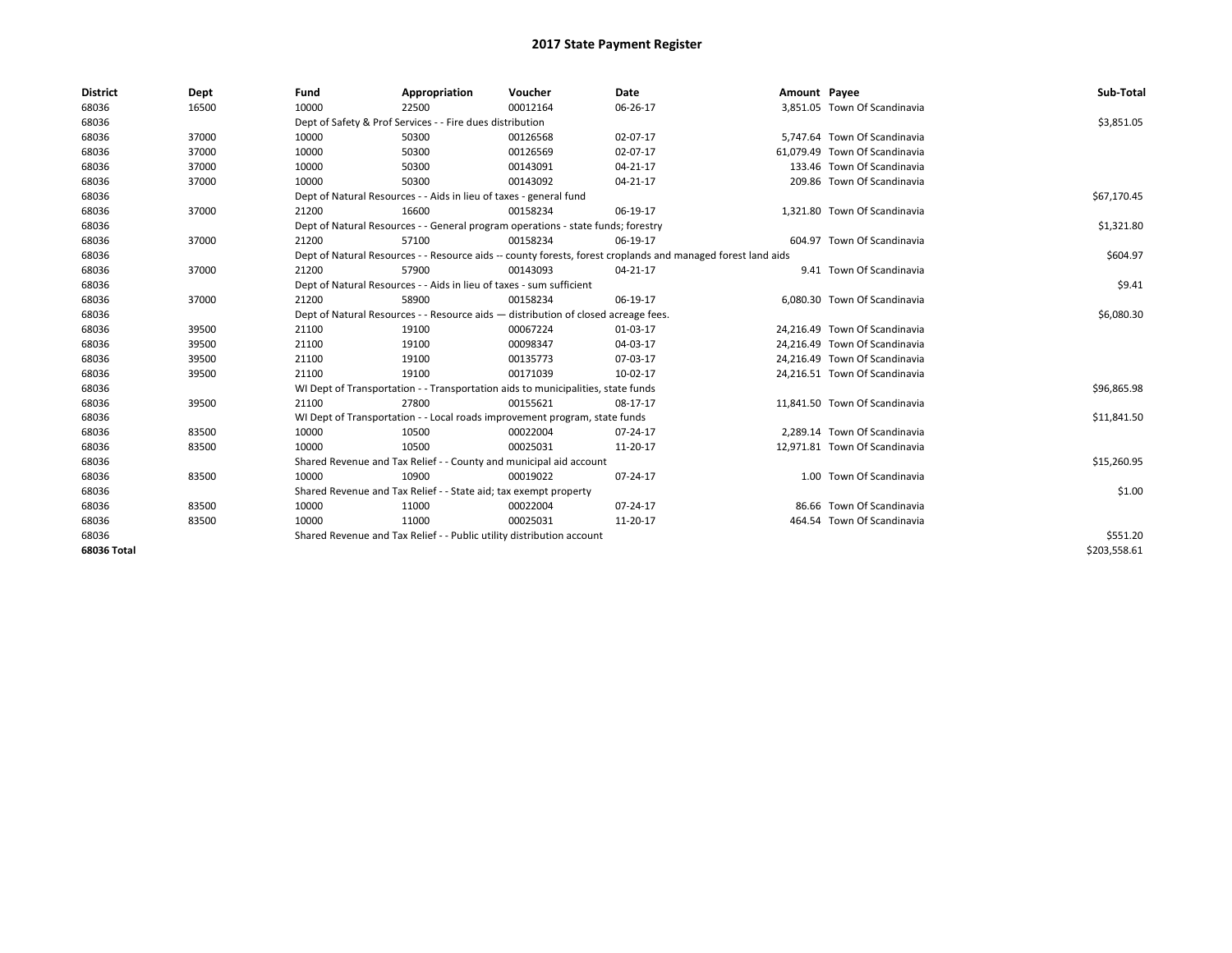| <b>District</b> | Dept  | Fund  | Appropriation                                                                      | Voucher  | Date                                                                                                         | Amount Payee |                         | Sub-Total    |
|-----------------|-------|-------|------------------------------------------------------------------------------------|----------|--------------------------------------------------------------------------------------------------------------|--------------|-------------------------|--------------|
| 68038           | 16500 | 10000 | 22500                                                                              | 00012165 | 06-26-17                                                                                                     |              | 2,291.76 Town Of Union  |              |
| 68038           |       |       | Dept of Safety & Prof Services - - Fire dues distribution                          |          |                                                                                                              |              |                         | \$2,291.76   |
| 68038           | 37000 | 10000 | 50300                                                                              | 00126566 | 02-07-17                                                                                                     |              | 477.23 Town Of Union    |              |
| 68038           | 37000 | 10000 | 50300                                                                              | 00143036 | 04-21-17                                                                                                     |              | 27.64 Town Of Union     |              |
| 68038           | 37000 | 10000 | 50300                                                                              | 00143037 | 04-21-17                                                                                                     |              | 1.09 Town Of Union      |              |
| 68038           |       |       | Dept of Natural Resources - - Aids in lieu of taxes - general fund                 |          |                                                                                                              |              |                         | \$505.96     |
| 68038           | 37000 | 21200 | 16600                                                                              | 00158235 | 06-19-17                                                                                                     |              | 1,118.82 Town Of Union  |              |
| 68038           |       |       | Dept of Natural Resources - - General program operations - state funds; forestry   |          |                                                                                                              |              |                         | \$1,118.82   |
| 68038           | 37000 | 21200 | 57100                                                                              | 00158235 | 06-19-17                                                                                                     |              | 521.35 Town Of Union    |              |
| 68038           |       |       |                                                                                    |          | Dept of Natural Resources - - Resource aids -- county forests, forest croplands and managed forest land aids |              |                         | \$521.35     |
| 68038           | 37000 | 21200 | 58900                                                                              | 00158235 | 06-19-17                                                                                                     |              | 5.146.57 Town Of Union  |              |
| 68038           |       |       | Dept of Natural Resources - - Resource aids - distribution of closed acreage fees. |          |                                                                                                              |              |                         | \$5,146.57   |
| 68038           | 39500 | 21100 | 19100                                                                              | 00067225 | 01-03-17                                                                                                     |              | 26,600.16 Town Of Union |              |
| 68038           | 39500 | 21100 | 19100                                                                              | 00098348 | 04-03-17                                                                                                     |              | 26,600.16 Town Of Union |              |
| 68038           | 39500 | 21100 | 19100                                                                              | 00135774 | 07-03-17                                                                                                     |              | 26,600.16 Town Of Union |              |
| 68038           | 39500 | 21100 | 19100                                                                              | 00171040 | 10-02-17                                                                                                     |              | 26,600.16 Town Of Union |              |
| 68038           |       |       | WI Dept of Transportation - - Transportation aids to municipalities, state funds   |          |                                                                                                              |              |                         | \$106,400.64 |
| 68038           | 83500 | 10000 | 10500                                                                              | 00022005 | 07-24-17                                                                                                     |              | 4.444.85 Town Of Union  |              |
| 68038           | 83500 | 10000 | 10500                                                                              | 00025032 | 11-20-17                                                                                                     |              | 25,188.26 Town Of Union |              |
| 68038           |       |       | Shared Revenue and Tax Relief - - County and municipal aid account                 |          |                                                                                                              |              |                         | \$29,633.11  |
| 68038           | 83500 | 10000 | 10900                                                                              | 00019023 | 07-24-17                                                                                                     |              | 18.00 Town Of Union     |              |
| 68038           |       |       | Shared Revenue and Tax Relief - - State aid; tax exempt property                   |          |                                                                                                              |              |                         | \$18.00      |
| 68038 Total     |       |       |                                                                                    |          |                                                                                                              |              |                         | \$145,636.21 |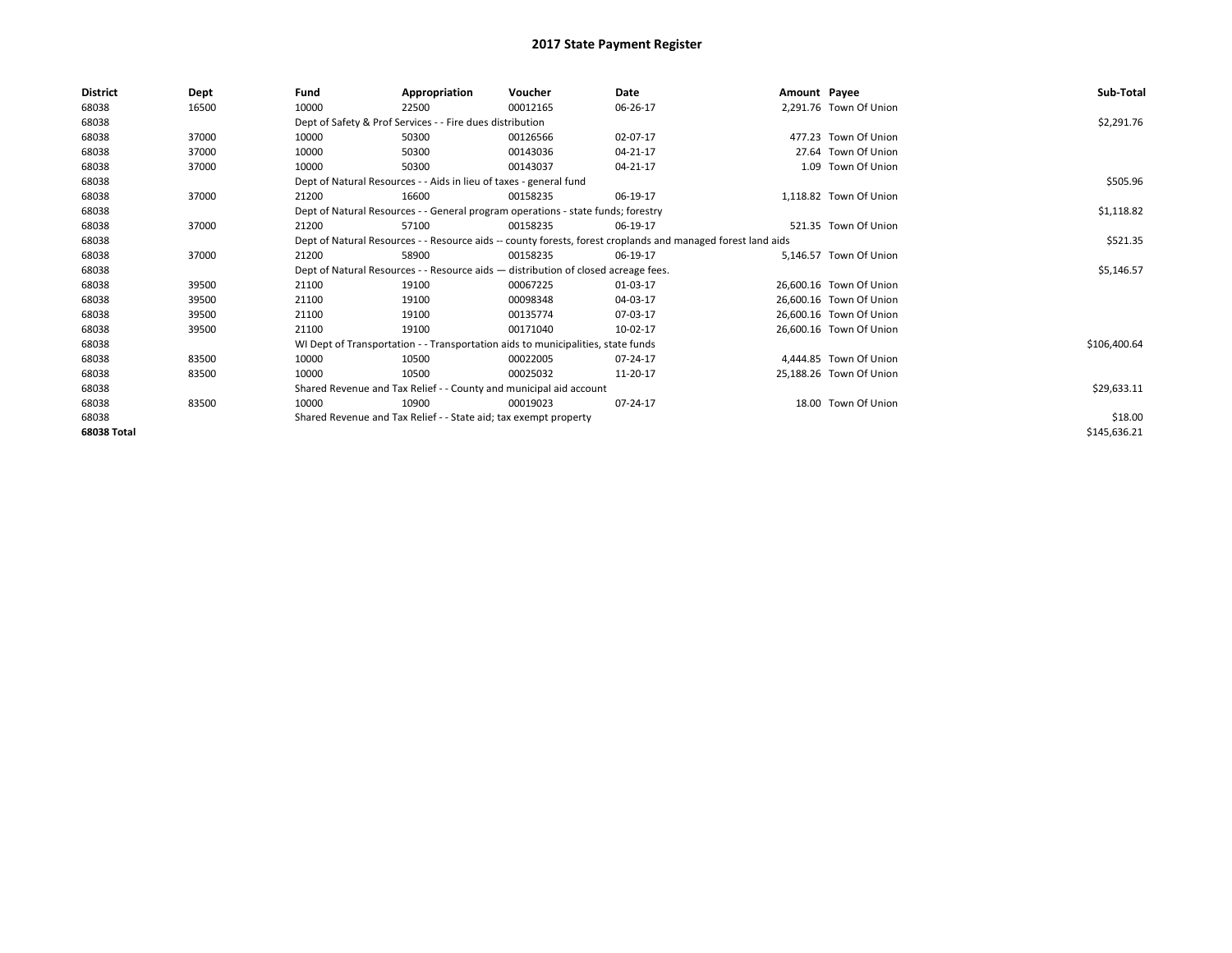| <b>District</b> | Dept  | Fund                                                                                                         | Appropriation                                                                      | Voucher  | Date     | Amount Payee |                           | Sub-Total    |  |  |  |
|-----------------|-------|--------------------------------------------------------------------------------------------------------------|------------------------------------------------------------------------------------|----------|----------|--------------|---------------------------|--------------|--|--|--|
| 68040           | 16500 | 10000                                                                                                        | 22500                                                                              | 00012166 | 06-26-17 |              | 3,519.44 Town Of Waupaca  |              |  |  |  |
| 68040           |       |                                                                                                              | Dept of Safety & Prof Services - - Fire dues distribution                          |          |          |              |                           | \$3,519.44   |  |  |  |
| 68040           | 37000 | 21200                                                                                                        | 16600                                                                              | 00158236 | 06-19-17 |              | 587.91 Town Of Waupaca    |              |  |  |  |
| 68040           |       |                                                                                                              | Dept of Natural Resources - - General program operations - state funds; forestry   |          |          |              |                           |              |  |  |  |
| 68040           | 37000 | 21200                                                                                                        | 57100                                                                              | 00158236 | 06-19-17 |              | 269.07 Town Of Waupaca    |              |  |  |  |
| 68040           |       | Dept of Natural Resources - - Resource aids -- county forests, forest croplands and managed forest land aids |                                                                                    | \$269.07 |          |              |                           |              |  |  |  |
| 68040           | 37000 | 21200                                                                                                        | 58900                                                                              | 00158236 | 06-19-17 |              | 2,704.37 Town Of Waupaca  |              |  |  |  |
| 68040           |       |                                                                                                              | Dept of Natural Resources - - Resource aids - distribution of closed acreage fees. |          |          |              |                           |              |  |  |  |
| 68040           | 39500 | 21100                                                                                                        | 19100                                                                              | 00067226 | 01-03-17 |              | 24,040.33 Town Of Waupaca |              |  |  |  |
| 68040           | 39500 | 21100                                                                                                        | 19100                                                                              | 00098349 | 04-03-17 |              | 24,040.33 Town Of Waupaca |              |  |  |  |
| 68040           | 39500 | 21100                                                                                                        | 19100                                                                              | 00135775 | 07-03-17 |              | 24,040.33 Town Of Waupaca |              |  |  |  |
| 68040           | 39500 | 21100                                                                                                        | 19100                                                                              | 00171041 | 10-02-17 |              | 24,040.35 Town Of Waupaca |              |  |  |  |
| 68040           |       |                                                                                                              | WI Dept of Transportation - - Transportation aids to municipalities, state funds   |          |          |              |                           | \$96,161.34  |  |  |  |
| 68040           | 83500 | 10000                                                                                                        | 10500                                                                              | 00022006 | 07-24-17 |              | 5,574.92 Town Of Waupaca  |              |  |  |  |
| 68040           | 83500 | 10000                                                                                                        | 10500                                                                              | 00025033 | 11-20-17 |              | 31,591.20 Town Of Waupaca |              |  |  |  |
| 68040           |       |                                                                                                              | Shared Revenue and Tax Relief - - County and municipal aid account                 |          |          |              |                           | \$37,166.12  |  |  |  |
| 68040           | 83500 | 10000                                                                                                        | 10900                                                                              | 00019024 | 07-24-17 |              | 98.00 Town Of Waupaca     |              |  |  |  |
| 68040           |       |                                                                                                              | Shared Revenue and Tax Relief - - State aid; tax exempt property                   |          |          |              |                           | \$98.00      |  |  |  |
| 68040           | 83500 | 10000                                                                                                        | 11000                                                                              | 00022006 | 07-24-17 |              | 116.94 Town Of Waupaca    |              |  |  |  |
| 68040           | 83500 | 10000                                                                                                        | 11000                                                                              | 00025033 | 11-20-17 |              | 654.52 Town Of Waupaca    |              |  |  |  |
| 68040           |       |                                                                                                              | Shared Revenue and Tax Relief - - Public utility distribution account              |          |          |              |                           | \$771.46     |  |  |  |
| 68040 Total     |       |                                                                                                              |                                                                                    |          |          |              |                           | \$141,277.71 |  |  |  |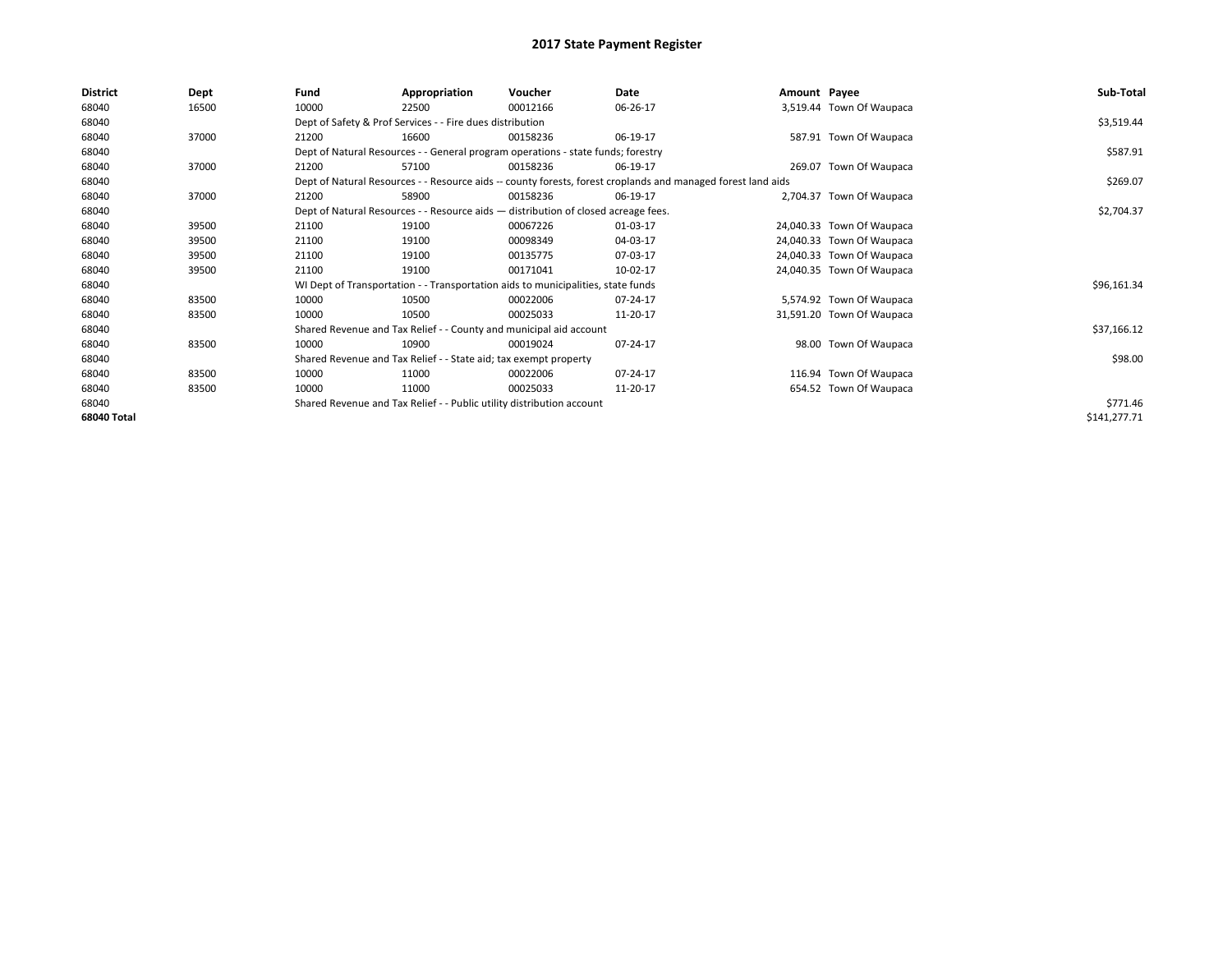| <b>District</b>    | Dept  | Fund  | Appropriation                                                                                                | Voucher  | Date     | Amount Payee |                             | Sub-Total   |
|--------------------|-------|-------|--------------------------------------------------------------------------------------------------------------|----------|----------|--------------|-----------------------------|-------------|
| 68042              | 16500 | 10000 | 22500                                                                                                        | 00012452 | 06-30-17 |              | 2,395.95 Town Of Weyauwega  |             |
| 68042              |       |       | Dept of Safety & Prof Services - - Fire dues distribution                                                    |          |          |              |                             | \$2,395.95  |
| 68042              | 37000 | 10000 | 50300                                                                                                        | 00138918 | 04-06-17 |              | 1,489.64 Town Of Weyauwega  |             |
| 68042              | 37000 | 10000 | 50300                                                                                                        | 00138919 | 04-06-17 |              | 4,630.94 Town Of Weyauwega  |             |
| 68042              |       |       | Dept of Natural Resources - - Aids in lieu of taxes - general fund                                           |          |          |              |                             | \$6,120.58  |
| 68042              | 37000 | 21200 | 16600                                                                                                        | 00158237 | 06-19-17 |              | 489.45 Town Of Weyauwega    |             |
| 68042              |       |       | Dept of Natural Resources - - General program operations - state funds; forestry                             |          |          |              |                             | \$489.45    |
| 68042              | 37000 | 21200 | 57100                                                                                                        | 00158237 | 06-19-17 |              | 224.01 Town Of Weyauwega    |             |
| 68042              |       |       | Dept of Natural Resources - - Resource aids -- county forests, forest croplands and managed forest land aids |          |          |              |                             | \$224.01    |
| 68042              | 37000 | 21200 | 58900                                                                                                        | 00158237 | 06-19-17 |              | 2,251.48 Town Of Weyauwega  |             |
| 68042              |       |       | Dept of Natural Resources - - Resource aids - distribution of closed acreage fees.                           |          |          |              |                             | \$2,251.48  |
| 68042              | 39500 | 21100 | 19100                                                                                                        | 00067227 | 01-03-17 |              | 10,492.53 Town Of Weyauwega |             |
| 68042              | 39500 | 21100 | 19100                                                                                                        | 00098350 | 04-03-17 |              | 10,492.53 Town Of Weyauwega |             |
| 68042              | 39500 | 21100 | 19100                                                                                                        | 00135776 | 07-03-17 |              | 10,492.53 Town Of Weyauwega |             |
| 68042              | 39500 | 21100 | 19100                                                                                                        | 00171042 | 10-02-17 |              | 10,492.53 Town Of Weyauwega |             |
| 68042              |       |       | WI Dept of Transportation - - Transportation aids to municipalities, state funds                             |          |          |              |                             | \$41,970.12 |
| 68042              | 83500 | 10000 | 10500                                                                                                        | 00022007 | 07-24-17 |              | 4,652.71 Town Of Weyauwega  |             |
| 68042              | 83500 | 10000 | 10500                                                                                                        | 00025034 | 11-20-17 |              | 26,882.37 Town Of Weyauwega |             |
| 68042              |       |       | Shared Revenue and Tax Relief - - County and municipal aid account                                           |          |          |              |                             | \$31,535.08 |
| 68042              | 83500 | 10000 | 10900                                                                                                        | 00019025 | 07-24-17 |              | 39.00 Town Of Weyauwega     |             |
| 68042              |       |       | Shared Revenue and Tax Relief - - State aid; tax exempt property                                             |          |          |              |                             | \$39.00     |
| <b>68042 Total</b> |       |       |                                                                                                              |          |          |              |                             | \$85,025.67 |
|                    |       |       |                                                                                                              |          |          |              |                             |             |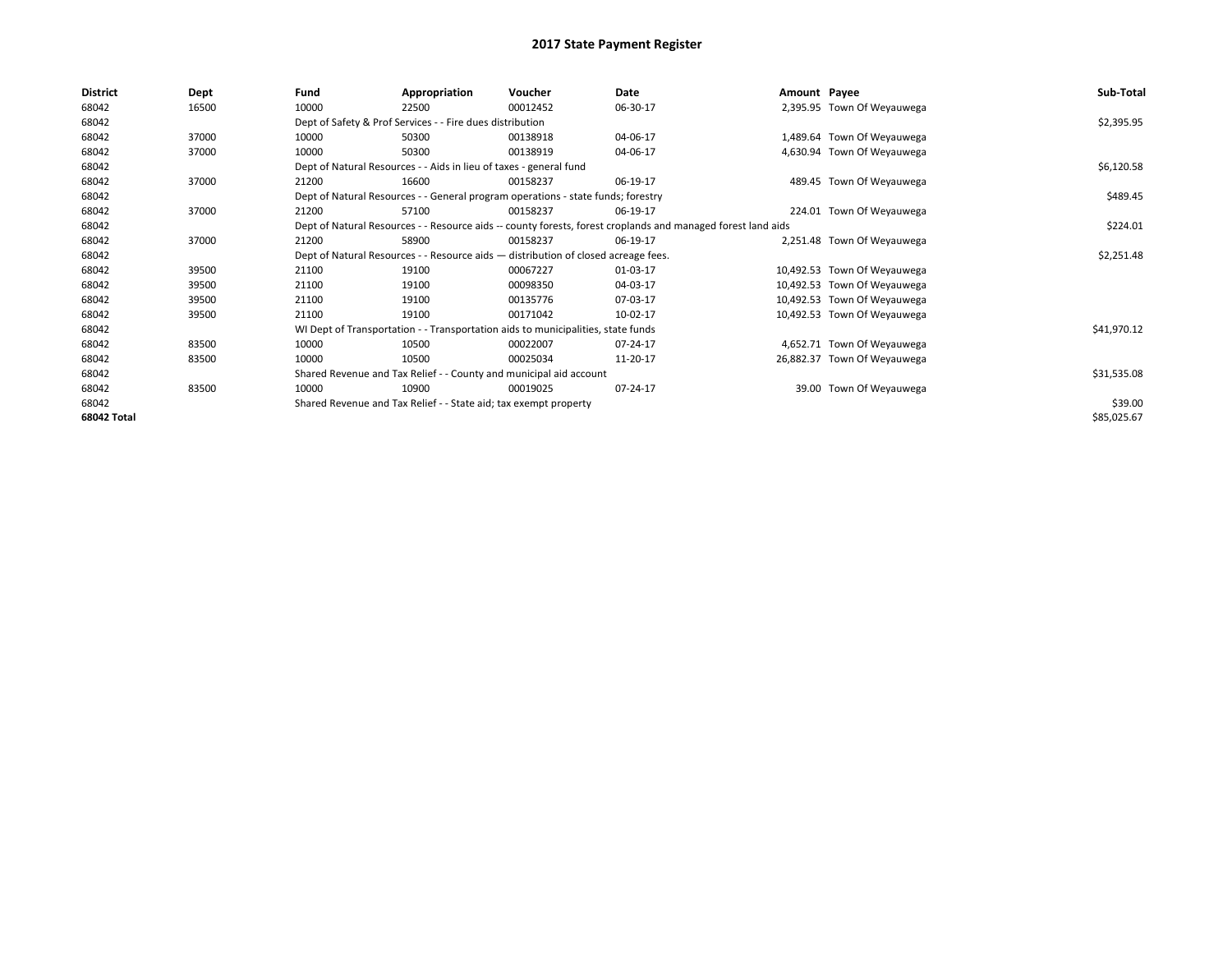| <b>District</b>    | Dept  | Fund  | Appropriation                                                                                                | Voucher  | <b>Date</b> | Amount Payee |                           | Sub-Total   |  |  |
|--------------------|-------|-------|--------------------------------------------------------------------------------------------------------------|----------|-------------|--------------|---------------------------|-------------|--|--|
| 68044              | 16500 | 10000 | 22500                                                                                                        | 00012167 | 06-26-17    |              | 1,002.47 Town Of Wyoming  |             |  |  |
| 68044              |       |       | Dept of Safety & Prof Services - - Fire dues distribution                                                    |          |             |              |                           | \$1,002.47  |  |  |
| 68044              | 37000 | 10000 | 50300                                                                                                        | 00143074 | 04-21-17    |              | 225.42 Town Of Wyoming    |             |  |  |
| 68044              | 37000 | 10000 | 50300                                                                                                        | 00143076 | 04-21-17    |              | 77.39 Town Of Wyoming     |             |  |  |
| 68044              |       |       | Dept of Natural Resources - - Aids in lieu of taxes - general fund                                           |          |             |              |                           | \$302.81    |  |  |
| 68044              | 37000 | 21200 | 16600                                                                                                        | 00158238 | 06-19-17    |              | 5,660.36 Town Of Wyoming  |             |  |  |
| 68044              |       |       | Dept of Natural Resources - - General program operations - state funds; forestry                             |          |             |              |                           | \$5,660.36  |  |  |
| 68044              | 37000 | 21200 | 57100                                                                                                        | 00158238 | 06-19-17    |              | 2,600.65 Town Of Wyoming  |             |  |  |
| 68044              |       |       | Dept of Natural Resources - - Resource aids -- county forests, forest croplands and managed forest land aids |          | \$2,600.65  |              |                           |             |  |  |
| 68044              | 37000 | 21200 | 57900                                                                                                        | 00143075 | 04-21-17    |              | 46.23 Town Of Wyoming     |             |  |  |
| 68044              |       |       | Dept of Natural Resources - - Aids in lieu of taxes - sum sufficient                                         |          |             |              |                           | \$46.23     |  |  |
| 68044              | 37000 | 21200 | 58900                                                                                                        | 00158238 | 06-19-17    |              | 26,037.68 Town Of Wyoming |             |  |  |
| 68044              |       |       | Dept of Natural Resources - - Resource aids - distribution of closed acreage fees.                           |          |             |              |                           | \$26,037.68 |  |  |
| 68044              | 37000 | 27400 | 67000                                                                                                        | 00154081 | 06-01-17    |              | 1,014.24 Town Of Wyoming  |             |  |  |
| 68044              |       |       | Dept of Natural Resources - - Financial assistance for responsible units                                     |          |             |              |                           | \$1,014.24  |  |  |
| 68044              | 39500 | 21100 | 19100                                                                                                        | 00067228 | 01-03-17    |              | 10,272.33 Town Of Wyoming |             |  |  |
| 68044              | 39500 | 21100 | 19100                                                                                                        | 00098351 | 04-03-17    |              | 10,272.33 Town Of Wyoming |             |  |  |
| 68044              | 39500 | 21100 | 19100                                                                                                        | 00135777 | 07-03-17    |              | 10,272.33 Town Of Wyoming |             |  |  |
| 68044              | 39500 | 21100 | 19100                                                                                                        | 00171043 | 10-02-17    |              | 10,272.33 Town Of Wyoming |             |  |  |
| 68044              |       |       | WI Dept of Transportation - - Transportation aids to municipalities, state funds                             |          |             |              |                           | \$41,089.32 |  |  |
| 68044              | 83500 | 10000 | 10500                                                                                                        | 00022008 | 07-24-17    |              | 1,749.89 Town Of Wyoming  |             |  |  |
| 68044              | 83500 | 10000 | 10500                                                                                                        | 00025035 | 11-20-17    |              | 9,916.02 Town Of Wyoming  |             |  |  |
| 68044              |       |       | Shared Revenue and Tax Relief - - County and municipal aid account                                           |          |             |              |                           | \$11,665.91 |  |  |
| 68044              | 83500 | 10000 | 10900                                                                                                        | 00019026 | 07-24-17    |              | 4.00 Town Of Wyoming      |             |  |  |
| 68044              |       |       | Shared Revenue and Tax Relief - - State aid; tax exempt property                                             |          |             |              |                           |             |  |  |
| <b>68044 Total</b> |       |       |                                                                                                              |          |             |              |                           | \$89,423.67 |  |  |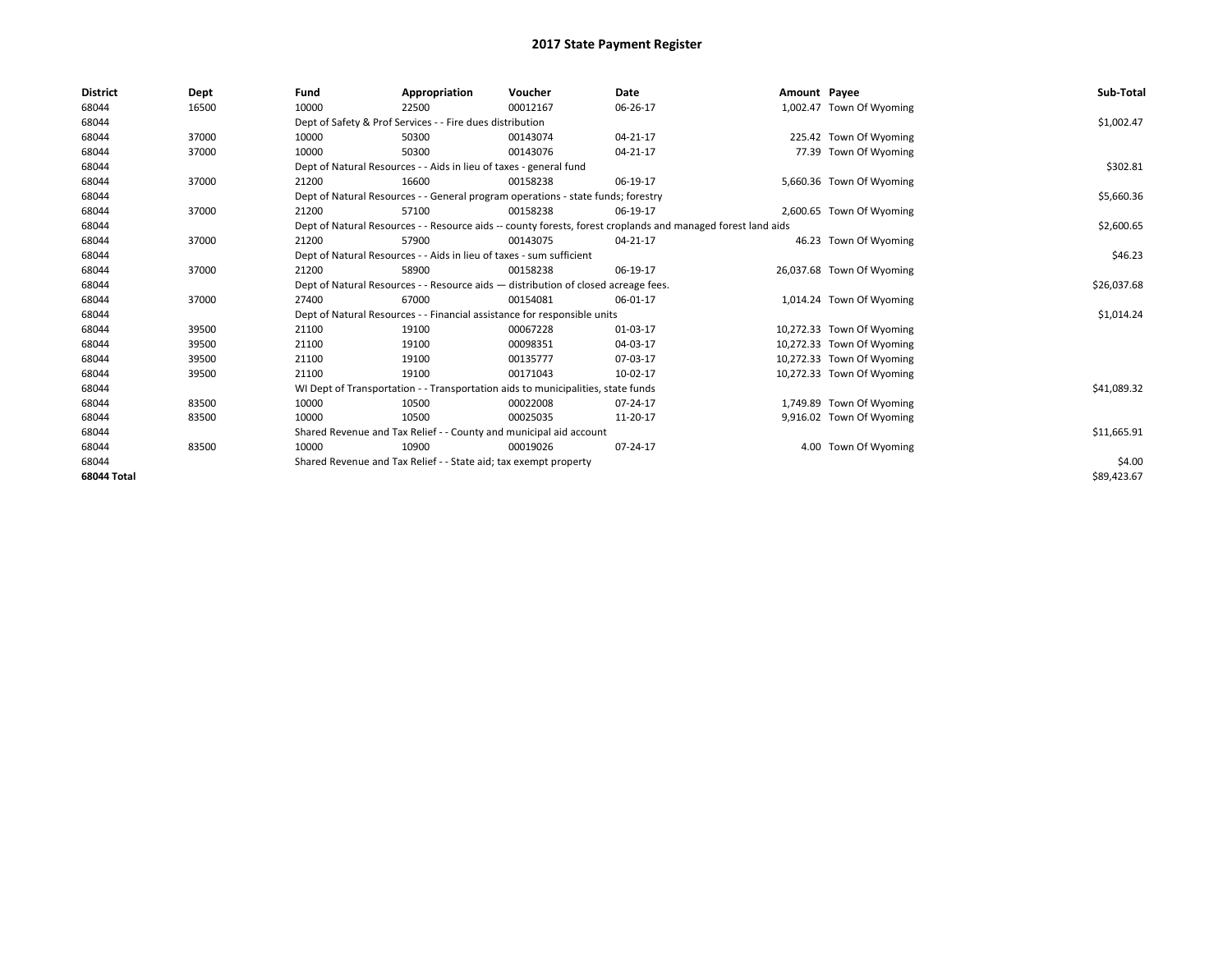| <b>District</b> | Dept  | Fund  | Appropriation                                                                      | Voucher  | Date                                                                                                         | Amount Payee |                                | Sub-Total   |
|-----------------|-------|-------|------------------------------------------------------------------------------------|----------|--------------------------------------------------------------------------------------------------------------|--------------|--------------------------------|-------------|
| 68106           | 16500 | 10000 | 22500                                                                              | 00012168 | 06-26-17                                                                                                     |              | 108.19 Village Of Big Falls    |             |
| 68106           |       |       | Dept of Safety & Prof Services - - Fire dues distribution                          |          |                                                                                                              |              |                                | \$108.19    |
| 68106           | 37000 | 21200 | 16600                                                                              | 00158239 | 06-19-17                                                                                                     |              | 14.45 Village Of Big Falls     |             |
| 68106           |       |       | Dept of Natural Resources - - General program operations - state funds; forestry   |          |                                                                                                              |              |                                | \$14.45     |
| 68106           | 37000 | 21200 | 57100                                                                              | 00158239 | 06-19-17                                                                                                     |              | 6.61 Village Of Big Falls      |             |
| 68106           |       |       |                                                                                    |          | Dept of Natural Resources - - Resource aids -- county forests, forest croplands and managed forest land aids |              |                                | \$6.61      |
| 68106           | 37000 | 21200 | 58900                                                                              | 00158239 | 06-19-17                                                                                                     |              | 66.45 Village Of Big Falls     |             |
| 68106           |       |       | Dept of Natural Resources - - Resource aids - distribution of closed acreage fees. |          | \$66.45                                                                                                      |              |                                |             |
| 68106           | 39500 | 21100 | 19100                                                                              | 00067229 | 01-03-17                                                                                                     |              | 781.71 Village Of Big Falls    |             |
| 68106           | 39500 | 21100 | 19100                                                                              | 00098352 | 04-03-17                                                                                                     |              | 781.71 Village Of Big Falls    |             |
| 68106           | 39500 | 21100 | 19100                                                                              | 00135778 | 07-03-17                                                                                                     |              | 781.71 Village Of Big Falls    |             |
| 68106           | 39500 | 21100 | 19100                                                                              | 00171044 | 10-02-17                                                                                                     |              | 781.71 Village Of Big Falls    |             |
| 68106           |       |       | WI Dept of Transportation - - Transportation aids to municipalities, state funds   |          |                                                                                                              |              |                                | \$3,126.84  |
| 68106           | 83500 | 10000 | 10500                                                                              | 00022009 | 07-24-17                                                                                                     |              | 4,392.74 Village Of Big Falls  |             |
| 68106           | 83500 | 10000 | 10500                                                                              | 00025036 | 11-20-17                                                                                                     |              | 24,892.21 Village Of Big Falls |             |
| 68106           |       |       | Shared Revenue and Tax Relief - - County and municipal aid account                 |          |                                                                                                              |              |                                | \$29,284.95 |
| 68106           | 83500 | 10000 | 10900                                                                              | 00019027 | 07-24-17                                                                                                     |              | 4.00 Village Of Big Falls      |             |
| 68106           |       |       | Shared Revenue and Tax Relief - - State aid; tax exempt property                   |          |                                                                                                              |              |                                | \$4.00      |
| 68106 Total     |       |       |                                                                                    |          |                                                                                                              |              |                                | \$32,611.49 |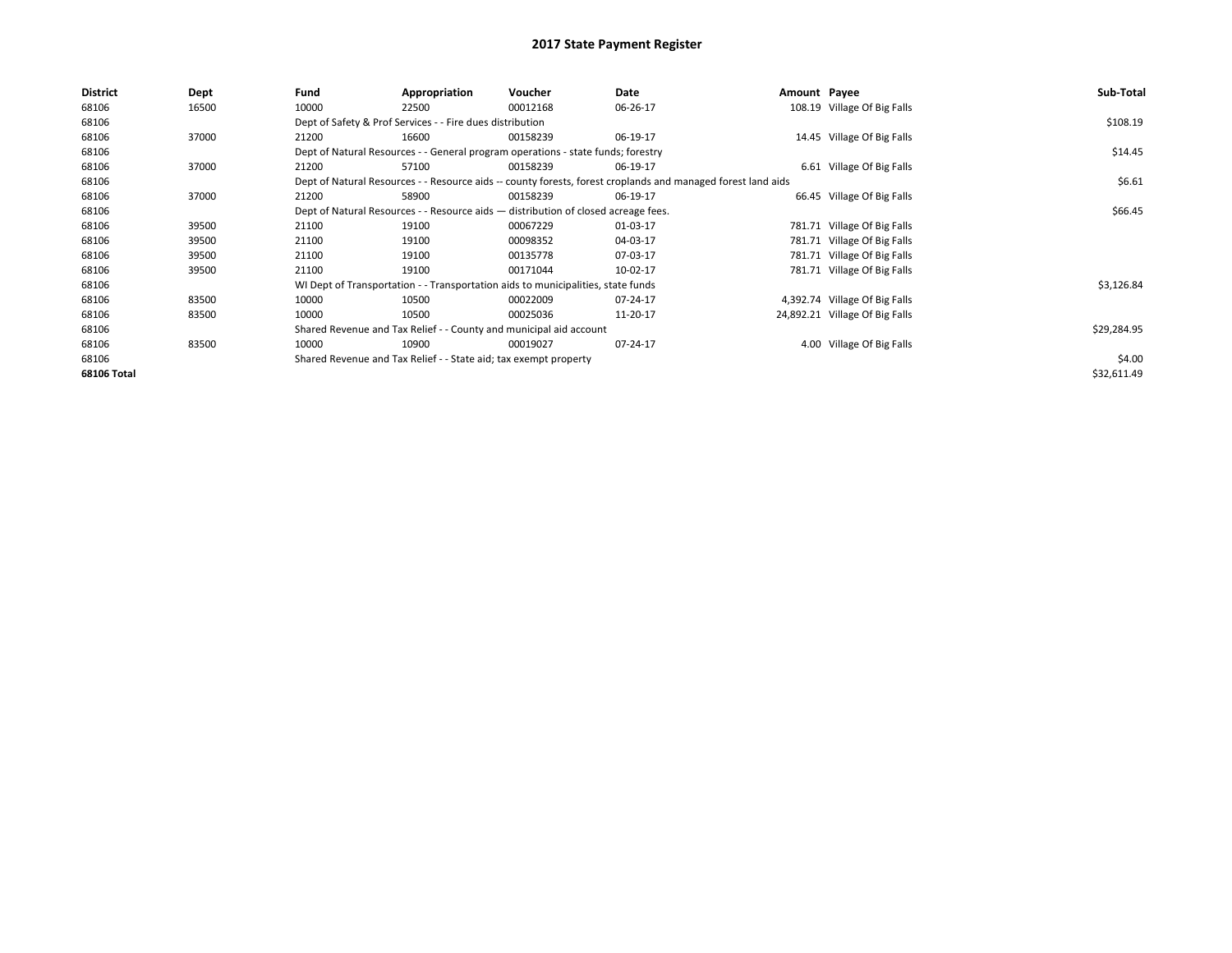| <b>District</b> | Dept  | Fund  | Appropriation                                                                    | <b>Voucher</b>                                                     | Date                                                                                            | Amount Payee |                                | Sub-Total    |  |  |  |
|-----------------|-------|-------|----------------------------------------------------------------------------------|--------------------------------------------------------------------|-------------------------------------------------------------------------------------------------|--------------|--------------------------------|--------------|--|--|--|
| 68121           | 16500 | 10000 | 22500                                                                            | 00012169                                                           | 06-26-17                                                                                        |              | 656.29 Village Of Embarrass    |              |  |  |  |
| 68121           |       |       | Dept of Safety & Prof Services - - Fire dues distribution                        |                                                                    |                                                                                                 |              |                                | \$656.29     |  |  |  |
| 68121           | 39500 | 21100 | 19100                                                                            | 00067230                                                           | 01-03-17                                                                                        |              | 2,652.91 Village Of Embarrass  |              |  |  |  |
| 68121           | 39500 | 21100 | 19100                                                                            | 00098353                                                           | 04-03-17                                                                                        |              | 2,652.91 Village Of Embarrass  |              |  |  |  |
| 68121           | 39500 | 21100 | 19100                                                                            | 00135779                                                           | 07-03-17                                                                                        |              | 2,652.91 Village Of Embarrass  |              |  |  |  |
| 68121           | 39500 | 21100 | 19100                                                                            | 00171045                                                           | 10-02-17                                                                                        |              | 2,652.94 Village Of Embarrass  |              |  |  |  |
| 68121           |       |       | WI Dept of Transportation - - Transportation aids to municipalities, state funds |                                                                    |                                                                                                 |              |                                |              |  |  |  |
| 68121           | 50500 | 10000 | 17400                                                                            | 00047515                                                           | 04-28-17                                                                                        |              | 8,296.00 Village Of Embarrass  |              |  |  |  |
| 68121           |       |       |                                                                                  |                                                                    | Department of Administration - - High-voltage transmission line annual impact fee distributions |              |                                | \$8,296.00   |  |  |  |
| 68121           | 83500 | 10000 | 10500                                                                            | 00022010                                                           | 07-24-17                                                                                        |              | 14,437.85 Village Of Embarrass |              |  |  |  |
| 68121           | 83500 | 10000 | 10500                                                                            | 00025037                                                           | 11-20-17                                                                                        |              | 81,814.45 Village Of Embarrass |              |  |  |  |
| 68121           |       |       |                                                                                  | Shared Revenue and Tax Relief - - County and municipal aid account |                                                                                                 |              |                                | \$96,252.30  |  |  |  |
| 68121           | 83500 | 10000 | 10900                                                                            | 00019028                                                           | 07-24-17                                                                                        |              | 215.00 Village Of Embarrass    |              |  |  |  |
| 68121           |       |       | Shared Revenue and Tax Relief - - State aid; tax exempt property                 |                                                                    |                                                                                                 |              |                                | \$215.00     |  |  |  |
| 68121 Total     |       |       |                                                                                  |                                                                    |                                                                                                 |              |                                | \$116,031.26 |  |  |  |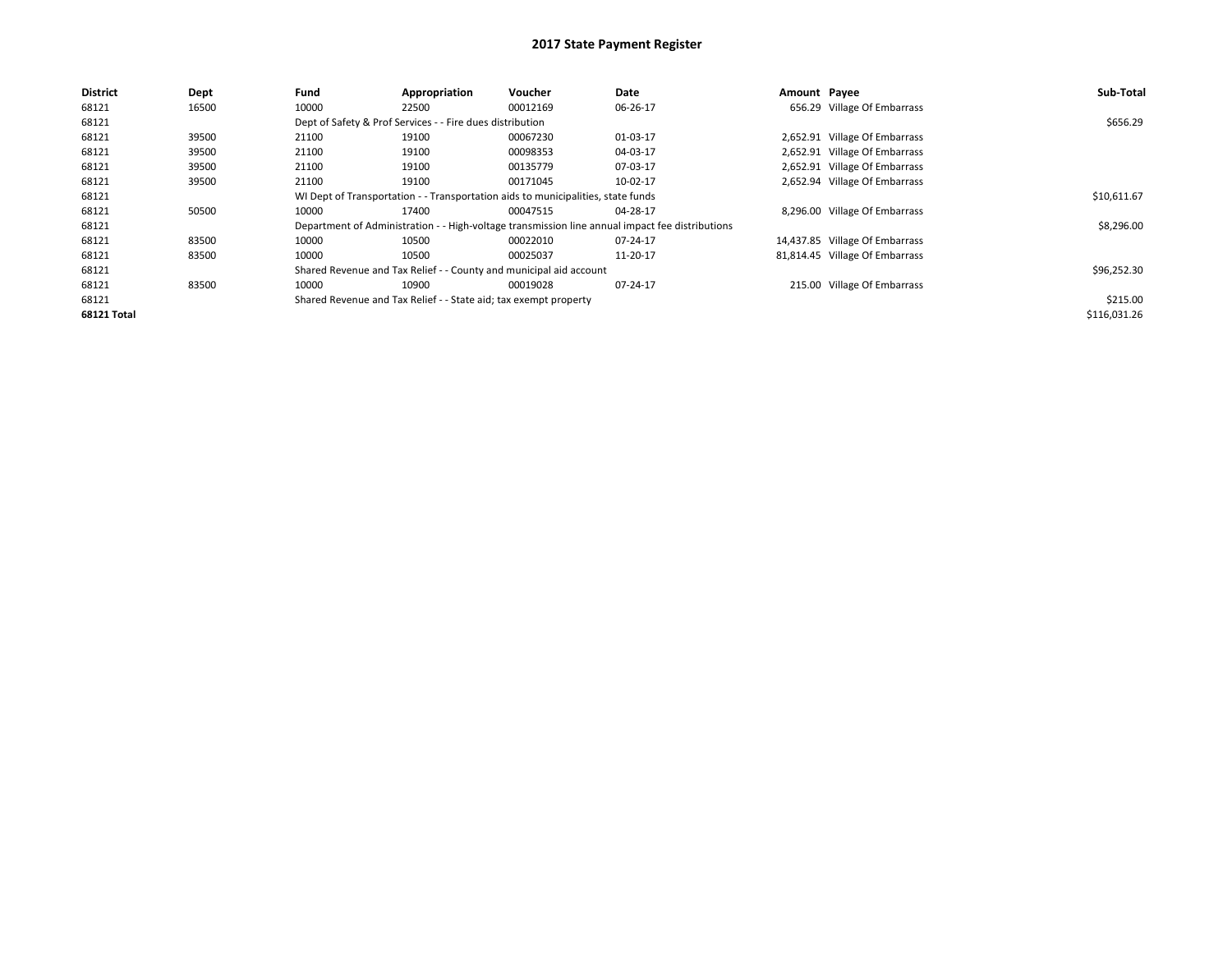| <b>District</b>    | Dept  | Fund  | Appropriation                                                                    | Voucher  | Date     | Amount Payee |                              | Sub-Total   |
|--------------------|-------|-------|----------------------------------------------------------------------------------|----------|----------|--------------|------------------------------|-------------|
| 68126              | 16500 | 10000 | 22500                                                                            | 00012170 | 06-26-17 |              | 2,614.19 Village Of Fremont  |             |
| 68126              |       |       | Dept of Safety & Prof Services - - Fire dues distribution                        |          |          |              |                              | \$2,614.19  |
| 68126              | 37000 | 10000 | 50300                                                                            | 00126634 | 02-07-17 |              | 121.71 Village Of Fremont    |             |
| 68126              |       |       | Dept of Natural Resources - - Aids in lieu of taxes - general fund               |          |          |              |                              | \$121.71    |
| 68126              | 39500 | 21100 | 19100                                                                            | 00067231 | 01-03-17 |              | 5,559.73 Village Of Fremont  |             |
| 68126              | 39500 | 21100 | 19100                                                                            | 00098354 | 04-03-17 |              | 5,559.73 Village Of Fremont  |             |
| 68126              | 39500 | 21100 | 19100                                                                            | 00135780 | 07-03-17 |              | 5,559.73 Village Of Fremont  |             |
| 68126              | 39500 | 21100 | 19100                                                                            | 00171046 | 10-02-17 |              | 5,559.75 Village Of Fremont  |             |
| 68126              |       |       | WI Dept of Transportation - - Transportation aids to municipalities, state funds |          |          |              |                              | \$22,238.94 |
| 68126              | 45500 | 10000 | 23100                                                                            | 00039715 | 12-26-17 |              | 160.00 Village Of Fremont    |             |
| 68126              |       |       | Department of Justice - - Law enforcement training fund, local assistance        |          |          |              |                              | \$160.00    |
| 68126              | 83500 | 10000 | 10500                                                                            | 00022011 | 07-24-17 |              | 4,451.44 Village Of Fremont  |             |
| 68126              | 83500 | 10000 | 10500                                                                            | 00025038 | 11-20-17 |              | 25,224.85 Village Of Fremont |             |
| 68126              |       |       | Shared Revenue and Tax Relief - - County and municipal aid account               |          |          |              |                              | \$29,676.29 |
| 68126              | 83500 | 10000 | 10900                                                                            | 00019029 | 07-24-17 |              | 818.00 Village Of Fremont    |             |
| 68126              |       |       | Shared Revenue and Tax Relief - - State aid; tax exempt property                 |          |          |              |                              | \$818.00    |
| 68126              | 83500 | 10000 | 11000                                                                            | 00022011 | 07-24-17 |              | 297.84 Village Of Fremont    |             |
| 68126              | 83500 | 10000 | 11000                                                                            | 00025038 | 11-20-17 |              | 2,633.35 Village Of Fremont  |             |
| 68126              |       |       | Shared Revenue and Tax Relief - - Public utility distribution account            |          |          |              |                              | \$2,931.19  |
| <b>68126 Total</b> |       |       |                                                                                  |          |          |              |                              | \$58,560.32 |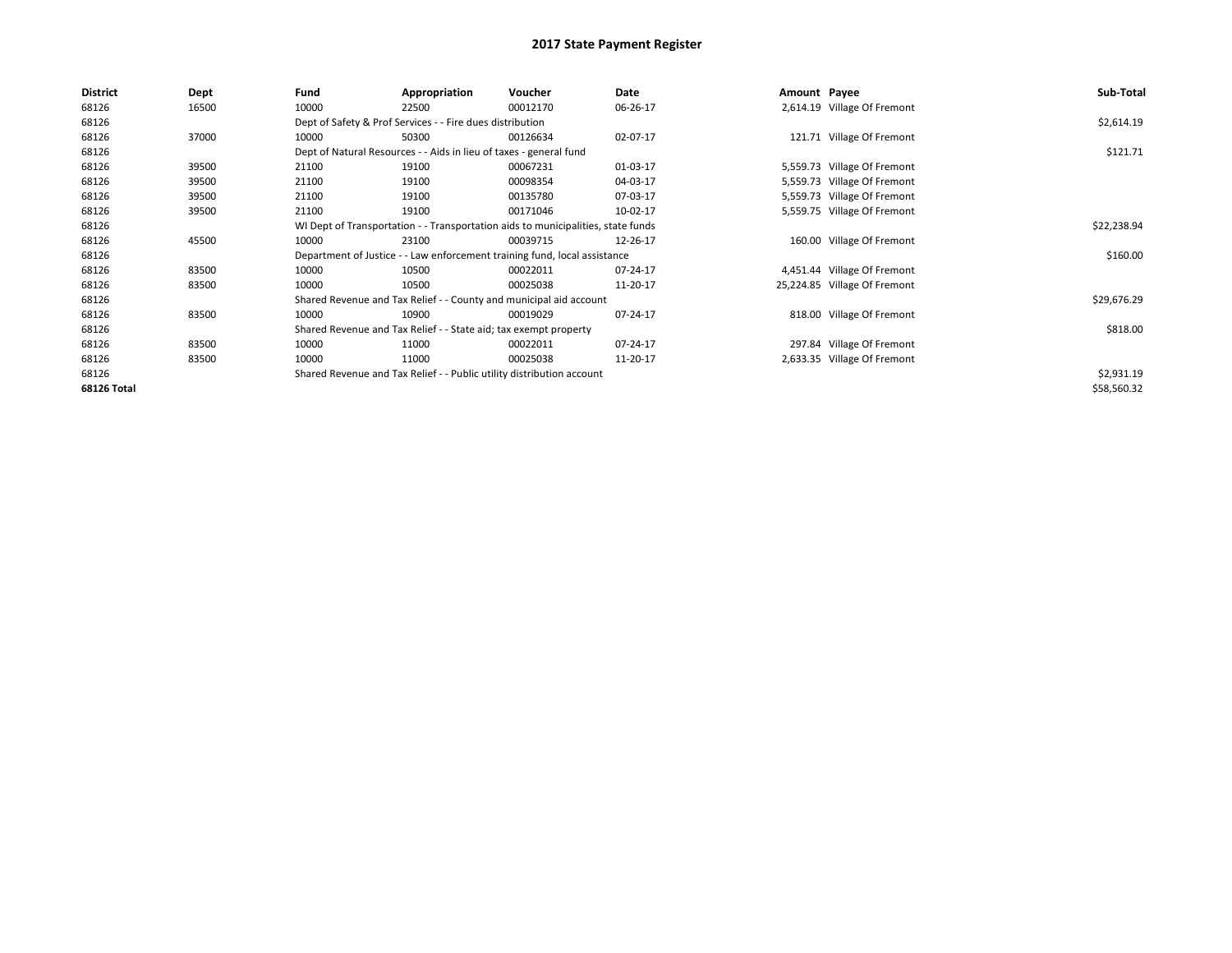| District           | Dept  | Fund                                                                      | Appropriation                                                                    | Voucher  | Date     | Amount Payee |                            | Sub-Total    |
|--------------------|-------|---------------------------------------------------------------------------|----------------------------------------------------------------------------------|----------|----------|--------------|----------------------------|--------------|
| 68141              | 16500 | 10000                                                                     | 22500                                                                            | 00012171 | 06-26-17 |              | 2,948.10 Village Of Iola   |              |
| 68141              |       |                                                                           | Dept of Safety & Prof Services - - Fire dues distribution                        |          |          |              |                            | \$2,948.10   |
| 68141              | 39500 | 21100                                                                     | 19100                                                                            | 00067232 | 01-03-17 |              | 20,977.20 Village Of Iola  |              |
| 68141              | 39500 | 21100                                                                     | 19100                                                                            | 00098355 | 04-03-17 |              | 20,977.20 Village Of Iola  |              |
| 68141              | 39500 | 21100                                                                     | 19100                                                                            | 00135781 | 07-03-17 |              | 20,977.20 Village Of Iola  |              |
| 68141              | 39500 | 21100                                                                     | 19100                                                                            | 00171047 | 10-02-17 |              | 20,977.20 Village Of Iola  |              |
| 68141              |       |                                                                           | WI Dept of Transportation - - Transportation aids to municipalities, state funds |          |          |              |                            | \$83,908.80  |
| 68141              | 43500 | 00005                                                                     | 16300                                                                            | 01LGS    | 11-17-17 |              | 3,566.04 Village Of Iola   |              |
| 68141              |       |                                                                           | Department of Health Services - - Guardianship grant program                     |          |          |              |                            | \$3,566.04   |
| 68141              | 45500 | 10000                                                                     | 23100                                                                            | 00038650 | 12-12-17 |              | 480.00 Village Of Iola     |              |
| 68141              |       | Department of Justice - - Law enforcement training fund, local assistance |                                                                                  | \$480.00 |          |              |                            |              |
| 68141              | 83500 | 10000                                                                     | 10100                                                                            | 00022012 | 07-24-17 |              | 25,072.31 Village Of Iola  |              |
| 68141              |       |                                                                           | Shared Revenue and Tax Relief - - Expenditure restraint program account          |          |          |              |                            | \$25,072.31  |
| 68141              | 83500 | 10000                                                                     | 10500                                                                            | 00022012 | 07-24-17 |              | 25,795.65 Village Of Iola  |              |
| 68141              | 83500 | 10000                                                                     | 10500                                                                            | 00025039 | 11-20-17 |              | 142,609.33 Village Of Iola |              |
| 68141              |       |                                                                           | Shared Revenue and Tax Relief - - County and municipal aid account               |          |          |              |                            | \$168,404.98 |
| 68141              | 83500 | 10000                                                                     | 10900                                                                            | 00019030 | 07-24-17 |              | 2,275.00 Village Of Iola   |              |
| 68141              |       |                                                                           | Shared Revenue and Tax Relief - - State aid; tax exempt property                 |          |          |              |                            | \$2,275.00   |
| 68141              | 83500 | 10000                                                                     | 11000                                                                            | 00022012 | 07-24-17 |              | 2,472.34 Village Of Iola   |              |
| 68141              | 83500 | 10000                                                                     | 11000                                                                            | 00025039 | 11-20-17 |              | 15,588.39 Village Of Iola  |              |
| 68141              |       |                                                                           | Shared Revenue and Tax Relief - - Public utility distribution account            |          |          |              |                            | \$18,060.73  |
| <b>68141 Total</b> |       |                                                                           |                                                                                  |          |          |              |                            | \$304,715.96 |
|                    |       |                                                                           |                                                                                  |          |          |              |                            |              |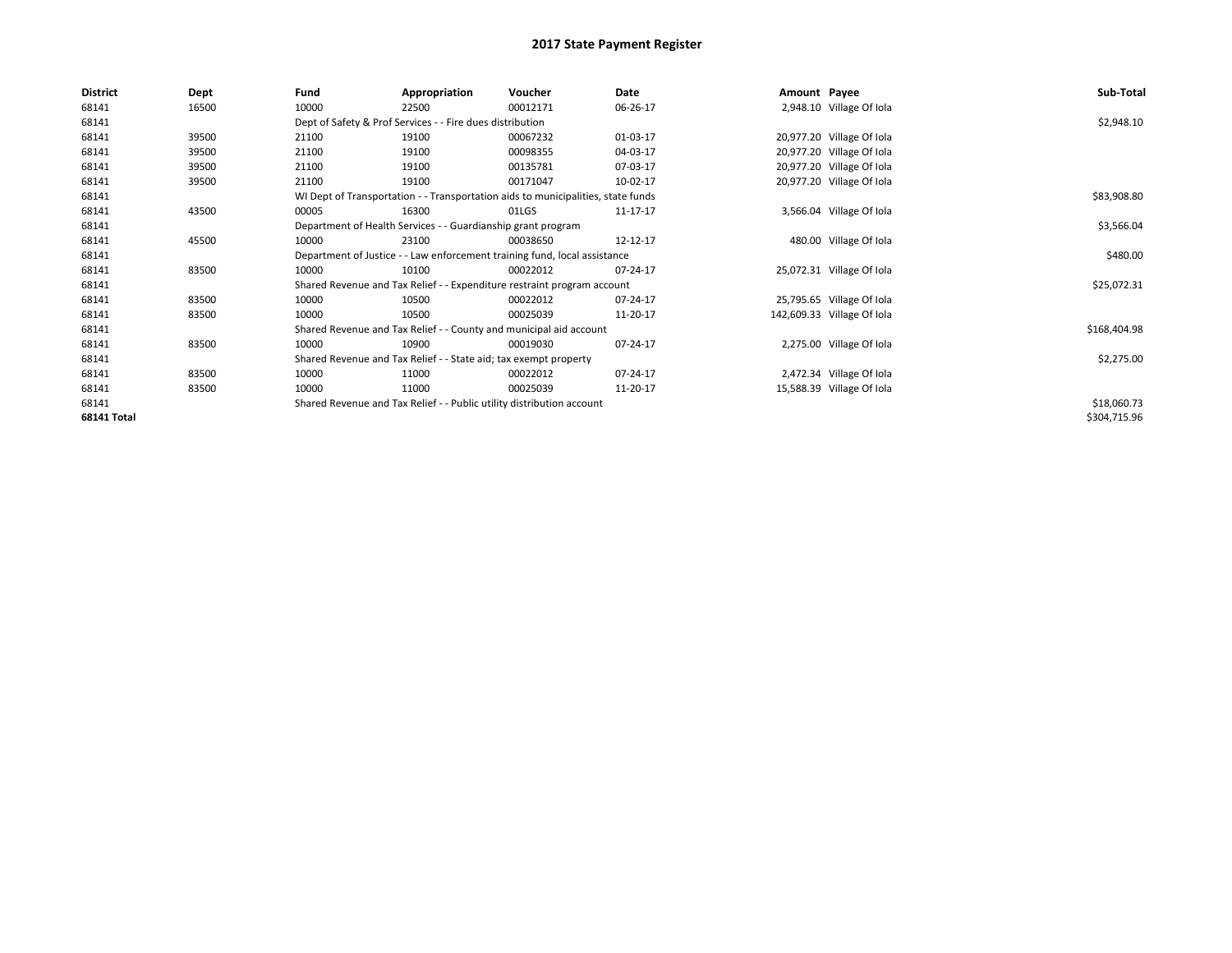| <b>District</b>    | Dept  | Fund  | Appropriation                                                      | Voucher                                                                          | Date     | Amount Payee |                                  | Sub-Total    |
|--------------------|-------|-------|--------------------------------------------------------------------|----------------------------------------------------------------------------------|----------|--------------|----------------------------------|--------------|
| 68165              | 16500 | 10000 | 22500                                                              | 00012172                                                                         | 06-26-17 |              | 303.40 Village Of Ogdensburg     |              |
| 68165              |       |       | Dept of Safety & Prof Services - - Fire dues distribution          |                                                                                  |          |              |                                  | \$303.40     |
| 68165              | 37000 | 10000 | 50300                                                              | 00126583                                                                         | 02-07-17 |              | 633.97 Village Of Ogdensburg     |              |
| 68165              |       |       | Dept of Natural Resources - - Aids in lieu of taxes - general fund |                                                                                  |          |              |                                  | \$633.97     |
| 68165              | 37000 | 36300 | <b>TX100</b>                                                       | 00127478                                                                         | 02-13-17 |              | 228,391.65 Village Of Ogdensburg |              |
| 68165              |       |       | Dept of Natural Resources - - DNR-DAM SAFETY PROJECTS              |                                                                                  |          |              |                                  | \$228,391.65 |
| 68165              | 39500 | 21100 | 19100                                                              | 00067233                                                                         | 01-03-17 |              | 1,420.29 Village Of Ogdensburg   |              |
| 68165              | 39500 | 21100 | 19100                                                              | 00098356                                                                         | 04-03-17 |              | 1,420.29 Village Of Ogdensburg   |              |
| 68165              | 39500 | 21100 | 19100                                                              | 00135782                                                                         | 07-03-17 |              | 1,420.29 Village Of Ogdensburg   |              |
| 68165              | 39500 | 21100 | 19100                                                              | 00171048                                                                         | 10-02-17 |              | 1,420.29 Village Of Ogdensburg   |              |
| 68165              |       |       |                                                                    | WI Dept of Transportation - - Transportation aids to municipalities, state funds |          |              |                                  | \$5,681.16   |
| 68165              | 83500 | 10000 | 10500                                                              | 00022013                                                                         | 07-24-17 |              | 6,437.34 Village Of Ogdensburg   |              |
| 68165              | 83500 | 10000 | 10500                                                              | 00025040                                                                         | 11-20-17 |              | 36,478.28 Village Of Ogdensburg  |              |
| 68165              |       |       |                                                                    | Shared Revenue and Tax Relief - - County and municipal aid account               |          |              |                                  | \$42,915.62  |
| 68165              | 83500 | 10000 | 10900                                                              | 00019031                                                                         | 07-24-17 |              | 9.00 Village Of Ogdensburg       |              |
| 68165              |       |       | Shared Revenue and Tax Relief - - State aid; tax exempt property   |                                                                                  |          |              |                                  | \$9.00       |
| <b>68165 Total</b> |       |       |                                                                    |                                                                                  |          |              |                                  | \$277,934.80 |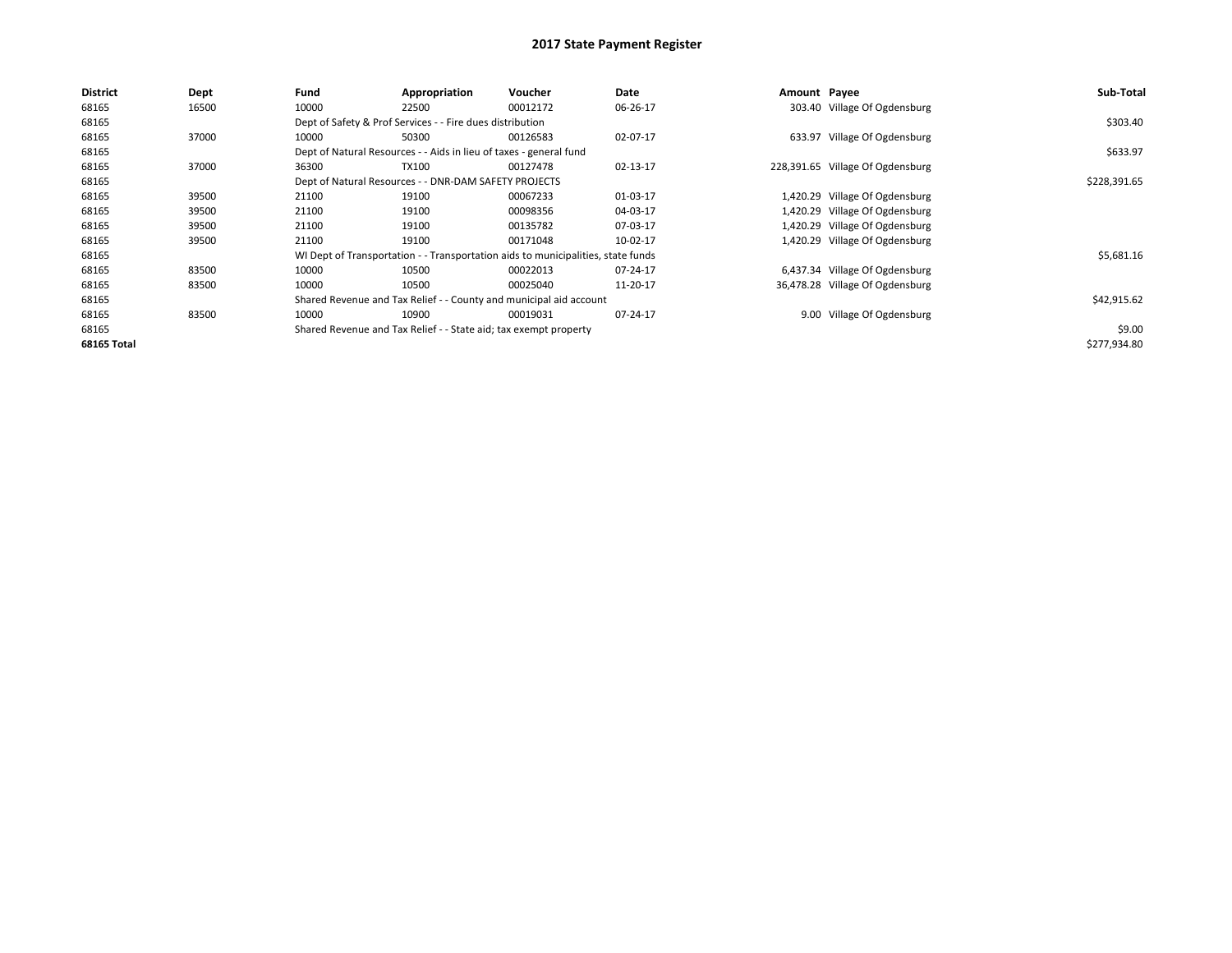| <b>District</b> | Dept  | Fund  | Appropriation                                                                    | Voucher  | Date     | Amount Payee |                                  | Sub-Total   |  |  |
|-----------------|-------|-------|----------------------------------------------------------------------------------|----------|----------|--------------|----------------------------------|-------------|--|--|
| 68181           | 16500 | 10000 | 22500                                                                            | 00012173 | 06-26-17 |              | 707.13 Village Of Scandinavia    |             |  |  |
| 68181           |       |       | Dept of Safety & Prof Services - - Fire dues distribution                        |          |          |              |                                  | \$707.13    |  |  |
| 68181           | 37000 | 10000 | 50300                                                                            | 00126550 | 02-07-17 |              | 454.47 Village Of Scandinavia    |             |  |  |
| 68181           |       |       | Dept of Natural Resources - - Aids in lieu of taxes - general fund               |          |          |              |                                  | \$454.47    |  |  |
| 68181           | 37000 | 21200 | 54500                                                                            | 00139031 | 04-12-17 |              | 4,609.50 Village Of Scandinavia  |             |  |  |
| 68181           |       |       | Dept of Natural Resources - - Resource aids -- fire suppression grants           |          |          |              |                                  |             |  |  |
| 68181           | 39500 | 21100 | 19100                                                                            | 00067234 | 01-03-17 |              | 1,899.22 Village Of Scandinavia  |             |  |  |
| 68181           | 39500 | 21100 | 19100                                                                            | 00098357 | 04-03-17 |              | 1,899.22 Village Of Scandinavia  |             |  |  |
| 68181           | 39500 | 21100 | 19100                                                                            | 00135783 | 07-03-17 |              | 1,899.22 Village Of Scandinavia  |             |  |  |
| 68181           | 39500 | 21100 | 19100                                                                            | 00171049 | 10-02-17 |              | 1,899.24 Village Of Scandinavia  |             |  |  |
| 68181           |       |       | WI Dept of Transportation - - Transportation aids to municipalities, state funds |          |          |              |                                  | \$7,596.90  |  |  |
| 68181           | 83500 | 10000 | 10500                                                                            | 00022014 | 07-24-17 | 7.072.47     | Village Of Scandinavia           |             |  |  |
| 68181           | 83500 | 10000 | 10500                                                                            | 00025041 | 11-20-17 |              | 40,077.33 Village Of Scandinavia |             |  |  |
| 68181           |       |       | Shared Revenue and Tax Relief - - County and municipal aid account               |          |          |              |                                  | \$47,149.80 |  |  |
| 68181           | 83500 | 10000 | 10900                                                                            | 00019032 | 07-24-17 |              | 58.00 Village Of Scandinavia     |             |  |  |
| 68181           |       |       | Shared Revenue and Tax Relief - - State aid; tax exempt property                 |          |          |              |                                  | \$58.00     |  |  |
| 68181 Total     |       |       |                                                                                  |          |          |              |                                  | \$60,575.80 |  |  |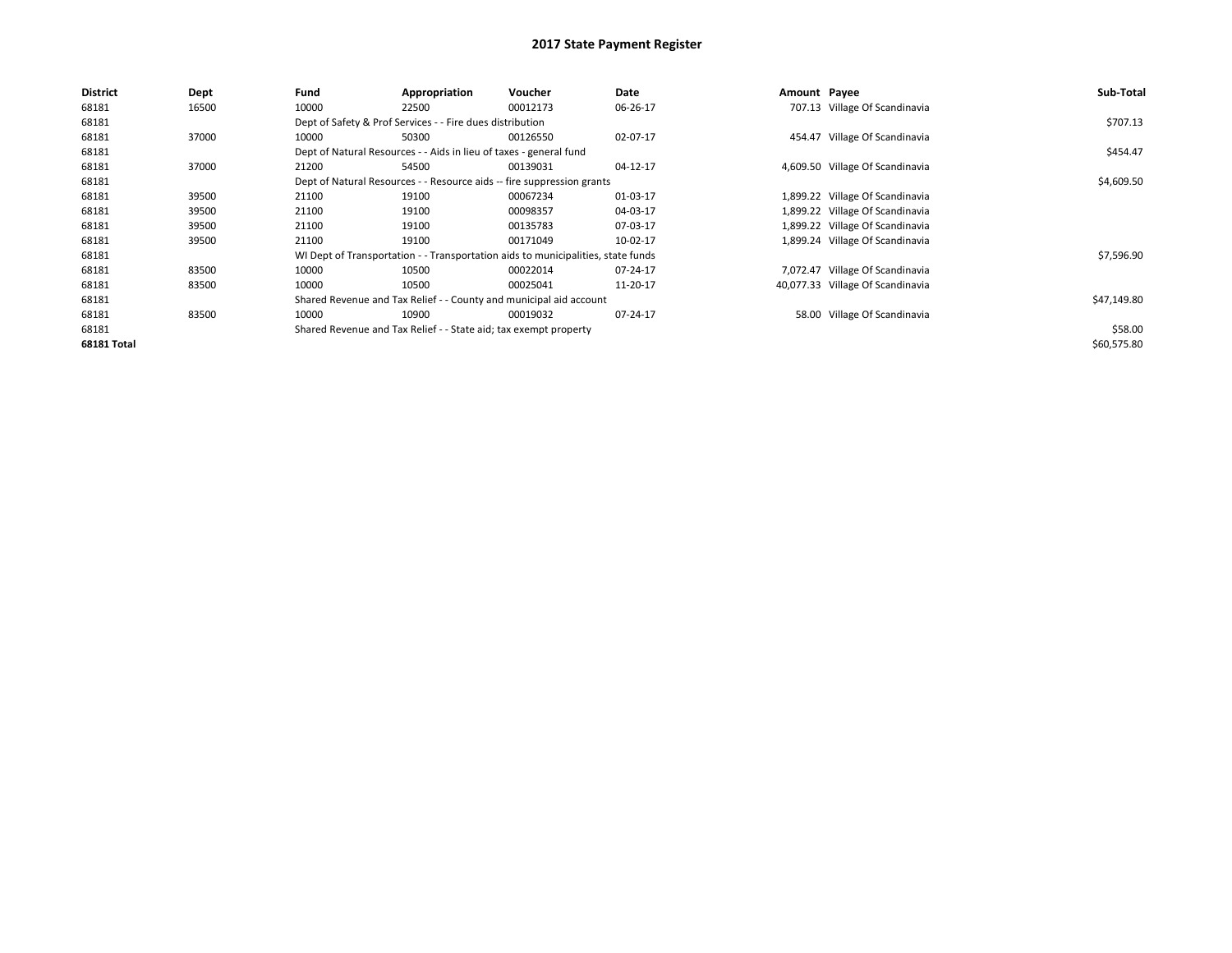| <b>District</b> | Dept  | Fund  | Appropriation                                                                              | Voucher  | Date                                                                                                         | Amount Payee |                                 | Sub-Total      |
|-----------------|-------|-------|--------------------------------------------------------------------------------------------|----------|--------------------------------------------------------------------------------------------------------------|--------------|---------------------------------|----------------|
| 68211           | 16500 | 10000 | 22500                                                                                      | 00012174 | 06-26-17                                                                                                     |              | 9,642.56 City Of Clintonville   |                |
| 68211           |       |       | Dept of Safety & Prof Services - - Fire dues distribution                                  |          |                                                                                                              |              |                                 | \$9,642.56     |
| 68211           | 37000 | 21200 | 16600                                                                                      | 00158240 | 06-19-17                                                                                                     |              | 15.60 City Of Clintonville      |                |
| 68211           |       |       | Dept of Natural Resources - - General program operations - state funds; forestry           |          |                                                                                                              |              |                                 | \$15.60        |
| 68211           | 37000 | 21200 | 57100                                                                                      | 00158240 | 06-19-17                                                                                                     |              | 7.14 City Of Clintonville       |                |
| 68211           |       |       |                                                                                            |          | Dept of Natural Resources - - Resource aids -- county forests, forest croplands and managed forest land aids |              |                                 | \$7.14         |
| 68211           | 37000 | 21200 | 58900                                                                                      | 00158240 | 06-19-17                                                                                                     |              | 71.78 City Of Clintonville      |                |
| 68211           |       |       | Dept of Natural Resources - - Resource aids - distribution of closed acreage fees.         |          |                                                                                                              |              |                                 | \$71.78        |
| 68211           | 39500 | 21100 | 16200                                                                                      | 00067432 | 01-03-17                                                                                                     |              | 13,902.19 City Of Clintonville  |                |
| 68211           | 39500 | 21100 | 16200                                                                                      | 00098555 | 04-03-17                                                                                                     |              | 13,902.19 City Of Clintonville  |                |
| 68211           | 39500 | 21100 | 16200                                                                                      | 00135981 | 07-03-17                                                                                                     |              | 13,902.19 City Of Clintonville  |                |
| 68211           | 39500 | 21100 | 16200                                                                                      | 00171247 | 10-02-17                                                                                                     |              | 13,902.22 City Of Clintonville  |                |
| 68211           |       |       | WI Dept of Transportation - - Connecting highways aids, state funds                        |          |                                                                                                              |              |                                 | \$55,608.79    |
| 68211           | 39500 | 21100 | 17700                                                                                      | 00125673 | 06-12-17                                                                                                     |              | 5,536.00 City Of Clintonville   |                |
| 68211           | 39500 | 21100 | 17700                                                                                      | 00154686 | 08-16-17                                                                                                     |              | 14,992.00 City Of Clintonville  |                |
| 68211           |       |       | WI Dept of Transportation - - Tier C transit operating aids, state funds                   |          |                                                                                                              |              |                                 | \$20,528.00    |
| 68211           | 39500 | 21100 | 18200                                                                                      | 00085635 | 02-16-17                                                                                                     |              | 9,938.00 City Of Clintonville   |                |
| 68211           | 39500 | 21100 | 18200                                                                                      | 00172499 | 10-03-17                                                                                                     |              | 25,070.40 City Of Clintonville  |                |
| 68211           | 39500 | 21100 | 18200                                                                                      | 00174665 | 10-12-17                                                                                                     |              | 11,689.36 City Of Clintonville  |                |
| 68211           | 39500 | 21100 | 18200                                                                                      | 00174676 | 10-12-17                                                                                                     |              | 11,289.31 City Of Clintonville  |                |
| 68211           | 39500 | 21100 | 18200                                                                                      | 00199054 | 12-11-17                                                                                                     |              | 11,629.21 City Of Clintonville  |                |
| 68211           |       |       | WI Dept of Transportation - - Transit and other transportation-related aids, federal funds |          |                                                                                                              |              |                                 | \$69,616.28    |
| 68211           | 39500 | 21100 | 19100                                                                                      | 00067235 | 01-03-17                                                                                                     |              | 83,414.39 City Of Clintonville  |                |
| 68211           | 39500 | 21100 | 19100                                                                                      | 00098358 | 04-03-17                                                                                                     |              | 83,414.39 City Of Clintonville  |                |
| 68211           | 39500 | 21100 | 19100                                                                                      | 00135784 | 07-03-17                                                                                                     |              | 83,414.39 City Of Clintonville  |                |
| 68211           | 39500 | 21100 | 19100                                                                                      | 00171050 | 10-02-17                                                                                                     |              | 83,414.42 City Of Clintonville  |                |
| 68211           |       |       | WI Dept of Transportation - - Transportation aids to municipalities, state funds           |          |                                                                                                              |              |                                 | \$333,657.59   |
| 68211           | 39500 | 21100 | 36300                                                                                      | 00158289 | 08-24-17                                                                                                     |              | 2,204.00 City Of Clintonville   |                |
| 68211           | 39500 | 21100 | 36300                                                                                      | 00159114 | 08-28-17                                                                                                     |              | 2,204.00 City Of Clintonville   |                |
| 68211           |       |       | WI Dept of Transportation - - State highway rehabilitation, state funds                    |          |                                                                                                              |              |                                 | \$4,408.00     |
| 68211           | 43500 | 00005 | 16300                                                                                      | 01LGS    | 11-17-17                                                                                                     |              | 18,113.21 City Of Clintonville  |                |
| 68211           |       |       | Department of Health Services - - Guardianship grant program                               |          |                                                                                                              |              |                                 | \$18,113.21    |
| 68211           | 45500 | 10000 | 23100                                                                                      | 00038429 | 12-06-17                                                                                                     |              | 1,600.00 City Of Clintonville   |                |
| 68211           |       |       | Department of Justice - - Law enforcement training fund, local assistance                  |          |                                                                                                              |              |                                 | \$1,600.00     |
| 68211           | 83500 | 10000 | 10100                                                                                      | 00022015 | 07-24-17                                                                                                     |              | 88,499.86 City Of Clintonville  |                |
| 68211           |       |       | Shared Revenue and Tax Relief - - Expenditure restraint program account                    |          |                                                                                                              |              |                                 | \$88,499.86    |
| 68211           | 83500 | 10000 | 10500                                                                                      | 00022015 | 07-24-17                                                                                                     |              | 178,396.14 City Of Clintonville |                |
| 68211           | 83500 | 10000 | 10500                                                                                      | 00025042 | 11-20-17                                                                                                     |              | 992,798.25 City Of Clintonville |                |
| 68211           |       |       | Shared Revenue and Tax Relief - - County and municipal aid account                         |          |                                                                                                              |              |                                 | \$1,171,194.39 |
| 68211           | 83500 | 10000 | 10900                                                                                      | 00019033 | 07-24-17                                                                                                     |              | 20,950.00 City Of Clintonville  |                |
| 68211           | 83500 | 10000 | 10900                                                                                      | 00020023 | 07-24-17                                                                                                     |              | 17,298.00 City Of Clintonville  |                |
| 68211           |       |       |                                                                                            |          |                                                                                                              |              |                                 | \$38,248.00    |
| 68211           | 83500 | 10000 | Shared Revenue and Tax Relief - - State aid; tax exempt property<br>11000                  | 00022015 | 07-24-17                                                                                                     |              |                                 |                |
|                 |       | 10000 |                                                                                            | 00025042 |                                                                                                              |              | 3,539.15 City Of Clintonville   |                |
| 68211           | 83500 |       | 11000                                                                                      |          | 11-20-17                                                                                                     |              | 21,515.23 City Of Clintonville  |                |
| 68211           |       |       | Shared Revenue and Tax Relief - - Public utility distribution account                      |          |                                                                                                              |              |                                 | \$25,054.38    |
| 68211           | 83500 | 10000 | 50100                                                                                      | 00015455 | 01-31-17                                                                                                     |              | 5,972.54 City Of Clintonville   |                |
| 68211           |       |       | Shared Revenue and Tax Relief - - Payments for municipal services                          |          |                                                                                                              |              |                                 | \$5,972.54     |
| 68211           | 83500 | 52100 | 36300                                                                                      | 00016092 | 03-27-17                                                                                                     |              | 3,264.00 City Of Clintonville   |                |
| 68211           |       |       | Shared Revenue and Tax Relief - - Lottery and gaming credit                                |          |                                                                                                              |              |                                 | \$3,264.00     |
| 68211 Total     |       |       |                                                                                            |          |                                                                                                              |              |                                 | \$1,845,502.12 |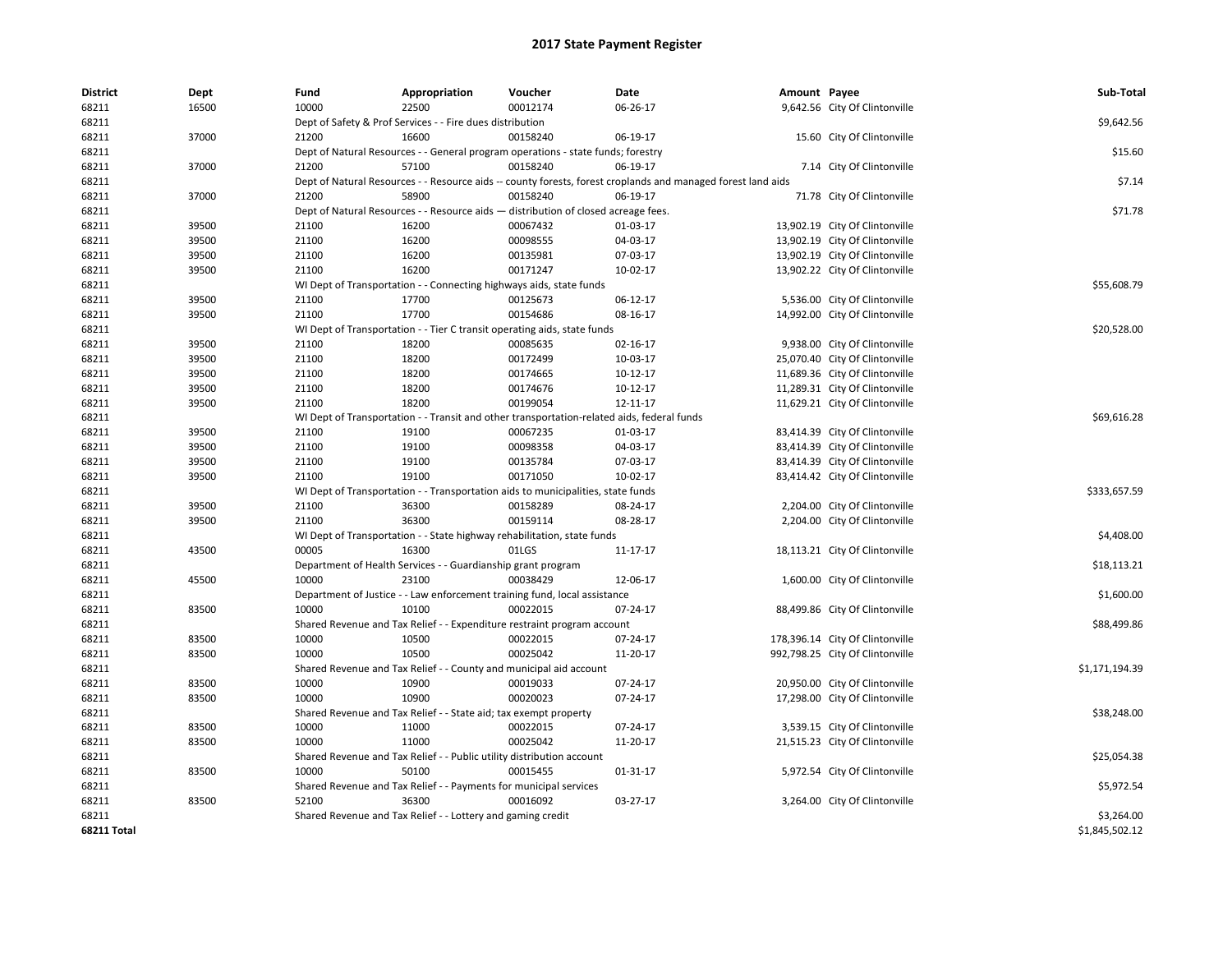| <b>District</b>    | Dept  | Fund  | Appropriation                                                      | Voucher                                                                          | Date     | Amount Payee |                           | Sub-Total    |
|--------------------|-------|-------|--------------------------------------------------------------------|----------------------------------------------------------------------------------|----------|--------------|---------------------------|--------------|
| 68251              | 16500 | 10000 | 22500                                                              | 00012175                                                                         | 06-26-17 |              | 4,298.52 City Of Manawa   |              |
| 68251              |       |       | Dept of Safety & Prof Services - - Fire dues distribution          |                                                                                  |          |              |                           | \$4,298.52   |
| 68251              | 37000 | 10000 | 50300                                                              | 00126622                                                                         | 02-07-17 |              | 18.65 City Of Manawa      |              |
| 68251              |       |       | Dept of Natural Resources - - Aids in lieu of taxes - general fund |                                                                                  |          |              |                           | \$18.65      |
| 68251              | 39500 | 21100 | 19100                                                              | 00067236                                                                         | 01-03-17 |              | 20,878.23 City Of Manawa  |              |
| 68251              | 39500 | 21100 | 19100                                                              | 00098359                                                                         | 04-03-17 |              | 20,878.23 City Of Manawa  |              |
| 68251              | 39500 | 21100 | 19100                                                              | 00135785                                                                         | 07-03-17 |              | 20,878.23 City Of Manawa  |              |
| 68251              | 39500 | 21100 | 19100                                                              | 00171051                                                                         | 10-02-17 |              | 20,878.25 City Of Manawa  |              |
| 68251              |       |       |                                                                    | WI Dept of Transportation - - Transportation aids to municipalities, state funds |          |              |                           | \$83,512.94  |
| 68251              | 43500 | 00005 | 16300                                                              | 01LGS                                                                            | 11-17-17 |              | 2,037.74 City Of Manawa   |              |
| 68251              |       |       | Department of Health Services - - Guardianship grant program       |                                                                                  |          |              |                           | \$2,037.74   |
| 68251              | 45500 | 10000 | 23100                                                              | 00039611                                                                         | 12-22-17 |              | 640.00 City Of Manawa     |              |
| 68251              |       |       |                                                                    | Department of Justice - - Law enforcement training fund, local assistance        |          |              |                           | \$640.00     |
| 68251              | 83500 | 10000 | 10100                                                              | 00022016                                                                         | 07-24-17 |              | 33,387.77 City Of Manawa  |              |
| 68251              |       |       |                                                                    | Shared Revenue and Tax Relief - - Expenditure restraint program account          |          |              |                           | \$33,387.77  |
| 68251              | 83500 | 10000 | 10500                                                              | 00022016                                                                         | 07-24-17 |              | 41,868.49 City Of Manawa  |              |
| 68251              | 83500 | 10000 | 10500                                                              | 00025043                                                                         | 11-20-17 |              | 235,217.04 City Of Manawa |              |
| 68251              |       |       |                                                                    | Shared Revenue and Tax Relief - - County and municipal aid account               |          |              |                           | \$277,085.53 |
| 68251              | 83500 | 10000 | 10900                                                              | 00019034                                                                         | 07-24-17 |              | 2,819.00 City Of Manawa   |              |
| 68251              |       |       | Shared Revenue and Tax Relief - - State aid; tax exempt property   |                                                                                  |          |              |                           | \$2,819.00   |
| 68251              | 83500 | 52100 | 36300                                                              | 00016093                                                                         | 03-27-17 |              | 1,994.70 City Of Manawa   |              |
| 68251              |       |       | Shared Revenue and Tax Relief - - Lottery and gaming credit        |                                                                                  |          |              |                           | \$1,994.70   |
| <b>68251 Total</b> |       |       |                                                                    |                                                                                  |          |              |                           | \$405,794.85 |
|                    |       |       |                                                                    |                                                                                  |          |              |                           |              |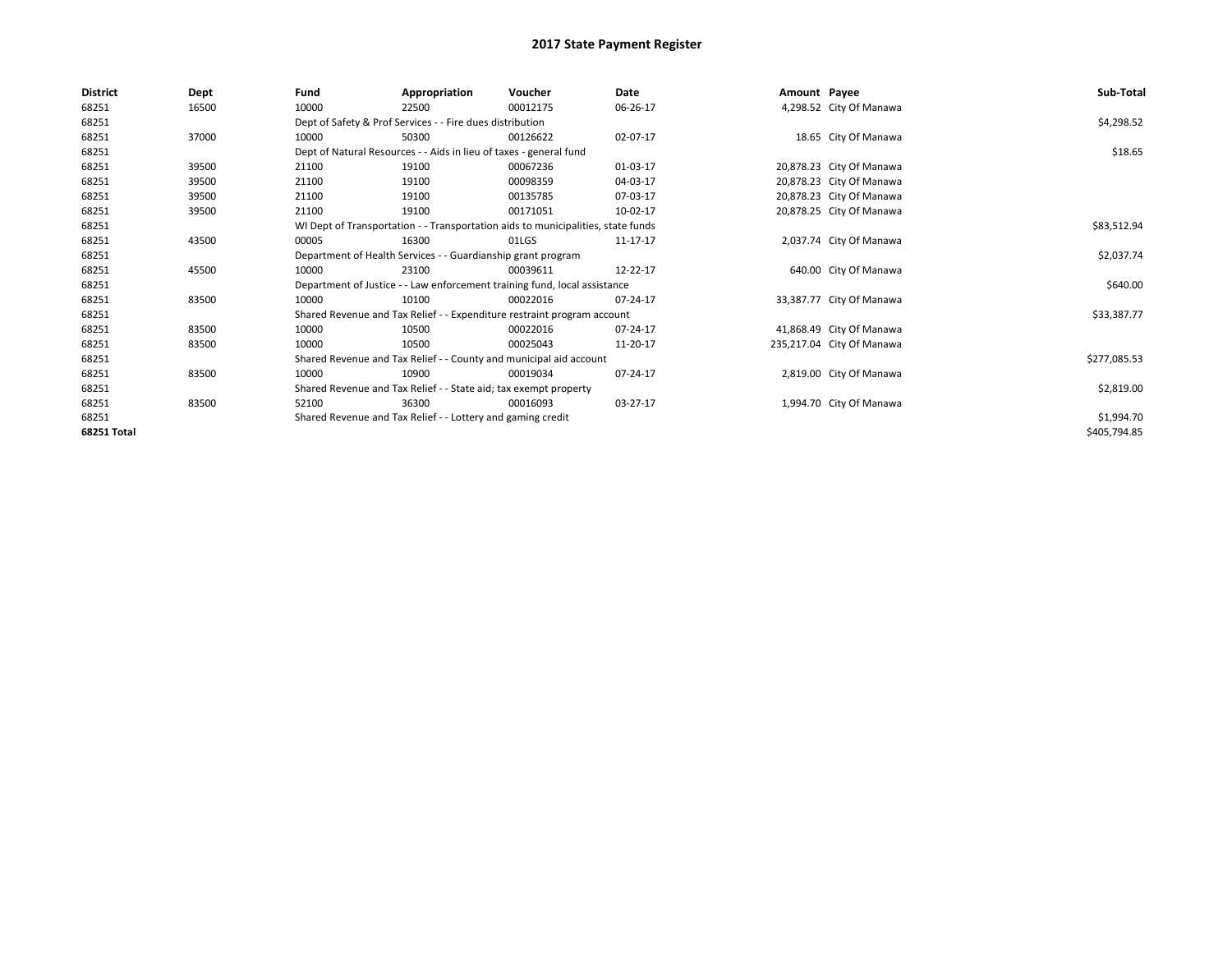| <b>District</b> | Dept  | Fund  | Appropriation                                                           | Voucher                                                                          | Date        | Amount Payee |                           | Sub-Total    |
|-----------------|-------|-------|-------------------------------------------------------------------------|----------------------------------------------------------------------------------|-------------|--------------|---------------------------|--------------|
| 68252           | 39500 | 21100 | 19100                                                                   | 00067237                                                                         | 01-03-17    |              | 15,342.24 City of Marion  |              |
| 68252           | 39500 | 21100 | 19100                                                                   | 00098360                                                                         | 04-03-17    |              | 15,342.24 City of Marion  |              |
| 68252           | 39500 | 21100 | 19100                                                                   | 00135786                                                                         | 07-03-17    |              | 15,342.24 City of Marion  |              |
| 68252           | 39500 | 21100 | 19100                                                                   | 00171052                                                                         | 10-02-17    |              | 15,342.25 City of Marion  |              |
| 68252           |       |       |                                                                         | WI Dept of Transportation - - Transportation aids to municipalities, state funds |             |              |                           | \$61,368.97  |
| 68252           | 83500 | 10000 | 10100                                                                   | 00022017                                                                         | 07-24-17    |              | 18,133.43 City of Marion  |              |
| 68252           |       |       | Shared Revenue and Tax Relief - - Expenditure restraint program account |                                                                                  | \$18,133.43 |              |                           |              |
| 68252           | 83500 | 10000 | 10500                                                                   | 00022017                                                                         | 07-24-17    |              | 53,206.01 City of Marion  |              |
| 68252           | 83500 | 10000 | 10500                                                                   | 00025044                                                                         | 11-20-17    |              | 301,500.73 City of Marion |              |
| 68252           |       |       |                                                                         | Shared Revenue and Tax Relief - - County and municipal aid account               |             |              |                           | \$354,706.74 |
| 68252           | 83500 | 10000 | 10900                                                                   | 00019035                                                                         | 07-24-17    |              | 4,253.00 City of Marion   |              |
| 68252           | 83500 | 10000 | 10900                                                                   | 00020024                                                                         | 07-24-17    |              | 2,718.00 City of Marion   |              |
| 68252           |       |       | Shared Revenue and Tax Relief - - State aid; tax exempt property        |                                                                                  |             |              |                           | \$6,971.00   |
| 68252           | 83500 | 10000 | 11000                                                                   | 00022017                                                                         | 07-24-17    |              | 2,003.77 City of Marion   |              |
| 68252           | 83500 | 10000 | 11000                                                                   | 00025044                                                                         | 11-20-17    |              | 10,414.19 City of Marion  |              |
| 68252           |       |       | Shared Revenue and Tax Relief - - Public utility distribution account   |                                                                                  |             |              |                           | \$12,417.96  |
| 68252           | 83500 | 52100 | 36300                                                                   | 00016094                                                                         | 03-27-17    |              | 260.86 City of Marion     |              |
| 68252           |       |       | Shared Revenue and Tax Relief - - Lottery and gaming credit             |                                                                                  |             |              |                           | \$260.86     |
| 68252 Total     |       |       |                                                                         |                                                                                  |             |              |                           | \$453,858.96 |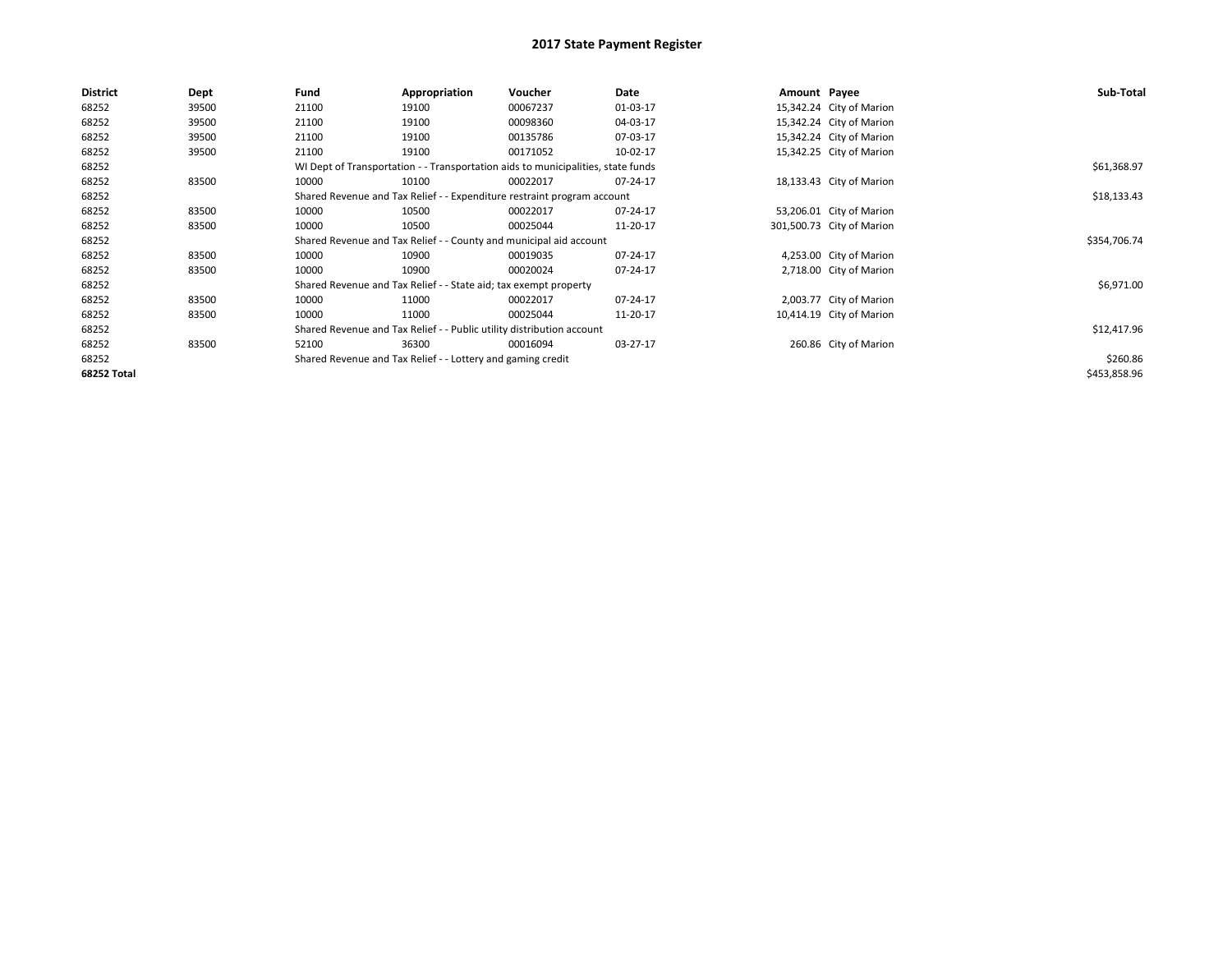| <b>District</b> | Dept  | Fund                                                                             | Appropriation | Voucher        | Date     | Amount Payee |                                 | Sub-Total      |
|-----------------|-------|----------------------------------------------------------------------------------|---------------|----------------|----------|--------------|---------------------------------|----------------|
| 68261           | 39500 | 21100                                                                            | 19100         | 00067238       | 01-03-17 |              | 86,250.16 City of New London    |                |
| 68261           | 39500 | 21100                                                                            | 19100         | 00098361       | 04-03-17 |              | 86,250.16 City of New London    |                |
| 68261           | 39500 | 21100                                                                            | 19100         | 00135787       | 07-03-17 |              | 86,250.16 City of New London    |                |
| 68261           | 39500 | 21100                                                                            | 19100         | 00171053       | 10-02-17 |              | 86,250.16 City of New London    |                |
| 68261           |       | WI Dept of Transportation - - Transportation aids to municipalities, state funds |               | \$345,000.64   |          |              |                                 |                |
| 68261           | 83500 | 10000                                                                            | 10100         | 00022018       | 07-24-17 |              | 90,795.72 City of New London    |                |
| 68261           | 83500 | 10000                                                                            | 10100         | 00025045       | 11-20-17 |              | 0.01 City of New London         |                |
| 68261           |       | Shared Revenue and Tax Relief - - Expenditure restraint program account          |               | \$90,795.73    |          |              |                                 |                |
| 68261           | 83500 | 10000                                                                            | 10500         | 00022018       | 07-24-17 |              | 296,068.58 City of New London   |                |
| 68261           | 83500 | 10000                                                                            | 10500         | 00025045       | 11-20-17 |              | 1,677,721.98 City of New London |                |
| 68261           |       | Shared Revenue and Tax Relief - - County and municipal aid account               |               | \$1,973,790.56 |          |              |                                 |                |
| 68261           | 83500 | 10000                                                                            | 10900         | 00019036       | 07-24-17 |              | 5,290.00 City of New London     |                |
| 68261           |       | Shared Revenue and Tax Relief - - State aid; tax exempt property                 |               | \$5,290.00     |          |              |                                 |                |
| 68261           | 83500 | 10000                                                                            | 11000         | 00022018       | 07-24-17 |              | 11,088.67 City of New London    |                |
| 68261           | 83500 | 10000                                                                            | 11000         | 00025045       | 11-20-17 |              | 63,462.32 City of New London    |                |
| 68261           |       | Shared Revenue and Tax Relief - - Public utility distribution account            |               | \$74,550.99    |          |              |                                 |                |
| 68261           | 83500 | 52100                                                                            | 36300         | 00016095       | 03-27-17 |              | 8,152.56 City of New London     |                |
| 68261           |       | Shared Revenue and Tax Relief - - Lottery and gaming credit                      |               | \$8,152.56     |          |              |                                 |                |
| 68261 Total     |       |                                                                                  |               |                |          |              |                                 | \$2,497,580.48 |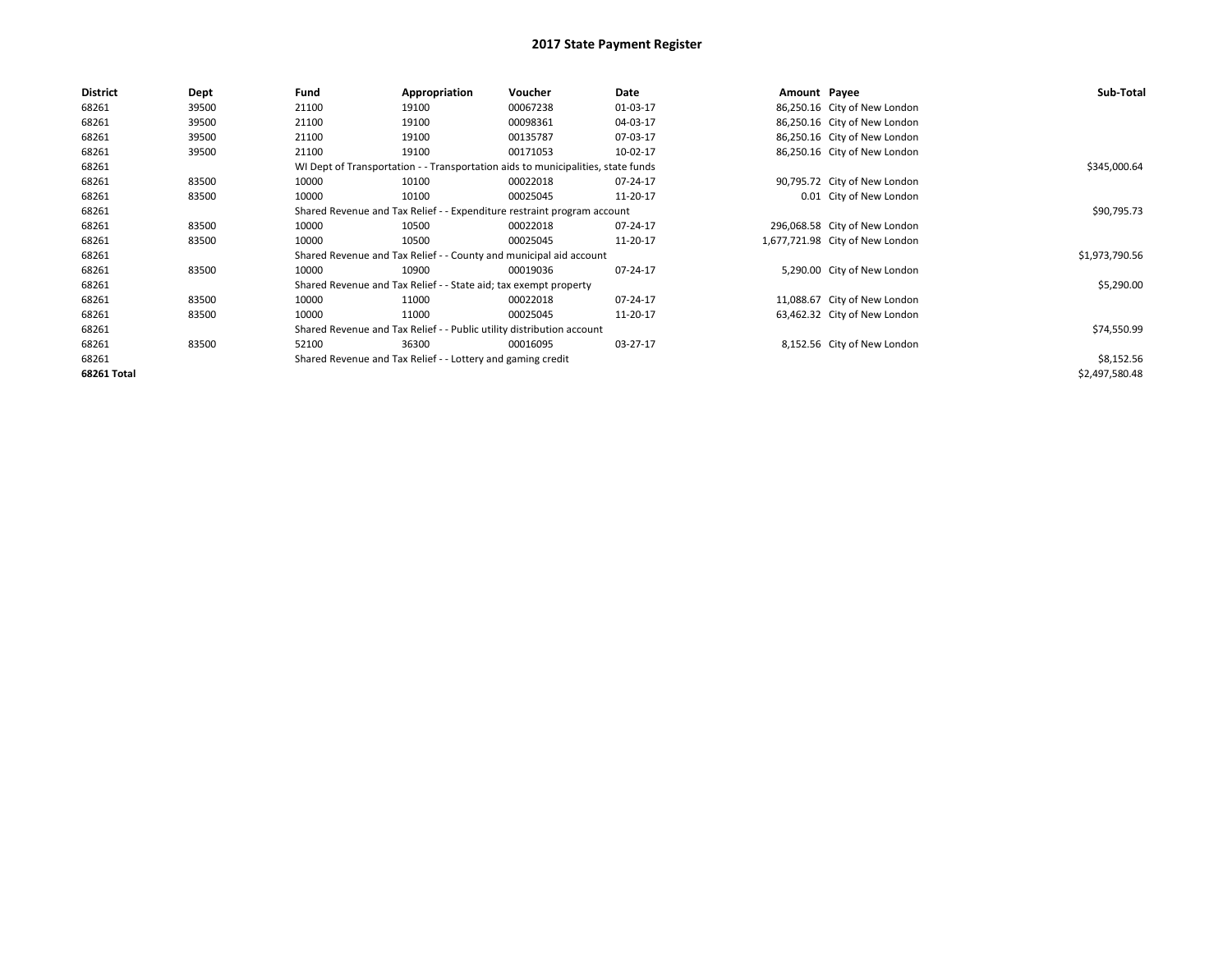| <b>District</b> | Dept  | Fund                                                               | Appropriation                                                              | Voucher                                                                                    | Date     | Amount Payee |                            | Sub-Total      |
|-----------------|-------|--------------------------------------------------------------------|----------------------------------------------------------------------------|--------------------------------------------------------------------------------------------|----------|--------------|----------------------------|----------------|
| 68291           | 16500 | 10000                                                              | 22500                                                                      | 00012176                                                                                   | 06-26-17 |              | 17,172.04 City Of Waupaca  |                |
| 68291           |       | Dept of Safety & Prof Services - - Fire dues distribution          |                                                                            |                                                                                            |          |              |                            | \$17,172.04    |
| 68291           | 37000 | 10000                                                              | 50300                                                                      | 00143350                                                                                   | 04-21-17 |              | 6.60 City Of Waupaca       |                |
| 68291           |       | Dept of Natural Resources - - Aids in lieu of taxes - general fund |                                                                            |                                                                                            |          |              |                            |                |
| 68291           | 37000 | 10000                                                              | 94100                                                                      | 00178359                                                                                   | 08-31-17 |              | 45,000.00 City Of Waupaca  |                |
| 68291           |       |                                                                    |                                                                            | Dept of Natural Resources - - General program operations - federal funds                   |          |              |                            | \$45,000.00    |
| 68291           | 37000 | 21200                                                              | 57900                                                                      | 00143351                                                                                   | 04-21-17 |              | 0.22 City Of Waupaca       |                |
| 68291           |       |                                                                    | Dept of Natural Resources - - Aids in lieu of taxes - sum sufficient       |                                                                                            |          |              |                            | \$0.22         |
| 68291           | 37000 | 36300                                                              | TA100                                                                      | 00178357                                                                                   | 08-31-17 |              | 49,240.00 City Of Waupaca  |                |
| 68291           |       |                                                                    | Dept of Natural Resources - - LAND ACQUISITION                             |                                                                                            |          |              |                            | \$49,240.00    |
| 68291           | 39500 | 21100                                                              | 16200                                                                      | 00067433                                                                                   | 01-03-17 |              | 6,061.58 City Of Waupaca   |                |
| 68291           | 39500 | 21100                                                              | 16200                                                                      | 00098556                                                                                   | 04-03-17 |              | 6,061.58 City Of Waupaca   |                |
| 68291           | 39500 | 21100                                                              | 16200                                                                      | 00135982                                                                                   | 07-03-17 |              | 6,061.58 City Of Waupaca   |                |
| 68291           | 39500 | 21100                                                              | 16200                                                                      | 00171248                                                                                   | 10-02-17 |              | 6,061.59 City Of Waupaca   |                |
| 68291           |       |                                                                    | WI Dept of Transportation - - Connecting highways aids, state funds        |                                                                                            |          |              |                            | \$24,246.33    |
| 68291           | 39500 | 21100                                                              | 17700                                                                      | 00120443                                                                                   | 05-26-17 |              | 1,927.00 City Of Waupaca   |                |
| 68291           | 39500 | 21100                                                              | 17700                                                                      | 00125427                                                                                   | 06-13-17 |              | 28,685.00 City Of Waupaca  |                |
| 68291           | 39500 | 21100                                                              | 17700                                                                      | 00154681                                                                                   | 08-17-17 |              | 77,591.00 City Of Waupaca  |                |
| 68291           |       |                                                                    |                                                                            | WI Dept of Transportation - - Tier C transit operating aids, state funds                   |          |              |                            | \$108,203.00   |
| 68291           | 39500 | 21100                                                              | 18200                                                                      | 00085959                                                                                   | 02-16-17 |              | 37,595.00 City Of Waupaca  |                |
| 68291           | 39500 | 21100                                                              | 18200                                                                      | 00184210                                                                                   | 10-31-17 |              | 25,321.10 City Of Waupaca  |                |
| 68291           | 39500 | 21100                                                              | 18200                                                                      | 00186583                                                                                   | 11-02-17 |              | 72,534.58 City Of Waupaca  |                |
| 68291           | 39500 | 21100                                                              | 18200                                                                      | 00195323                                                                                   | 11-27-17 |              | 29,394.26 City Of Waupaca  |                |
| 68291           |       |                                                                    |                                                                            | WI Dept of Transportation - - Transit and other transportation-related aids, federal funds |          |              |                            | \$164,844.94   |
| 68291           | 39500 | 21100                                                              | 19100                                                                      | 00067239                                                                                   | 01-03-17 |              | 87,639.88 City Of Waupaca  |                |
| 68291           | 39500 | 21100                                                              | 19100                                                                      | 00098362                                                                                   | 04-03-17 |              | 87,639.88 City Of Waupaca  |                |
| 68291           | 39500 | 21100                                                              | 19100                                                                      | 00135788                                                                                   | 07-03-17 |              | 87,639.88 City Of Waupaca  |                |
| 68291           | 39500 | 21100                                                              | 19100                                                                      | 00171054                                                                                   | 10-02-17 |              | 87,639.89 City Of Waupaca  |                |
| 68291           |       |                                                                    |                                                                            | WI Dept of Transportation - - Transportation aids to municipalities, state funds           |          |              |                            | \$350,559.53   |
| 68291           | 39500 | 21100                                                              | 36300                                                                      | 00190063                                                                                   | 11-08-17 |              | 6.23 City Of Waupaca       |                |
| 68291           |       |                                                                    |                                                                            | WI Dept of Transportation - - State highway rehabilitation, state funds                    |          |              |                            | \$6.23         |
| 68291           | 45500 | 10000                                                              | 23100                                                                      | 00034654                                                                                   | 09-15-17 |              | 2,400.00 City Of Waupaca   |                |
| 68291           |       |                                                                    |                                                                            | Department of Justice - - Law enforcement training fund, local assistance                  |          |              |                            | \$2,400.00     |
| 68291           | 50500 | 10000                                                              | 74300                                                                      | 00067115                                                                                   | 12-19-17 |              | 24,140.50 City Of Waupaca  |                |
| 68291           |       |                                                                    | Department of Administration - - Federal aid; local assistance             |                                                                                            |          |              |                            | \$24,140.50    |
| 68291           | 83500 | 10000                                                              | 10100                                                                      | 00022019                                                                                   | 07-24-17 |              | 146,807.92 City Of Waupaca |                |
| 68291           |       |                                                                    |                                                                            | Shared Revenue and Tax Relief - - Expenditure restraint program account                    |          |              |                            | \$146,807.92   |
| 68291           | 83500 | 10000                                                              | 10500                                                                      | 00022019                                                                                   | 07-24-17 |              | 130,680.56 City Of Waupaca |                |
| 68291           | 83500 | 10000                                                              | 10500                                                                      | 00025046                                                                                   | 11-20-17 |              | 740,523.19 City Of Waupaca |                |
| 68291           |       |                                                                    |                                                                            | Shared Revenue and Tax Relief - - County and municipal aid account                         |          |              |                            | \$871,203.75   |
| 68291           | 83500 | 10000                                                              | 10900                                                                      | 00019037                                                                                   | 07-24-17 |              | 32,600.00 City Of Waupaca  |                |
| 68291           | 83500 | 10000                                                              | 10900                                                                      | 00020025                                                                                   | 07-24-17 |              | 11,869.00 City Of Waupaca  |                |
| 68291           |       |                                                                    | Shared Revenue and Tax Relief - - State aid; tax exempt property           |                                                                                            |          |              |                            | \$44,469.00    |
| 68291           | 83500 | 10000                                                              | 11000                                                                      | 00022019                                                                                   | 07-24-17 |              | 3,699.68 City Of Waupaca   |                |
| 68291           | 83500 | 10000                                                              | 11000                                                                      | 00025046                                                                                   | 11-20-17 |              | 20,797.24 City Of Waupaca  |                |
| 68291           |       |                                                                    | Shared Revenue and Tax Relief - - Public utility distribution account      |                                                                                            |          |              |                            | \$24,496.92    |
| 68291           | 83500 | 10000                                                              | 50100                                                                      | 00015456                                                                                   | 01-31-17 |              | 2,476.84 City Of Waupaca   |                |
| 68291           |       |                                                                    |                                                                            |                                                                                            |          |              |                            | \$2,476.84     |
| 68291           | 83500 | 52100                                                              | Shared Revenue and Tax Relief - - Payments for municipal services<br>36300 | 00016096                                                                                   | 03-27-17 |              |                            |                |
| 68291           |       |                                                                    | Shared Revenue and Tax Relief - - Lottery and gaming credit                |                                                                                            |          |              | 2,351.35 City Of Waupaca   | \$2,351.35     |
| 68291 Total     |       |                                                                    |                                                                            |                                                                                            |          |              |                            | \$1,877,625.17 |
|                 |       |                                                                    |                                                                            |                                                                                            |          |              |                            |                |